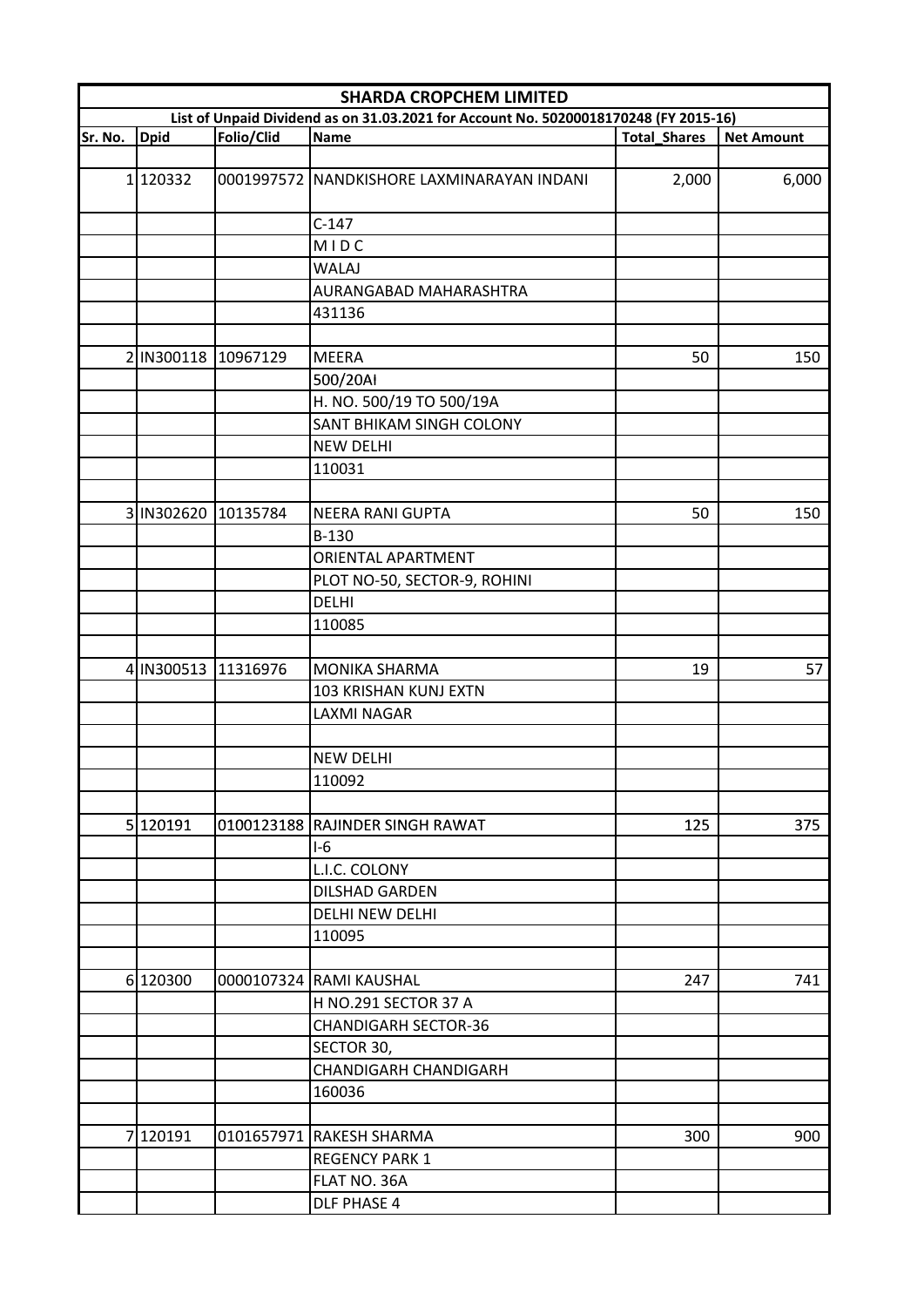|           |                      | Gurgaon Haryana                |                |     |
|-----------|----------------------|--------------------------------|----------------|-----|
|           |                      | 122002                         |                |     |
|           |                      |                                |                |     |
|           | 8 IN300940 10258116  | <b>GULSHAN</b>                 | 90             | 270 |
|           |                      | H.NO - 742/17                  |                |     |
|           |                      | <b>MAHAJAN PARAO</b>           |                |     |
|           |                      |                                |                |     |
|           |                      | ROHTAK (HARYANA)               |                |     |
|           |                      | 124001                         |                |     |
|           |                      |                                |                |     |
| 9 120299  |                      | 0005335424 HARPREET SHAW SINGH | 3              | 9   |
|           |                      | 62/4                           |                |     |
|           |                      | SHIVAJI COLONY                 |                |     |
|           |                      |                                |                |     |
|           |                      | ROHTAK HARYANA                 |                |     |
|           |                      | 124001                         |                |     |
|           |                      |                                |                |     |
| 10 120229 |                      | 0000007540 ASHOK KUMAR         | 90             | 270 |
|           |                      | <b>H NO 57</b>                 |                |     |
|           |                      | WARD NO 10                     |                |     |
|           |                      | <b>DISTT ROHTAK STATE</b>      |                |     |
|           |                      | <b>MEHAM HARYANA</b>           |                |     |
|           |                      | 124112                         |                |     |
|           |                      |                                |                |     |
|           | 11 IN301143 10870647 | <b>SUMITRA DEVI GARG</b>       | 40             | 120 |
|           |                      |                                |                |     |
|           |                      | 299-C MODEL TOWN               |                |     |
|           |                      | <b>MANDI ADAMPUR</b>           |                |     |
|           |                      | <b>HISSAR</b>                  |                |     |
|           |                      | <b>HARYANA</b>                 |                |     |
|           |                      | 125052                         |                |     |
|           |                      |                                |                |     |
|           | 12 IN300484 19127670 | AMRITPAL SINGH                 | 200            | 600 |
|           |                      | VILL BAHADUR HUSSAIN TEHBATALA |                |     |
|           |                      | DISTT GURDASPURBATALA PUNJAB   |                |     |
|           |                      |                                |                |     |
|           |                      | <b>BATALA PUNJAB</b>           |                |     |
|           |                      | 143406                         |                |     |
|           |                      |                                |                |     |
|           | 13 IN300183 12220213 | <b>MANOJ KUMAR</b>             | 10             | 30  |
|           |                      | HNO 30 31 66 67 STREET NO 13   |                |     |
|           |                      | SADAR BAZAR                    |                |     |
|           |                      |                                |                |     |
|           |                      | <b>JALANDHAR CANTT</b>         |                |     |
|           |                      | 144005                         |                |     |
|           |                      |                                |                |     |
|           | 14 IN300079 10220525 | ASHOK RASTOGI                  | $\overline{2}$ | 6   |
|           |                      | 14                             |                |     |
|           |                      | CHOUDHARY AQUARE               |                |     |
|           |                      | FAIZABAD ROAD                  |                |     |
|           |                      | LUCKNOW, UTTAR PRADESH         |                |     |
|           |                      | 226007                         |                |     |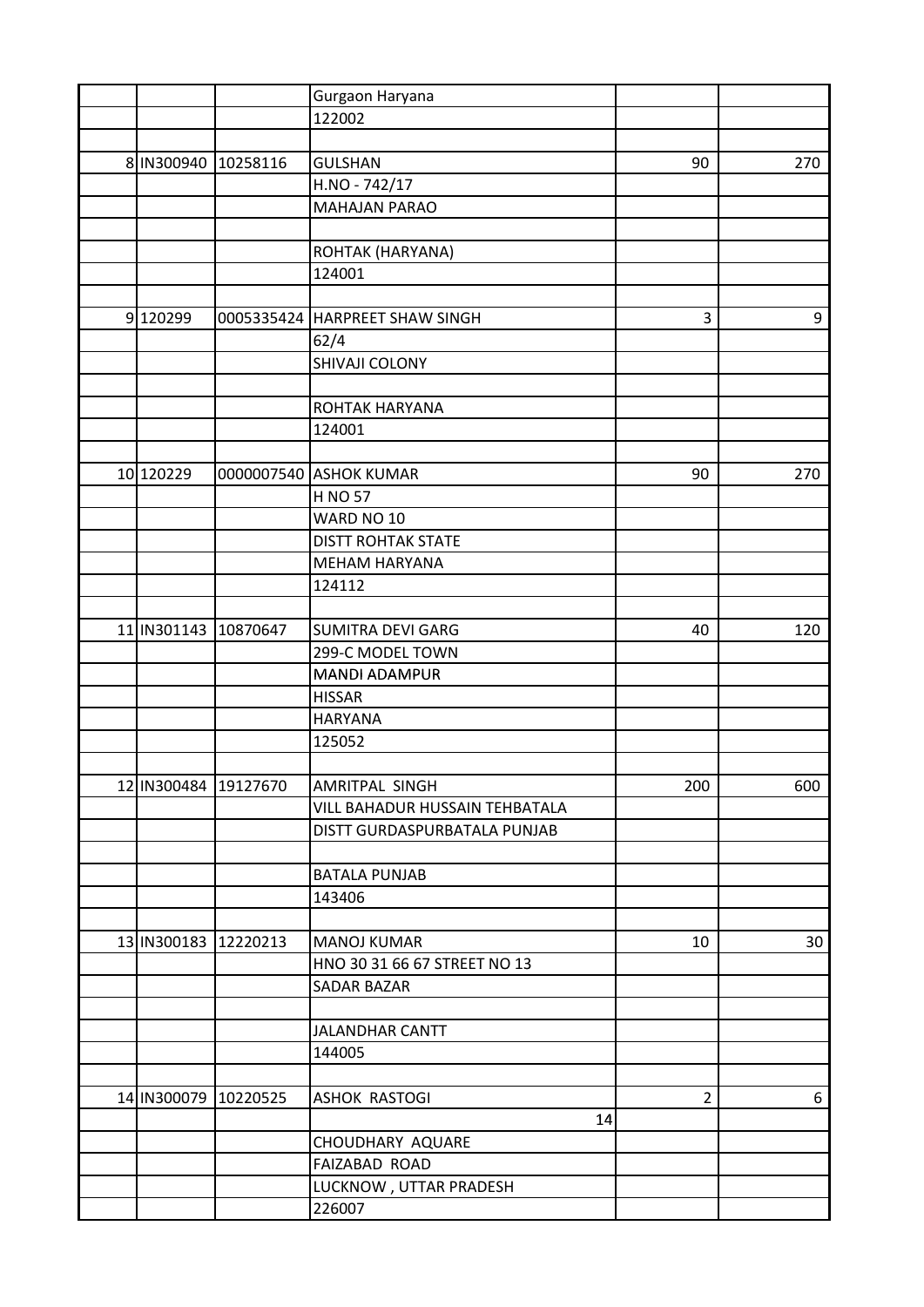| 15 130193             |            | 0000913381 PANKAJ SINGH         | 60  | 180 |
|-----------------------|------------|---------------------------------|-----|-----|
|                       |            | 215 UTSAV                       |     |     |
|                       |            | <b>MAHANAGAR PART 2</b>         |     |     |
|                       |            | PILIBHIT BYE PASS               |     |     |
|                       |            | <b>BAREILLY UTTAR PRADESH</b>   |     |     |
|                       |            | 243001                          |     |     |
|                       |            |                                 |     |     |
| 16 120106             | 0000511727 | <b>YASHPAL CHUGH</b>            | 25  | 75  |
|                       |            | H. NO. 15 COLLECTOR GANJ        |     |     |
|                       |            | RAILWAY ROAD HAPUR              |     |     |
|                       |            |                                 |     |     |
|                       |            | <b>GAZIABAD UTTAR PRADESH</b>   |     |     |
|                       |            | 245101                          |     |     |
|                       |            |                                 |     |     |
| 17 IN302822 10211002  |            | RAKESH KUMAR JAIN               | 35  | 105 |
|                       |            | DIGAMBER JAIN COLONY            |     |     |
|                       |            | <b>BEHIND JAIN BAGH</b>         |     |     |
|                       |            |                                 |     |     |
|                       |            | SAHARANPUR                      |     |     |
|                       |            | 247001                          |     |     |
|                       |            |                                 |     |     |
| 18 120612             |            | 0000139925 PRITAM DASS MADAN    | 200 | 600 |
|                       |            | H NO 2/2378                     |     |     |
|                       |            | <b>GILL COLONY</b>              |     |     |
|                       |            |                                 |     |     |
|                       |            | SAHARANPUR U P                  |     |     |
|                       |            | 247001                          |     |     |
|                       |            |                                 |     |     |
| 19 IN 302269 12671871 |            | RISHU KASHYAP                   | 1   | 3   |
|                       |            | 75 CHRISTIAN LANE               |     |     |
|                       |            | <b>BEGUM BAGH MEERUT</b>        |     |     |
|                       |            | <b>UTTAR PRADESH</b>            |     |     |
|                       |            | <b>INDIA</b>                    |     |     |
|                       |            | 250001                          |     |     |
|                       |            |                                 |     |     |
| 20 IN301774           | 13285977   | POONAM CHHABRA                  | 125 | 375 |
|                       |            | 319 15                          |     |     |
|                       |            | <b>GANDHI COLONY</b>            |     |     |
|                       |            |                                 |     |     |
|                       |            | MUZAFFAR NAGAR                  |     |     |
|                       |            | 251001                          |     |     |
|                       |            |                                 |     |     |
| 21 120106             |            | 0600035159 AWADHESH KUMAR GUPTA | 41  | 123 |
|                       |            | AWADHESH KUMAR GUPTA            |     |     |
|                       |            | NEAR DR D.P.KAPOOR              |     |     |
|                       |            | <b>KASHI NAGAR</b>              |     |     |
|                       |            | LAKHIMPUR KHERI UTTAR PRADESH   |     |     |
|                       |            | 262701                          |     |     |
|                       |            |                                 |     |     |
| 22 IN301330 18339821  |            | <b>BINA AGARWAL</b>             | 90  | 270 |
|                       |            |                                 |     |     |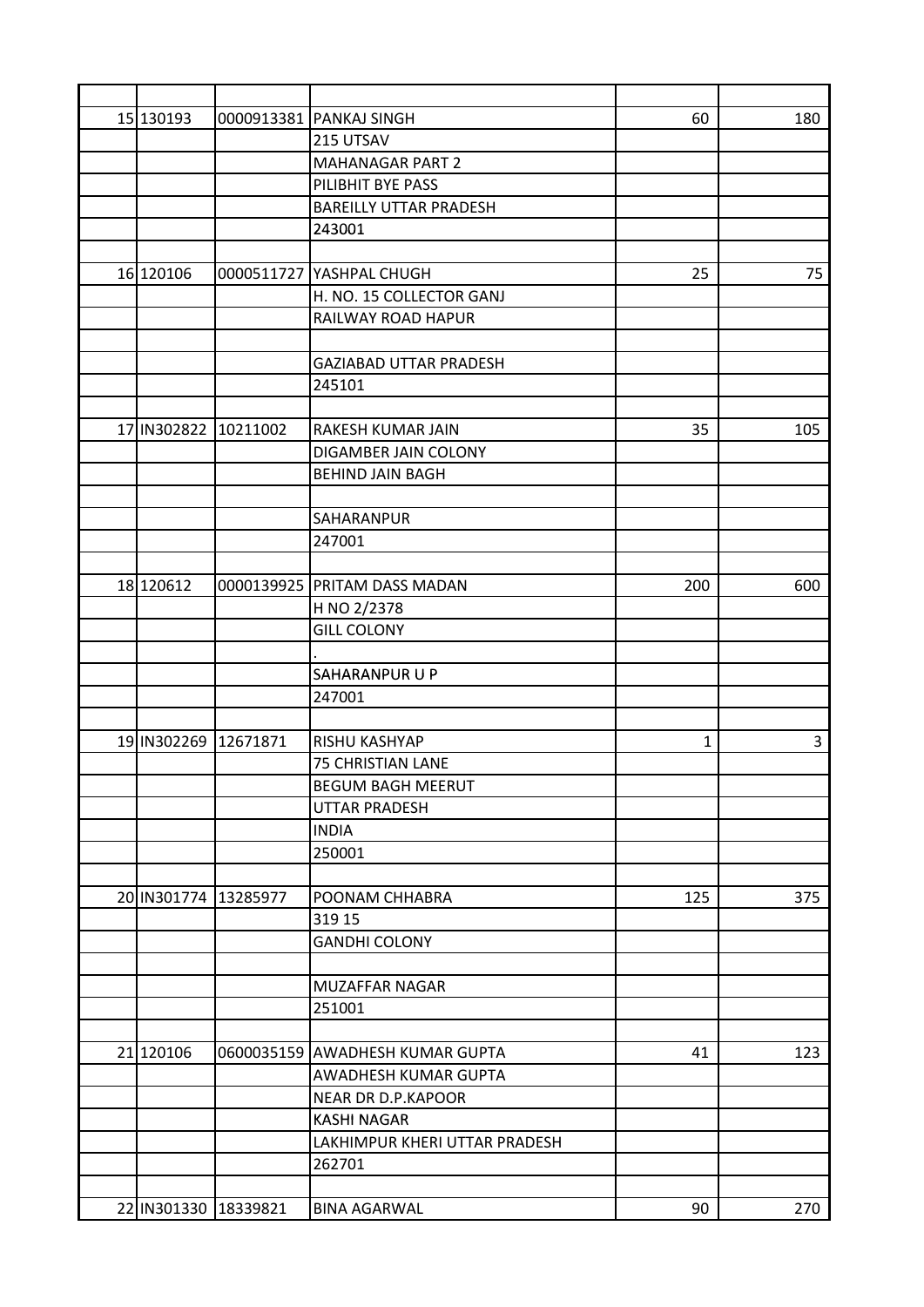|                      |                      | $\overline{7}$                 |     |     |
|----------------------|----------------------|--------------------------------|-----|-----|
|                      |                      | <b>MEENA ENCLAVE</b>           |     |     |
|                      |                      | DAYALBAGH                      |     |     |
|                      |                      | <b>AGRA</b>                    |     |     |
|                      |                      | 282005                         |     |     |
|                      |                      |                                |     |     |
| 23 IN300724 10026748 |                      | PREETI GANDHI                  | 100 | 300 |
|                      |                      | 35, MEERA BAGH COLONY          |     |     |
|                      |                      | <b>DAYAL BAGH</b>              |     |     |
|                      |                      | <b>AGRA</b>                    |     |     |
|                      |                      |                                |     |     |
|                      |                      | 282005                         |     |     |
|                      |                      |                                |     |     |
| 24 IN301127          | 16891794             | <b>DINESH KUMAR</b>            | 90  | 270 |
|                      |                      | 35,                            |     |     |
|                      |                      | SANJAY NAGAR,                  |     |     |
|                      |                      | OPP. RAILWAY STATION,          |     |     |
|                      |                      | <b>ALWAR</b>                   |     |     |
|                      |                      | 301001                         |     |     |
|                      |                      |                                |     |     |
| 25 IN301330 20979036 |                      | SEEMA DANGAYACH                | 90  | 270 |
|                      |                      |                                |     |     |
|                      |                      | VILLAGE AND POST NINDAR        |     |     |
|                      |                      |                                |     |     |
|                      |                      | VIA V.K.I.A.                   |     |     |
|                      |                      | <b>JAIPUR</b>                  |     |     |
|                      |                      | 302013                         |     |     |
|                      |                      |                                |     |     |
| 26 120299            |                      | 0000141095 PUNEET AGRAWAL      | 7   | 21  |
|                      |                      | May-39                         |     |     |
|                      |                      | MALVIYA NAGAR                  |     |     |
|                      |                      |                                |     |     |
|                      |                      | JAIPUR RAJASTHAN               |     |     |
|                      |                      | 302017                         |     |     |
|                      |                      |                                |     |     |
| 27 120177            |                      | 0100566681 NIRMAL KUMAR GARG   | 5   | 15  |
|                      |                      | 475 A-3 SHANTI NIKETAN         |     |     |
|                      |                      | NAYA BARA, W.NO.51             |     |     |
|                      |                      | POLICE LINE                    |     |     |
|                      |                      | AJMER RAJASTHAN                |     |     |
|                      |                      | 305001                         |     |     |
|                      |                      |                                |     |     |
|                      | 28 IN302201 11319605 | <b>ANITA DEVI</b>              | 90  | 270 |
|                      |                      | 95, JAIN DIVAKAR LAIBRERI      |     |     |
|                      |                      | WARD NO 24                     |     |     |
|                      |                      |                                |     |     |
|                      |                      | <b>BEAWAR</b>                  |     |     |
|                      |                      | 305901                         |     |     |
|                      |                      |                                |     |     |
| 29 130176            |                      | 0000104424 ABHISHEK MAHESHWARI | 90  | 270 |
|                      |                      | $D-41,$                        |     |     |
|                      |                      | <b>BASANT VIHAR,</b>           |     |     |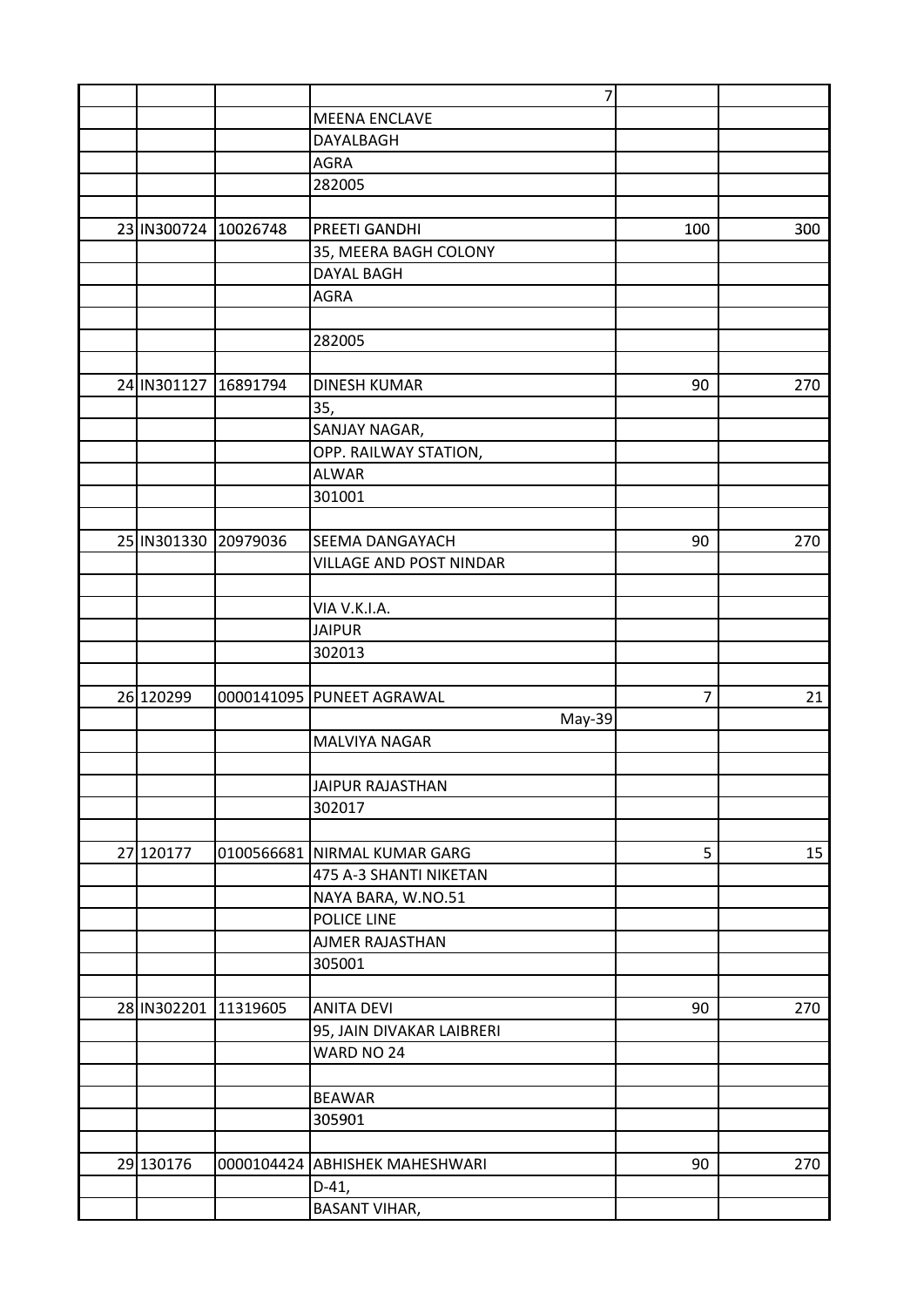|                      |          | BHILWARA RAJASTHAN                        |     |     |
|----------------------|----------|-------------------------------------------|-----|-----|
|                      |          | 311001                                    |     |     |
|                      |          |                                           |     |     |
| 30 130176            |          | 0000448769 SUNITA MANSINGHKA              | 90  | 270 |
|                      |          | W.O SH.RAJKENDRA KUMAR MANSING            |     |     |
|                      |          | 95-INDRA MARKET                           |     |     |
|                      |          |                                           |     |     |
|                      |          | BHILWARA RAJASTHAN                        |     |     |
|                      |          | 311001                                    |     |     |
|                      |          |                                           |     |     |
| 31 130176            |          | 0000448809 RAJENDRA KUMAR MANSINGHKA[HUF] | 90  | 270 |
|                      |          | 8.00E+29                                  |     |     |
|                      |          | R C VYAS                                  |     |     |
|                      |          | <b>COLONY</b>                             |     |     |
|                      |          | BHILWARA RAJASTHAN                        |     |     |
|                      |          | 311001                                    |     |     |
|                      |          |                                           |     |     |
| 32 130176            |          | 0000448832 SEEMA MANSINGHKA               | 90  | 270 |
|                      |          | W/O SH.SUNIL KUMAR MANSINGHKA             |     |     |
|                      |          | 95-INDRA MARKET                           |     |     |
|                      |          |                                           |     |     |
|                      |          | <b>BHILWARA RAJASTHAN</b>                 |     |     |
|                      |          | 311001                                    |     |     |
|                      |          |                                           |     |     |
| 33 IN301276 30314765 |          | <b>BHARTI SONI</b>                        | 6   | 18  |
|                      |          | OUT SIDE BHATPURA DARWAJA                 |     |     |
|                      |          | PRATAPGARH                                |     |     |
|                      |          | PRATAPGARH                                |     |     |
|                      |          | PRATAPGARH RAJ                            |     |     |
|                      |          | 312605                                    |     |     |
|                      |          |                                           |     |     |
| 34 120170            |          | 0000124212 MAHENDRA KUMAR TALESARA        | 5   | 15  |
|                      |          | 29, PADMAWATI COMPLEX,                    |     |     |
|                      |          | MAHAPRAGYA VIHAR, BHUWANA                 |     |     |
|                      |          |                                           |     |     |
|                      |          | <b>UDIAPUR RAJASTHAN</b>                  |     |     |
|                      |          | 313001                                    |     |     |
|                      |          |                                           |     |     |
| 35 120170            |          | 0000126813 PRAKASH C BHANDARI             | 50  | 150 |
|                      |          | 97, ASHOK NAGAR                           |     |     |
|                      |          | ROAD NO. 06                               |     |     |
|                      |          |                                           |     |     |
|                      |          | <b>UDAIPUR RAJASTHAN</b>                  |     |     |
|                      |          | 313001                                    |     |     |
|                      |          |                                           |     |     |
|                      |          |                                           |     |     |
| 36 IN301774          | 16377070 | <b>GAJA NAND GUPTA</b>                    | 100 | 300 |
|                      |          | <b>CAMPUS QUATER</b>                      |     |     |
|                      |          | <b>CHC SALUMBER</b>                       |     |     |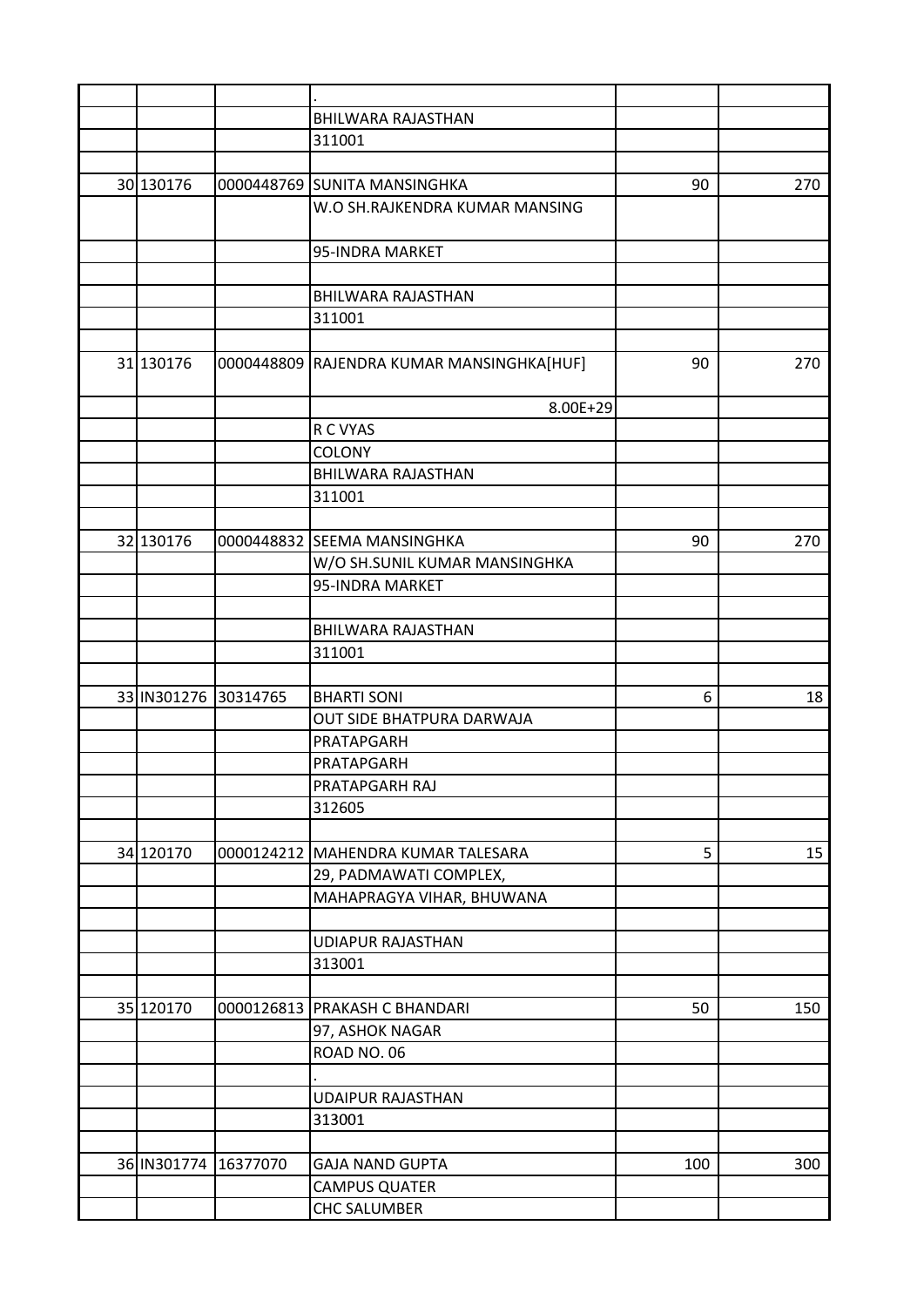|                      |                      | <b>UDAIPUR</b>                       |     |       |
|----------------------|----------------------|--------------------------------------|-----|-------|
|                      |                      | 313027                               |     |       |
|                      |                      |                                      |     |       |
| 37 120177            |                      | 0100462916 ASHOK KUMAR GARG          | 90  | 270   |
|                      |                      | 156-C                                |     |       |
|                      |                      | <b>TALWANDI</b>                      |     |       |
|                      |                      |                                      |     |       |
|                      |                      | KOTA RAJASTHAN                       |     |       |
|                      |                      | 324005                               |     |       |
|                      |                      |                                      |     |       |
| 38 120494            |                      | 0000091381 MUKESH SONI               | 20  | 60    |
|                      |                      | <b>INFORNT OFF R.K STUDIO</b>        |     |       |
|                      |                      | <b>BAZAR NO.5</b>                    |     |       |
|                      |                      | RAMGANJMANDI                         |     |       |
|                      |                      | RAMGANJMANDI RAJASTHAN               |     |       |
|                      |                      | 326519                               |     |       |
|                      |                      |                                      |     |       |
| 39 120177            |                      | 0100726614 SANJAY KUMAR CHETANI HUF. | 90  | 270   |
|                      |                      | BHAGWAN DAS BINJ RAJ KAPI            |     |       |
|                      |                      | <b>NEEM KA THANA</b>                 |     |       |
|                      |                      | <b>SIKAR</b>                         |     |       |
|                      |                      | SIKAR RAJASTHAN                      |     |       |
|                      |                      | 332713                               |     |       |
|                      |                      |                                      |     |       |
| 40 120104            |                      | 0000006638 JJUGAL KISHORE RATHI      | 90  | 270   |
|                      |                      | 471, OUT SIDE JASSUSAR GATE          |     |       |
|                      |                      |                                      |     |       |
|                      |                      |                                      |     |       |
|                      |                      | <b>BIKANER RAJASTHAN</b>             |     |       |
|                      |                      |                                      |     |       |
|                      |                      | 334001                               |     |       |
| 41 120121            |                      |                                      | 10  |       |
|                      |                      | 0100413339 SHREE BHAGWAN AGARWAL     |     | 30    |
|                      |                      | DWARKA DAS MOOLCHAND GANGA NIW       |     |       |
|                      |                      |                                      |     |       |
|                      |                      | DARJIYON KI BADI GUWAR               |     |       |
|                      |                      | NANU BHANU KI HAWELI                 |     |       |
|                      |                      | <b>BIKANER RAJASTHAN</b>             |     |       |
|                      |                      | 334001                               |     |       |
|                      |                      |                                      |     |       |
| 42 IN300239 13284945 |                      | RUPENDRA SINGH BHATI                 | 410 | 1,230 |
|                      |                      | <b>KARNI NAGAR</b>                   |     |       |
|                      |                      | GANDHI COLONY C/123                  |     |       |
|                      |                      | <b>NAGNECHJI ROAD</b>                |     |       |
|                      |                      | <b>BIKANER</b>                       |     |       |
|                      |                      | 334001                               |     |       |
|                      |                      |                                      |     |       |
|                      | 43 IN301127 15446587 | <b>SUMIT DAGA</b>                    | 90  | 270   |
|                      |                      | DAGA AND COMPANY                     |     |       |
|                      |                      | <b>CHARTERED ACCOUNTANTS</b>         |     |       |
|                      |                      | <b>GANGASHAHAR ROAD</b>              |     |       |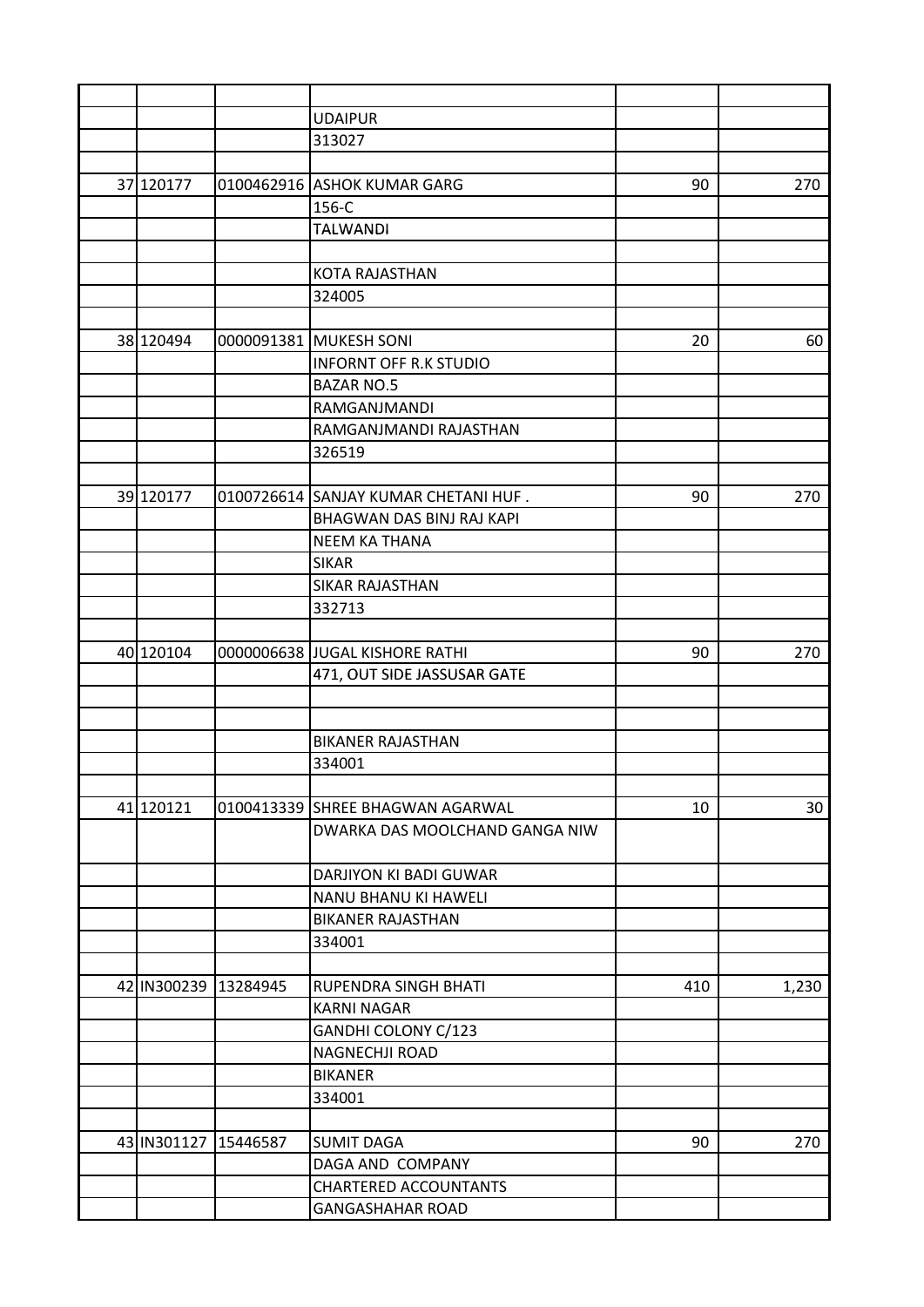|             |            | <b>BIKANER - RAJASTHAN</b>             |    |     |
|-------------|------------|----------------------------------------|----|-----|
|             |            | 334001                                 |    |     |
|             |            |                                        |    |     |
| 44 120121   |            | 0100222506 MAHESH BALANI               | 90 | 270 |
|             |            | 3 KA-26                                |    |     |
|             |            | PAWAN PURI                             |    |     |
|             |            |                                        |    |     |
|             |            | <b>BIKANER RAJ</b>                     |    |     |
|             |            | 334003                                 |    |     |
|             |            |                                        |    |     |
| 45 120289   |            | 0000453951 LATA KHATRI                 | 45 | 135 |
|             |            | D/O- LAXMI NARAYAN KHATRI              |    |     |
|             |            | 6-B-132, SUDARSHANA NAGAR              |    |     |
|             |            | PAWAN PURI,                            |    |     |
|             |            | <b>BIKANER RAJASTHAN</b>               |    |     |
|             |            | 334003                                 |    |     |
|             |            |                                        |    |     |
| 46 120121   |            | 0100154170 SHAILA KALA                 | 90 | 270 |
|             |            | C/O KALA COLOUR PHOTO LAB,             |    |     |
|             |            | O/S JALORI GATE,                       |    |     |
|             |            |                                        |    |     |
|             |            | <b>JODHPUR RAJ</b>                     |    |     |
|             |            | 342001                                 |    |     |
|             |            |                                        |    |     |
| 47 IN301604 | 10233605   | <b>CHANDRA PRAKASH GUPTA</b>           | 10 | 30  |
|             |            |                                        |    |     |
|             |            | WARD NO-16,<br>GANDHIPURA,             |    |     |
|             |            |                                        |    |     |
|             |            | <b>BALOTRA</b>                         |    |     |
|             |            | 344022                                 |    |     |
|             |            |                                        |    |     |
|             |            |                                        |    |     |
| 48 120198   |            | 0000054071  LALJI B KATARIYA           | 90 | 270 |
|             |            | RAVECHI ASHISH,                        |    |     |
|             |            | 12 POPAT PARA,                         |    |     |
|             |            |                                        |    |     |
|             |            | RAJKOT GUJARAT                         |    |     |
|             |            | 360001                                 |    |     |
|             |            |                                        |    |     |
| 49 130199   | 0000116755 | <b>VIDDHI DIPAK PAREKH</b>             | 90 | 270 |
|             |            | PAREKH APPARTMENT'S 1st FLR,           |    |     |
|             |            | 8th JAGNATH PLOT,                      |    |     |
|             |            | GYMKHANA ROAD,                         |    |     |
|             |            | RAJKOT GUJARAT                         |    |     |
|             |            | 360001                                 |    |     |
|             |            |                                        |    |     |
| 50 130199   |            | 0000311972 PUNAMBEN RAJESHKUMAR PAREKH | 90 | 270 |
|             |            | 27/45, PRAHALAD PLOT,                  |    |     |
|             |            | BALAMUKUND,                            |    |     |
|             |            | OPP.BALKRUSHNA                         |    |     |
|             |            | RAJKOT GUJARAT                         |    |     |
|             |            | 360001                                 |    |     |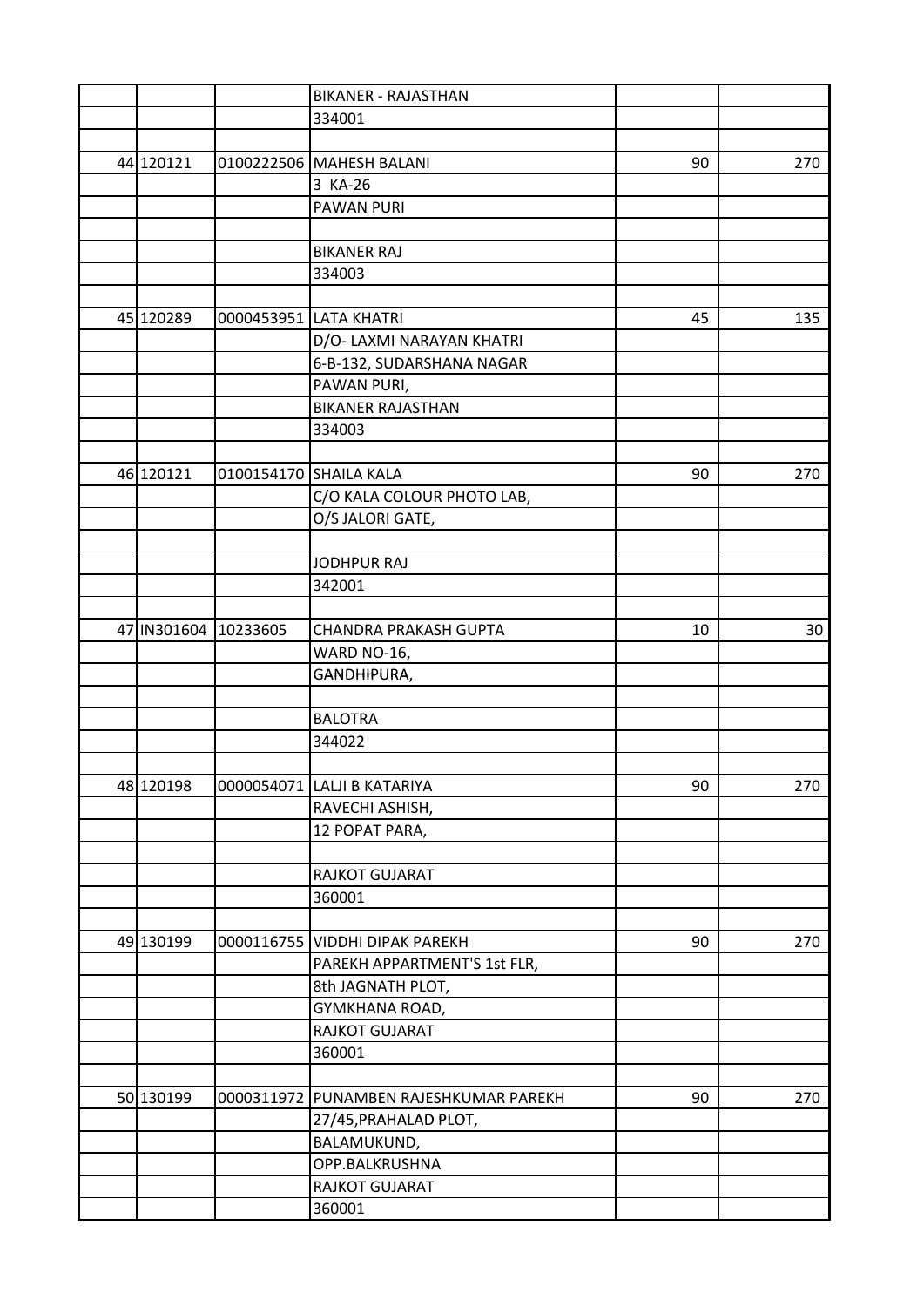| 51 IN300974 10643233 |          | PRAFUL RAMJIBHAI CHAUHAN           | 90 | 270 |
|----------------------|----------|------------------------------------|----|-----|
|                      |          | 1, NARAYANNAGAR,                   |    |     |
|                      |          | BLOCK NO. 188-B, DHEBAR ROAD,      |    |     |
|                      |          | OPP. ASHIRVAD,                     |    |     |
|                      |          | RAJKOT.                            |    |     |
|                      |          | 360002                             |    |     |
|                      |          |                                    |    |     |
| 52 IN300974          | 10258539 | <b>VINOD NAROTAMDAS KOTAK</b>      | 90 | 270 |
|                      |          | GIRDHARI MANDIR ROAD,              |    |     |
|                      |          | OPP. HANUMAN TEMPLE,               |    |     |
|                      |          | KOTAK BHUVAN,                      |    |     |
|                      |          | JAMNAGAR.                          |    |     |
|                      |          | 361001                             |    |     |
|                      |          |                                    |    |     |
| 53 IN301039 10552162 |          | <b>NEETA PRADIP DAVE</b>           | 90 | 270 |
|                      |          | B/14 JAYBHAVANI APPT               |    |     |
|                      |          | CRICKET BUNGLOW ROAD GURUDWARA     |    |     |
|                      |          | <b>ROAD</b>                        |    |     |
|                      |          | NR AVANTIKA COMPLEX                |    |     |
|                      |          | <b>JAMNAGAR</b>                    |    |     |
|                      |          | 361001                             |    |     |
|                      |          |                                    |    |     |
| 54 120120            |          | 0000025440 JAYESH MANSUKHLAL MEHTA | 90 | 270 |
|                      |          | LIMDA LANE-1,                      |    |     |
|                      |          | PARAM DHAM                         |    |     |
|                      |          |                                    |    |     |
|                      |          | <b>JAMNAGAR GUJARAT</b>            |    |     |
|                      |          | 361001                             |    |     |
|                      |          |                                    |    |     |
| 55 120120            |          | 0000031112 SAROJBEN DHIRAJLAL SHAH | 40 | 120 |
|                      |          | NEMNATH DERASAR,                   |    |     |
|                      |          | NEAR VANIA VAD,                    |    |     |
|                      |          |                                    |    |     |
|                      |          | <b>JAMNAGAR GUJARAT</b>            |    |     |
|                      |          | 361001                             |    |     |
|                      |          |                                    |    |     |
| 56 IN300974          | 11185261 | MANOJ RAMNIKLAL DOSHI              | 90 | 270 |
|                      |          | VIRORA BUILDING,                   |    |     |
|                      |          | RANJIEET BAUG,                     |    |     |
|                      |          | NR. PANCHVATI SOCIETY,             |    |     |
|                      |          | JAMNAGAR.                          |    |     |
|                      |          | 361002                             |    |     |
|                      |          |                                    |    |     |
| 57 IN301991 10682384 |          | SHAH NEMCHAND VIRPAL               | 90 | 270 |
|                      |          | 'LAXMI NIVAS'', 53, DIG PLOT       |    |     |
|                      |          |                                    |    |     |
|                      |          |                                    |    |     |
|                      |          | JAMNAGAR                           |    |     |
|                      |          | 361005                             |    |     |
|                      |          |                                    |    |     |
|                      |          |                                    |    |     |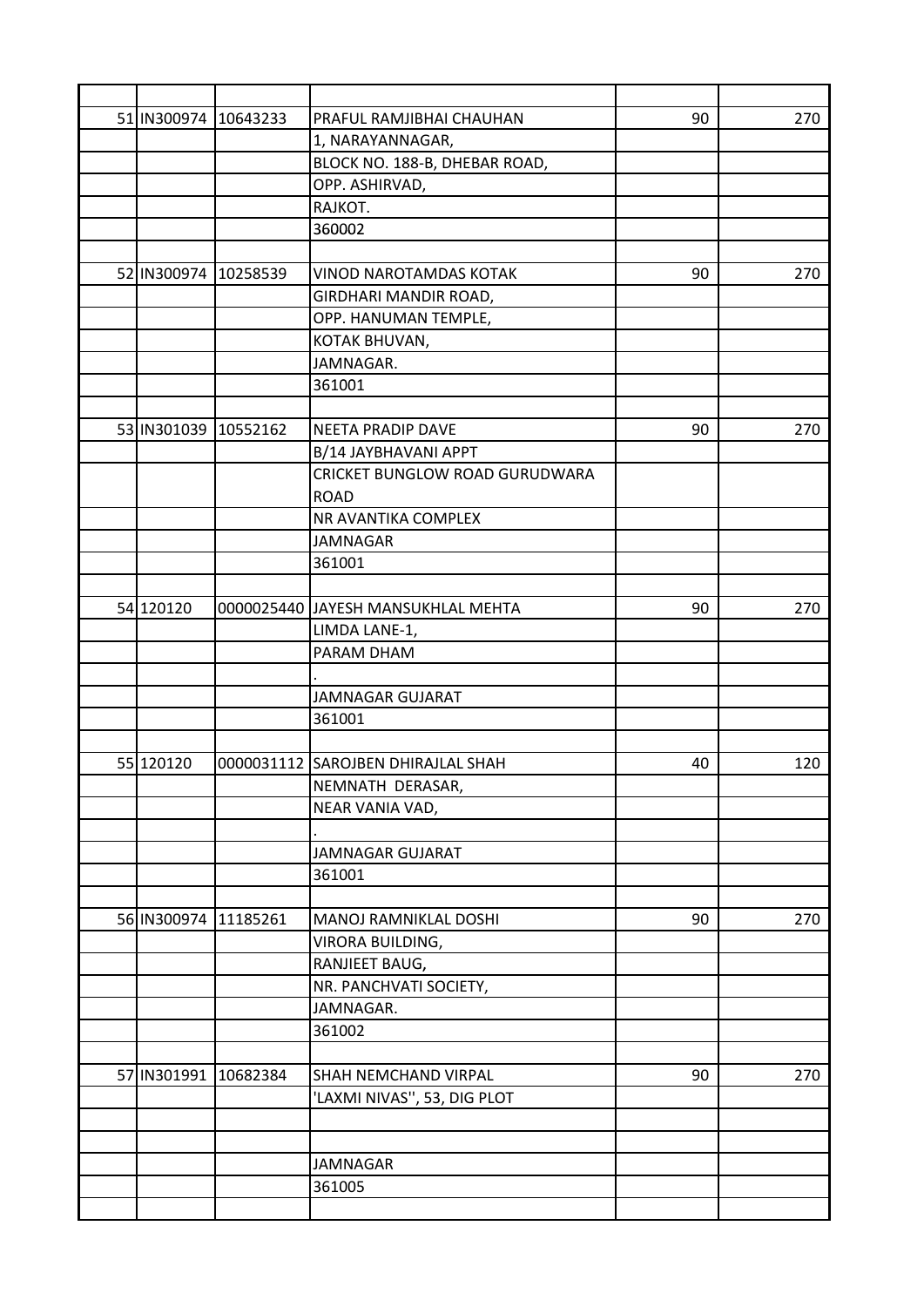| 58 120106            |          | 0001649426 TARLA ARVIND MEHTA                  | 45  | 135 |
|----------------------|----------|------------------------------------------------|-----|-----|
|                      |          | A-11/128                                       |     |     |
|                      |          | RANJITNAGAR COLONY                             |     |     |
|                      |          | <b>B/H HATHI COLONY</b>                        |     |     |
|                      |          | <b>JAMNAGAR GUJARAT</b>                        |     |     |
|                      |          | 361005                                         |     |     |
|                      |          |                                                |     |     |
| 59 IN301039 24249466 |          | <b>INDUBEN JATIN HARIA</b>                     | 90  | 270 |
|                      |          | <b>NARESH KUNJ</b>                             |     |     |
|                      |          | 50 DIGVIJAY PLOT ST                            |     |     |
|                      |          | <b>JAMNAGAR</b>                                |     |     |
|                      |          | <b>JAMANGAR</b>                                |     |     |
|                      |          | 361005                                         |     |     |
|                      |          |                                                |     |     |
| 60 120180            |          | 0000176363 RAJESHWARIBA DEVENDRASINH ZALA      | 90  | 270 |
|                      |          | 1-FIZUNIKA SOCIETY                             |     |     |
|                      |          | <b>SARU SECTION ROAD</b>                       |     |     |
|                      |          | <b>B/H RAJ NAGAR</b>                           |     |     |
|                      |          | <b>JAMNAGAR GUJARAT</b>                        |     |     |
|                      |          | 361006                                         |     |     |
|                      |          |                                                |     |     |
| 61 IN300974 10447648 |          | AMI KAUSHIK ZAVERI                             | 90  | 270 |
|                      |          | 103, GULAB AVENUE,                             |     |     |
|                      |          | OPP. JOGGERS PARK,                             |     |     |
|                      |          | PARK COLONY,                                   |     |     |
|                      |          | JAMNAGAR.                                      |     |     |
|                      |          | 361008                                         |     |     |
|                      |          |                                                |     |     |
| 62 IN301039          | 24014793 | DHIRESH DWARKADAS PATALIA                      | 90  | 270 |
|                      |          | <b>MADHUBAN</b>                                |     |     |
|                      |          | 2/3 PATEL COLONY                               |     |     |
|                      |          | JAMANGAR                                       |     |     |
|                      |          | <b>JAMNAGAR</b>                                |     |     |
|                      |          | 361008                                         |     |     |
|                      |          |                                                |     |     |
| 63 120109            |          | 0003214883   DHARMENDRA NAROTAMBHAI            | 100 | 300 |
|                      |          | KACHHATIYA                                     |     |     |
|                      |          | SHIVHARI APPARTMENT,                           |     |     |
|                      |          | 5-11-102-29                                    |     |     |
|                      |          | BEHIND RAILWAY OCTROI NAKA                     |     |     |
|                      |          | JAMKHAMBHALIA GUJRAT                           |     |     |
|                      |          | 361305                                         |     |     |
|                      |          |                                                |     |     |
| 64 IN300513 19794535 |          | <b>KAMLESH G VYAS</b>                          | 40  | 120 |
|                      |          | NO 02 J B CHAMBER                              |     |     |
|                      |          |                                                |     |     |
|                      |          | JAYSREE CINEMA RD<br>JAISHREE ROAD UNDER SAGAR |     |     |
|                      |          | <b>RESTORANT</b>                               |     |     |
|                      |          |                                                |     |     |
|                      |          | <b>JUNAGADH GUJARAT</b>                        |     |     |
|                      |          | 362001                                         |     |     |
|                      |          |                                                |     |     |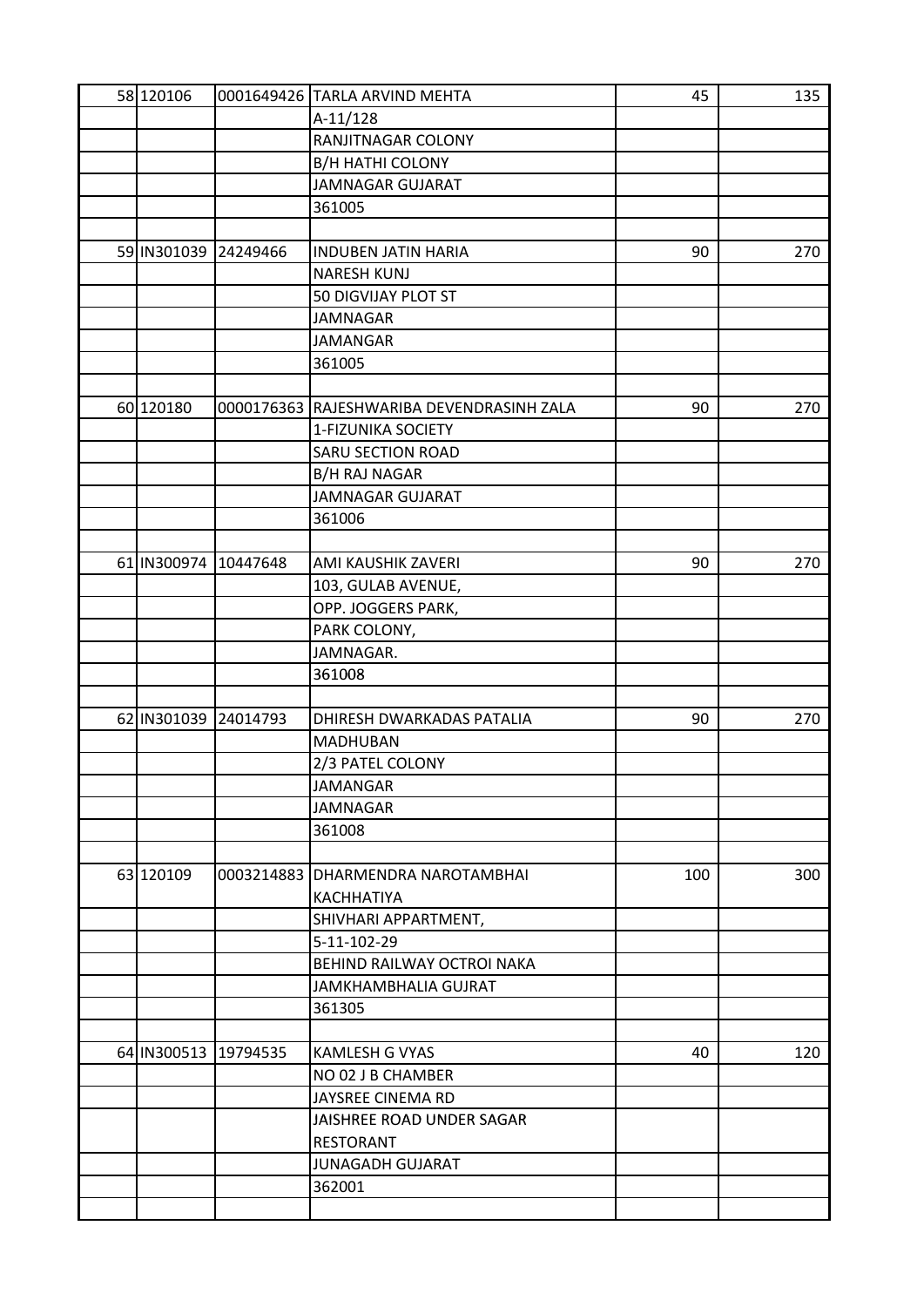|             | 65 IN301276 30614524 | TRAMBADIA VIMAL MAHENDRABHAI             | 50 | 150 |
|-------------|----------------------|------------------------------------------|----|-----|
|             |                      | BLOCK NO. 101 MARUTI PALACE              |    |     |
|             |                      | <b>JITENDRA PARK</b>                     |    |     |
|             |                      | ZANZARDA ROAD                            |    |     |
|             |                      | <b>JUNAGADH</b>                          |    |     |
|             |                      | 362001                                   |    |     |
|             |                      |                                          |    |     |
| 66 IN300974 | 10316488             | DIPAKKUMAR K. SOLANKI                    | 40 | 120 |
|             |                      | C/O. K.K. SOLANKI,                       |    |     |
|             |                      | MAIN BAZAR,                              |    |     |
|             |                      | DIST.JUNAGADH,                           |    |     |
|             |                      | KESHOD.                                  |    |     |
|             |                      | 362220                                   |    |     |
|             |                      |                                          |    |     |
| 67 IN300974 | 10041957             | HIRABEN JEMALBHAI RATHOD                 | 40 | 120 |
|             |                      | NAVJIVAN SOCIETY,                        |    |     |
|             |                      | NEW JUNCTION ROAD,                       |    |     |
|             |                      | SURENDRANGAR.                            |    |     |
|             |                      |                                          |    |     |
|             |                      | 363001                                   |    |     |
|             |                      |                                          |    |     |
|             | 68 IN300974 10139359 | BHAVANA ASHWIN SANGHAVI                  | 90 | 270 |
|             |                      |                                          |    |     |
|             |                      | 47, NEW SARVODAY SOCIETY,                |    |     |
|             |                      | NR. OLD JUNCTION,                        |    |     |
|             |                      |                                          |    |     |
|             |                      | SURENDRANAGAR.                           |    |     |
|             |                      | 363001                                   |    |     |
|             |                      |                                          |    |     |
| 69 IN300974 | 10449673             | SHRADDHA ASHWIN SANGHAVI                 | 90 | 270 |
|             |                      | 47, SARVODAYA SOCIETY,                   |    |     |
|             |                      | OLD JUNCTION ROAD,                       |    |     |
|             |                      |                                          |    |     |
|             |                      | SURENDRANAGAR.                           |    |     |
|             |                      | 363001                                   |    |     |
|             |                      |                                          |    |     |
| 70 IN300974 | 11072841             | SONALBEN S. SHAH                         | 90 | 270 |
|             |                      | B-12, AMIZARA APPARTMENT,                |    |     |
|             |                      | OLD JUNCTION ROAD,                       |    |     |
|             |                      | 3RD FLOOR,                               |    |     |
|             |                      | SURENDRANAGAR.                           |    |     |
|             |                      | 363001                                   |    |     |
|             |                      |                                          |    |     |
| 71 120244   |                      | 0000007335 PRITIBEN DINESHKUMAR SONI     | 90 | 270 |
|             |                      | JUNI COTTON MARKET,                      |    |     |
|             |                      | SERINO. 2,                               |    |     |
|             |                      |                                          |    |     |
|             |                      | SURENDRANAGAR GUJARAT                    |    |     |
|             |                      | 363001                                   |    |     |
|             |                      |                                          |    |     |
| 72 120244   |                      | 0000014393   BHARATBHAI BHAGVANBHAI SHAH | 15 | 45  |
|             |                      | MORBINO UTARO,                           |    |     |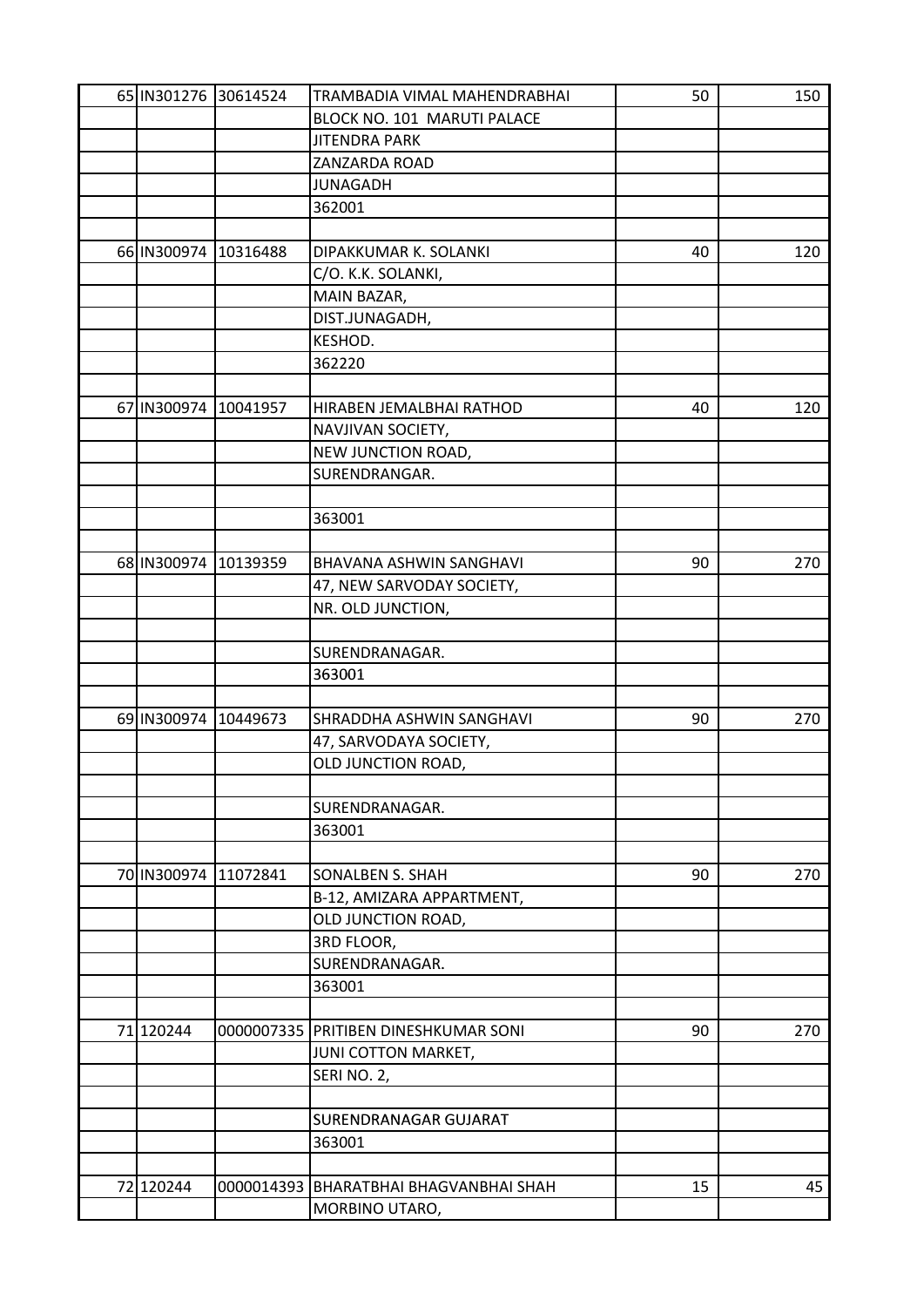|                      |                      | STREET NO. 2,                       |     |     |
|----------------------|----------------------|-------------------------------------|-----|-----|
|                      |                      | NR JASVANT STUDIO, JAIN DERASAR     |     |     |
|                      |                      | SURENDRANAGAR GUJARAT               |     |     |
|                      |                      | 363001                              |     |     |
|                      |                      |                                     |     |     |
| 73 120244            |                      | 0000015929 SAROJBEN BHARATBHAI SHAH | 50  | 150 |
|                      |                      | MORVI'S UTARO, STREET NO. 2,        |     |     |
|                      |                      | NR. JASHVANT STUDIO                 |     |     |
|                      |                      | <b>VITHTHAL PRESS ROAD</b>          |     |     |
|                      |                      | SURENDRANAGAR GUJARAT               |     |     |
|                      |                      | 363001                              |     |     |
|                      |                      |                                     |     |     |
|                      | 74 IN300159 10304984 | HARISH NARSHIBHAI PATEL             | 90  | 270 |
|                      |                      | A 6, PATEL SOCIETY                  |     |     |
|                      |                      | RAVAPAR ROAD                        |     |     |
|                      |                      |                                     |     |     |
|                      |                      | MORBI.                              |     |     |
|                      |                      | 363641                              |     |     |
|                      |                      |                                     |     |     |
|                      | 75 IN301991 10374856 | MAHENDRA SAVAILAL SHAH              | 90  | 270 |
|                      |                      | 666, DERI ROAD                      |     |     |
|                      |                      | B/H. KRISHNANAGAR JAIN DERASAR      |     |     |
|                      |                      | <b>DAWN</b>                         |     |     |
|                      |                      | <b>BHAVNAGAR</b>                    |     |     |
|                      |                      | 364001                              |     |     |
|                      |                      |                                     |     |     |
| 76 IN301991 10627861 |                      | UTPAL RAMNIKLAL PANDYA              | 75  | 225 |
|                      |                      | $18/A$ ,                            |     |     |
|                      |                      | SANTOSH PARK SOC.                   |     |     |
|                      |                      | <b>SHUBHASH NAGAR</b>               |     |     |
|                      |                      | <b>BHAVNAGAR</b>                    |     |     |
|                      |                      | 364001                              |     |     |
|                      |                      |                                     |     |     |
|                      | 77 IN301991 10628074 | JIGNASHA UTPALKUMAR PANDYA          | 125 | 375 |
|                      |                      | 18/A, SANTOSHPARK SOC.              |     |     |
|                      |                      | ISHWASHYAM, OPP. AJAYWADI           |     |     |
|                      |                      | SUBHASNAGAR                         |     |     |
|                      |                      | <b>BHAVNAGAR</b>                    |     |     |
|                      |                      | 364001                              |     |     |
|                      |                      |                                     |     |     |
| 78 IN300974          | 11116834             | OMPRAKASH D. GOPLANI                | 30  | 90  |
|                      |                      | SATGURU NANAK NIVAS,                |     |     |
|                      |                      | HARIYALA PLOT NO.48-A,              |     |     |
|                      |                      | NR. RUBBER FACTORY,                 |     |     |
|                      |                      | <b>BHAVNAGAR</b>                    |     |     |
|                      |                      | 364001                              |     |     |
|                      |                      |                                     |     |     |
|                      | 79 IN300974 11661792 | ANKITA H RAJYAGURU                  | 35  | 105 |
|                      |                      | M-6, 7085, LAKSHMINARAYAN FLAT,     |     |     |
|                      |                      | BEHIND GAYATRI NAGAR,               |     |     |
|                      |                      |                                     |     |     |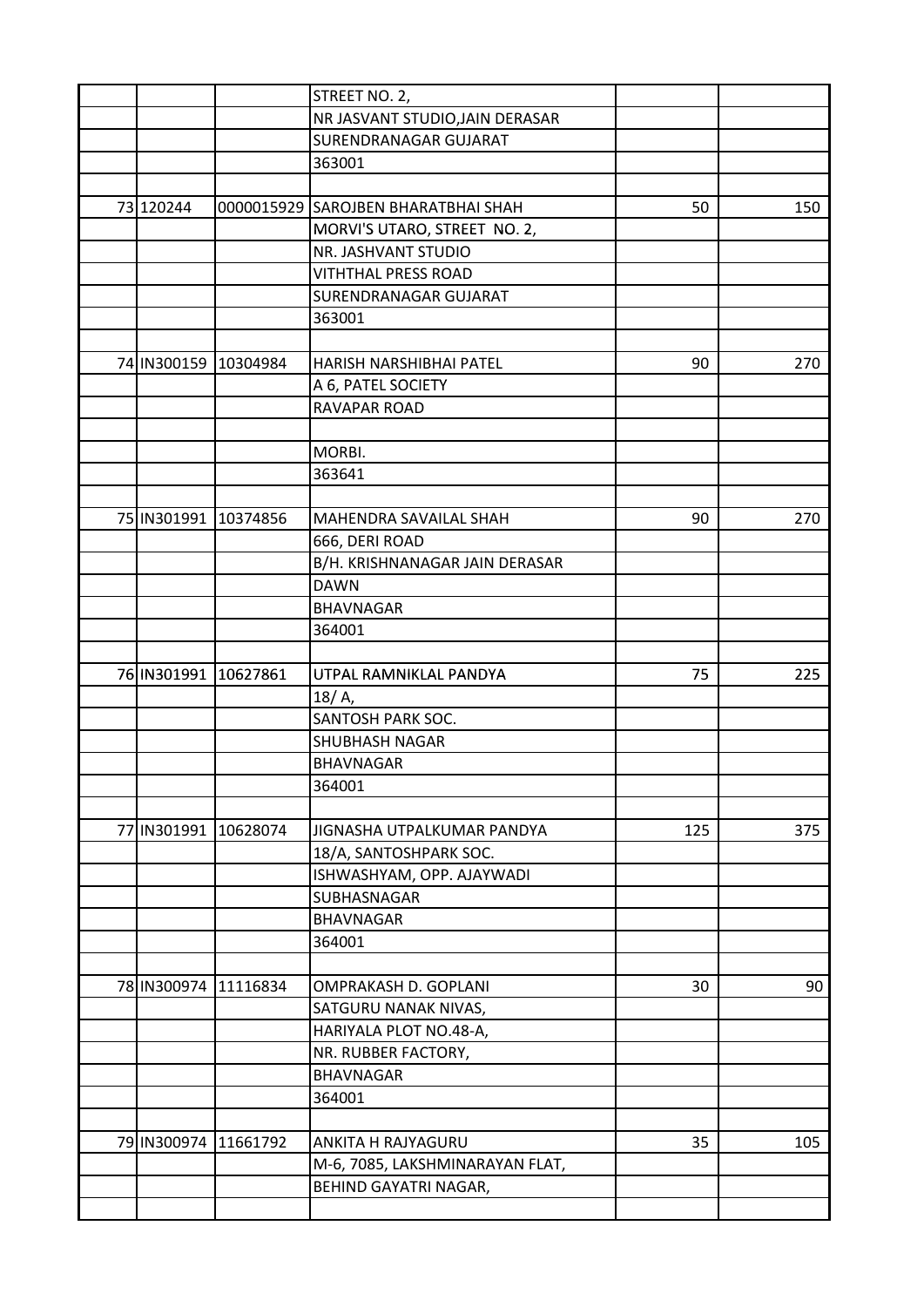|             |                      | <b>BHAVNAGAR</b>                        |     |     |
|-------------|----------------------|-----------------------------------------|-----|-----|
|             |                      | 364001                                  |     |     |
|             |                      |                                         |     |     |
| 80 130199   | 0000172367           | <b>SANJAY THAKARSIBHAI NARODIA</b>      | 90  | 270 |
|             |                      | 80 FT RING ROAD                         |     |     |
|             |                      | <b>HARIDWAR SOCIETY-2</b>               |     |     |
|             |                      | BHAVYA BLOCK NO-70/A                    |     |     |
|             |                      | RAJKOT GUJARAT                          |     |     |
|             |                      | 360004                                  |     |     |
|             |                      |                                         |     |     |
|             | 81 IN300343 20075258 | RAJSHRIBEN RAJENDRAKUMAR MODI           | 90  | 270 |
|             |                      | 10, CHANDRA RATNA APPARTMENTS           |     |     |
|             |                      | NR GOVERNMENT COLLEGE ROAD              |     |     |
|             |                      | <b>GUJRAT COLLEGE ROAD ELLISBRIDG</b>   |     |     |
|             |                      | AHMEDABAD                               |     |     |
|             |                      | 380006                                  |     |     |
|             |                      |                                         |     |     |
| 82 120109   |                      | 0004416250 BHARATIBEN DHUDHABHAI PARMAR | 90  | 270 |
|             |                      | A-60. GANESHKUNJ SOC,                   |     |     |
|             |                      | NR AMBICA NAGAR,                        |     |     |
|             |                      | <b>ODHAV</b>                            |     |     |
|             |                      | AHMEDABAD GUJRAT                        |     |     |
|             |                      | 382415                                  |     |     |
|             |                      |                                         |     |     |
| 83 120332   |                      | 0000971985 MINA PAPPU DOLATRAM          | 90  | 270 |
|             |                      | <b>31 SHREENATH SOCIETY</b>             |     |     |
|             |                      | NR RADHESHYAM NAGAR                     |     |     |
|             |                      | <b>DIST GANDHINAGAR</b>                 |     |     |
|             |                      | KALOL N GUJ GUJARAT                     |     |     |
|             |                      | 382721                                  |     |     |
|             |                      |                                         |     |     |
|             | 84 IN300214 11096212 | JAYESHKUMAR H SHAH                      | 100 | 300 |
|             |                      | <b>BUDDHI NIVAS</b>                     |     |     |
|             |                      | PILAJI GUNG                             |     |     |
|             |                      |                                         |     |     |
|             |                      | MEHASANA                                |     |     |
|             |                      | 384001                                  |     |     |
|             |                      |                                         |     |     |
|             | 85 IN300214 11437983 | SHAH MAULIKKUMAR J                      | 15  | 45  |
|             |                      | PILAJI GUNJ                             |     |     |
|             |                      | <b>BUDHDHI NIVAS</b>                    |     |     |
|             |                      |                                         |     |     |
|             |                      | MEHSANA                                 |     |     |
|             |                      | 384001                                  |     |     |
|             |                      |                                         |     |     |
| 86 IN300513 | 15469746             | ASHUTOSH R MOHANIYA                     | 1   | 3   |
|             |                      | LALCHAND NI KHADAKI                     |     |     |
|             |                      | <b>STATION ROAD</b>                     |     |     |
|             |                      | <b>MEHSANA</b>                          |     |     |
|             |                      | <b>GUAJRAT</b>                          |     |     |
|             |                      | 384001                                  |     |     |
|             |                      |                                         |     |     |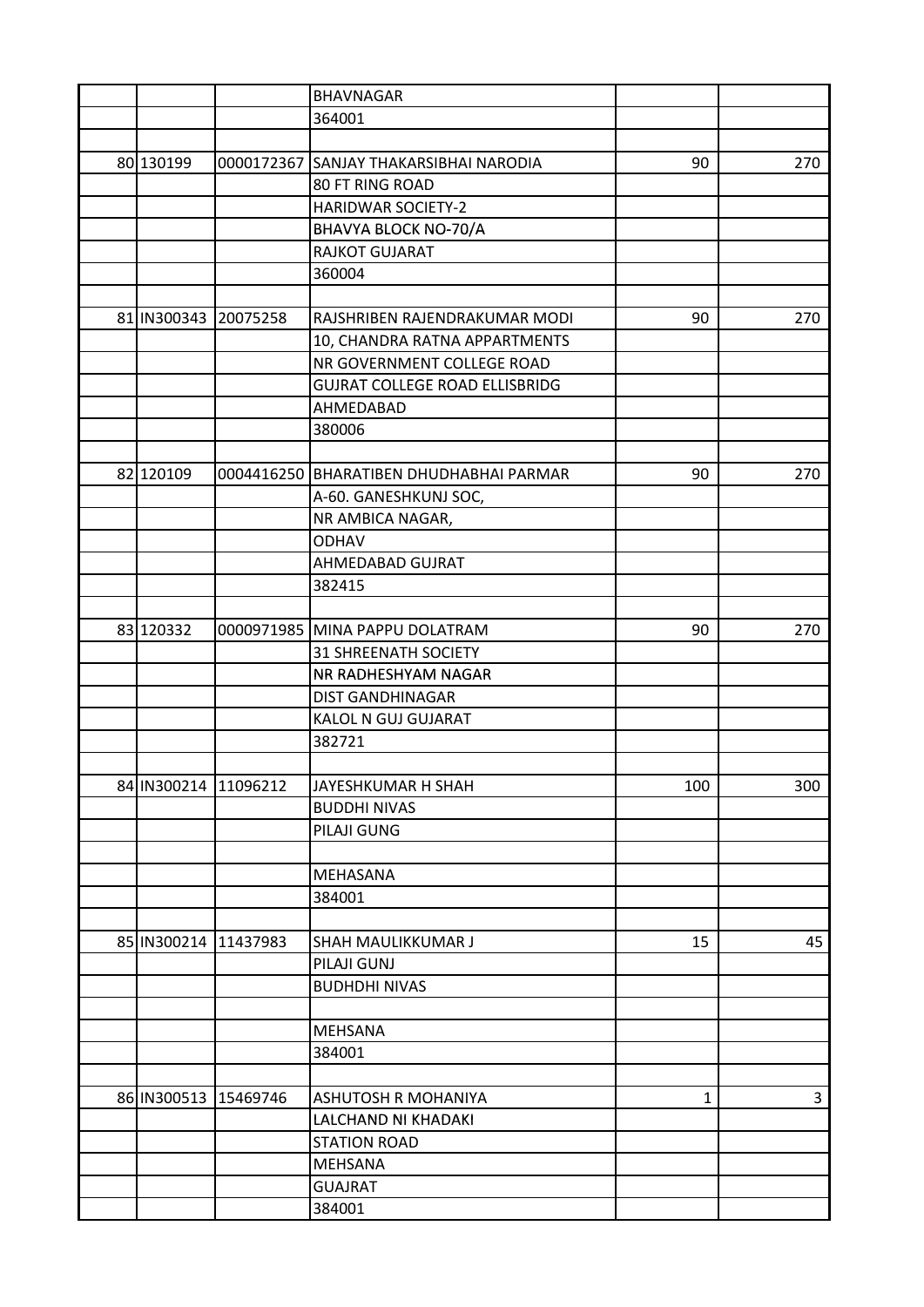| 87 120109            |          | 0004310925 DHAVAL H PRAJAPATI        | 90  | 270 |
|----------------------|----------|--------------------------------------|-----|-----|
|                      |          | 39 A JAY ASHIRVAD SOCIETY            |     |     |
|                      |          | NR BAJAJ SHOW ROOM                   |     |     |
|                      |          | <b>HIGHWAY NR NAGALPUR</b>           |     |     |
|                      |          | MEHSANA GUJRAT                       |     |     |
|                      |          | 384002                               |     |     |
|                      |          |                                      |     |     |
| 88 IN301276 30327785 |          | PATEL SANJAYKUMAR KANJIBHAI          | 90  | 270 |
|                      |          | 5 ANANDNAGAR SOCIETY                 |     |     |
|                      |          | OPP RADHANPUR JAKAT NAKA             |     |     |
|                      |          | <b>MEHSANA</b>                       |     |     |
|                      |          | MEHSANA                              |     |     |
|                      |          | 384002                               |     |     |
|                      |          |                                      |     |     |
| 89 IN301233 10183119 |          | PATEL AMITKUMAR NATVARLAL            | 45  | 135 |
|                      |          | 13, MAYUR PARK SOCIETY               |     |     |
|                      |          |                                      |     |     |
|                      |          | <b>NEAR RAMBAG</b>                   |     |     |
|                      |          | UNJHA (N.G)                          |     |     |
|                      |          | 384170                               |     |     |
|                      |          |                                      |     |     |
| 90 IN301233          | 10306219 | PATEL SUREKHABEN VISHNUBHAI          | 90  | 270 |
|                      |          | <b>UDAYA NAGAR</b>                   |     |     |
|                      |          | B/S. SWAMINARAYAN SOCIETY            |     |     |
|                      |          | AT - TA - UNJHA                      |     |     |
|                      |          | DIST - MEHSANA (N.G.)                |     |     |
|                      |          | 384170                               |     |     |
|                      |          |                                      |     |     |
| 91 120191            |          | 0101707031 HEENABEN NARAYANDAS PATEL | 90  | 270 |
|                      |          | 3-9-78, MANGALJI NO KHOCHO           |     |     |
|                      |          | MOTOMADH MEVDIVAD                    |     |     |
|                      |          | MAHOLLOT, CHORO                      |     |     |
|                      |          | MEHSANA GUJARAT                      |     |     |
|                      |          | 384170                               |     |     |
|                      |          |                                      |     |     |
| 92 IN300343          | 11231472 | RINKESH DINESHKUMAR MODI             | 230 | 690 |
|                      |          | LOTESHVAR ROAD                       |     |     |
|                      |          | RAJKA VADA                           |     |     |
|                      |          |                                      |     |     |
|                      |          | PATAN (N. G.)                        |     |     |
|                      |          | 384265                               |     |     |
|                      |          |                                      |     |     |
| 93 IN301549 14805915 |          | PATEL AMBALAL BABULAL                | 10  | 30  |
|                      |          | AT AND POST PATAN                    |     |     |
|                      |          | RAJKAVADA ROAD                       |     |     |
|                      |          | <b>KANDOI SHERI</b>                  |     |     |
|                      |          | <b>PATAN</b>                         |     |     |
|                      |          | 384265                               |     |     |
|                      |          |                                      |     |     |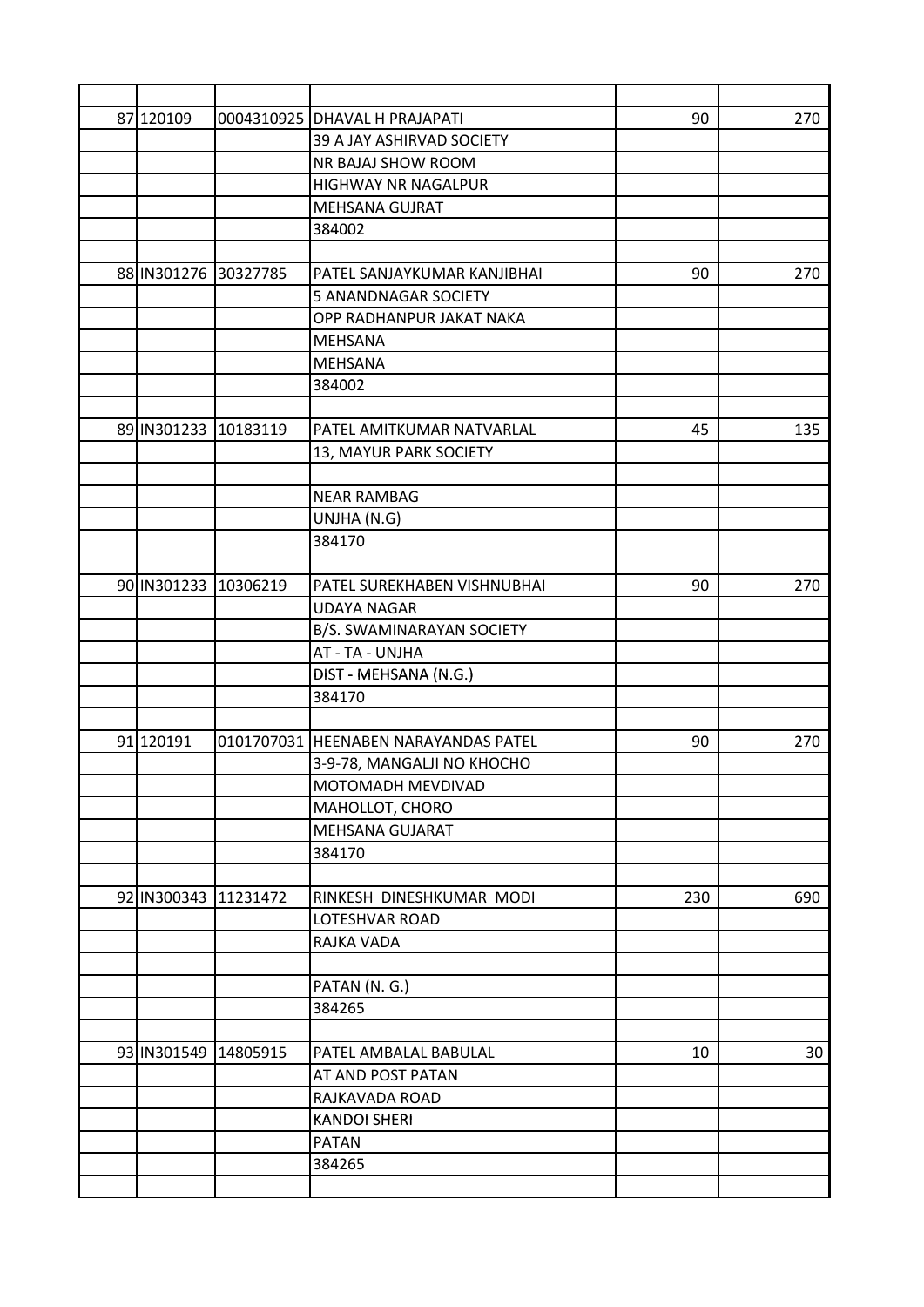| 94 IN300484 12433824 |                       | SUBHASHCHANDRA NAGARMAL            | 5   | 15  |
|----------------------|-----------------------|------------------------------------|-----|-----|
|                      |                       | CHAUDHARI                          |     |     |
|                      |                       | <b>MODI VAS</b>                    |     |     |
|                      |                       | OPP HOTEL CHANDRA VILAS            |     |     |
|                      |                       | AT PO AMBAJI                       |     |     |
|                      |                       | TA DANTA                           |     |     |
|                      |                       | 385110                             |     |     |
|                      |                       |                                    |     |     |
| 95 120444            |                       | 0000112919 KAPADIYA VIPUL JIVANLAL | 250 | 750 |
|                      |                       | A/14, PANCHWATI SOCIETY            |     |     |
|                      |                       | <b>NEW SARNA ROAD</b>              |     |     |
|                      |                       | B/S, MGM HIGH SCHOOL               |     |     |
|                      |                       | VADODARA GUJARAT                   |     |     |
|                      |                       | 390002                             |     |     |
|                      |                       |                                    |     |     |
| 96 IN300513 14417015 |                       | SALEEMBHAI H BHATTI                | 270 | 810 |
|                      |                       | C 42 SAMIM PARK TANDALJA ROAD      |     |     |
|                      |                       | VADODARA                           |     |     |
|                      |                       |                                    |     |     |
|                      |                       | <b>GUJARAT</b>                     |     |     |
|                      |                       | 390021                             |     |     |
|                      |                       |                                    |     |     |
|                      |                       |                                    |     |     |
| 97 130174            | 0000119922            | VIJAILAXMI KARWA.                  | 200 | 600 |
|                      |                       | C/301, THIRD FLOOR,                |     |     |
|                      |                       | PINK CITY APARTMENT,               |     |     |
|                      |                       | NEAR MODEL TOWN, DUMBHAL,          |     |     |
|                      |                       | <b>SURAT GUJARAT</b>               |     |     |
|                      |                       | 395010                             |     |     |
|                      |                       |                                    |     |     |
| 98 IN300974 11772922 |                       | VORA KUSHAL BHARATKUMAR            | 90  | 270 |
|                      |                       | TH-2, SAHAKAR APPT,                |     |     |
|                      |                       |                                    |     |     |
|                      |                       |                                    |     |     |
|                      |                       | VAPI                               |     |     |
|                      |                       | 396191                             |     |     |
|                      |                       |                                    |     |     |
| 99 IN300888 13422837 |                       | DINESH KESHARICHAND SHAH           | 90  | 270 |
|                      |                       | 904 A WING NEW SARVOTTAM CHS LTD   |     |     |
|                      |                       |                                    |     |     |
|                      |                       | S V ROAD IRLA BRIDGE               |     |     |
|                      |                       | ANDHERI (W)                        |     |     |
|                      |                       | <b>MUMBAI</b>                      |     |     |
|                      |                       | 400058                             |     |     |
|                      |                       |                                    |     |     |
|                      | 100 IN300142 10286654 | <b>BELA JAINI</b>                  | 90  | 270 |
|                      |                       | D/201, PANCH SHEEL HEIGHTS         |     |     |
|                      |                       | <b>MAHAVIR NAGAR</b>               |     |     |
|                      |                       | KANDIVLI (W)                       |     |     |
|                      |                       | <b>MUMBAI</b>                      |     |     |
|                      |                       | 400067                             |     |     |
|                      |                       |                                    |     |     |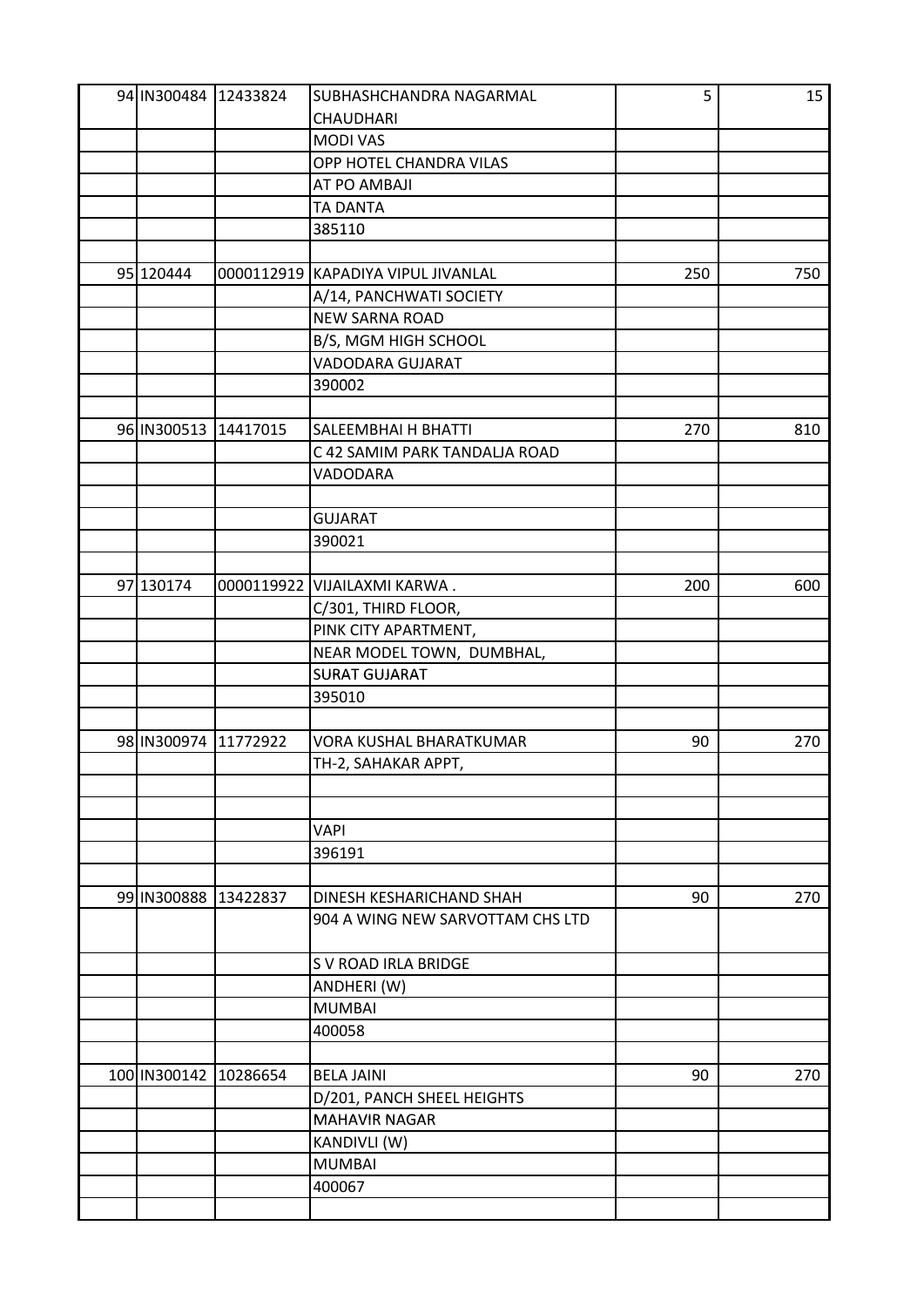| 101 120255            |                       | 0000058502 KIRTI JAYANTILAL SHAH           | 11           | 33  |
|-----------------------|-----------------------|--------------------------------------------|--------------|-----|
|                       |                       | C - 3, H - 81, MAHAVIR NGR;                |              |     |
|                       |                       | SHANKAR LANE,                              |              |     |
|                       |                       | KANDIVALI (WEST)                           |              |     |
|                       |                       | MUMBAI MAHARASHTRA                         |              |     |
|                       |                       | 400067                                     |              |     |
|                       |                       |                                            |              |     |
| 102 120299            |                       | 0000042119 RAGHUVIR JANARDHAN KUNCOLIENCER | 200          | 600 |
|                       |                       | H.NO.03                                    |              |     |
|                       |                       | DEULMOL                                    |              |     |
|                       |                       |                                            |              |     |
|                       |                       | <b>QUEPEM GOA</b>                          |              |     |
|                       |                       | 403705                                     |              |     |
|                       |                       |                                            |              |     |
| 103 120360            |                       | 0000676422 PARIKSHIT SUBHASH PHATAK        | 45           | 135 |
|                       |                       | 137 SHUKRAWAR PETH                         |              |     |
|                       |                       | <b>SHINDE ALI</b>                          |              |     |
|                       |                       | NR KELKAR MUSIAM                           |              |     |
|                       |                       | PUNE MAHARASHTRA                           |              |     |
|                       |                       | 411002                                     |              |     |
|                       |                       |                                            |              |     |
| 104 IN300214          | 14233025              | PARESH SHARMA                              | 90           | 270 |
|                       |                       | POLARIS F 301/302 SATELLITE TOWERS         |              |     |
|                       |                       | KOREGAON PARK MUNDHWA RD                   |              |     |
|                       |                       |                                            |              |     |
|                       |                       | <b>MUNDHWA</b>                             |              |     |
|                       |                       |                                            |              |     |
|                       |                       | PUNE MAHARASHTRA                           |              |     |
|                       |                       | 411036                                     |              |     |
|                       |                       |                                            |              |     |
| 105 IN303116 10537545 |                       | <b>KESHAVRAJ GONDKAR</b>                   | 2            | 6   |
|                       |                       | WARD NO-3/716                              |              |     |
|                       |                       | <b>GUJARI CORNER</b>                       |              |     |
|                       |                       | ICHALKARANJI                               |              |     |
|                       |                       | <b>KOLHAPUR</b>                            |              |     |
|                       |                       | 416115                                     |              |     |
|                       |                       |                                            |              |     |
| 106 120109            |                       | 0700132528 KISHOR SHANTILAL SONAWANE       | $\mathbf{1}$ | 3   |
|                       |                       | AT POST DUGAON TAL. CHANDWAD               |              |     |
|                       |                       | DIST. NASIK                                |              |     |
|                       |                       |                                            |              |     |
|                       |                       | CHANDWAD MAHARASHTRA                       |              |     |
|                       |                       | 423104                                     |              |     |
|                       |                       |                                            |              |     |
|                       | 107 IN300239 11902423 | ASHOK SAHEBRAO PAWAR                       | 98           | 294 |
|                       |                       | 38/7, VAIBHAV APTS.,                       |              |     |
|                       |                       | PROFESSOR COLONY,                          |              |     |
|                       |                       | DEOPUR, DHULE,                             |              |     |
|                       |                       | <b>DHULE</b>                               |              |     |
|                       |                       | 424002                                     |              |     |
|                       |                       |                                            |              |     |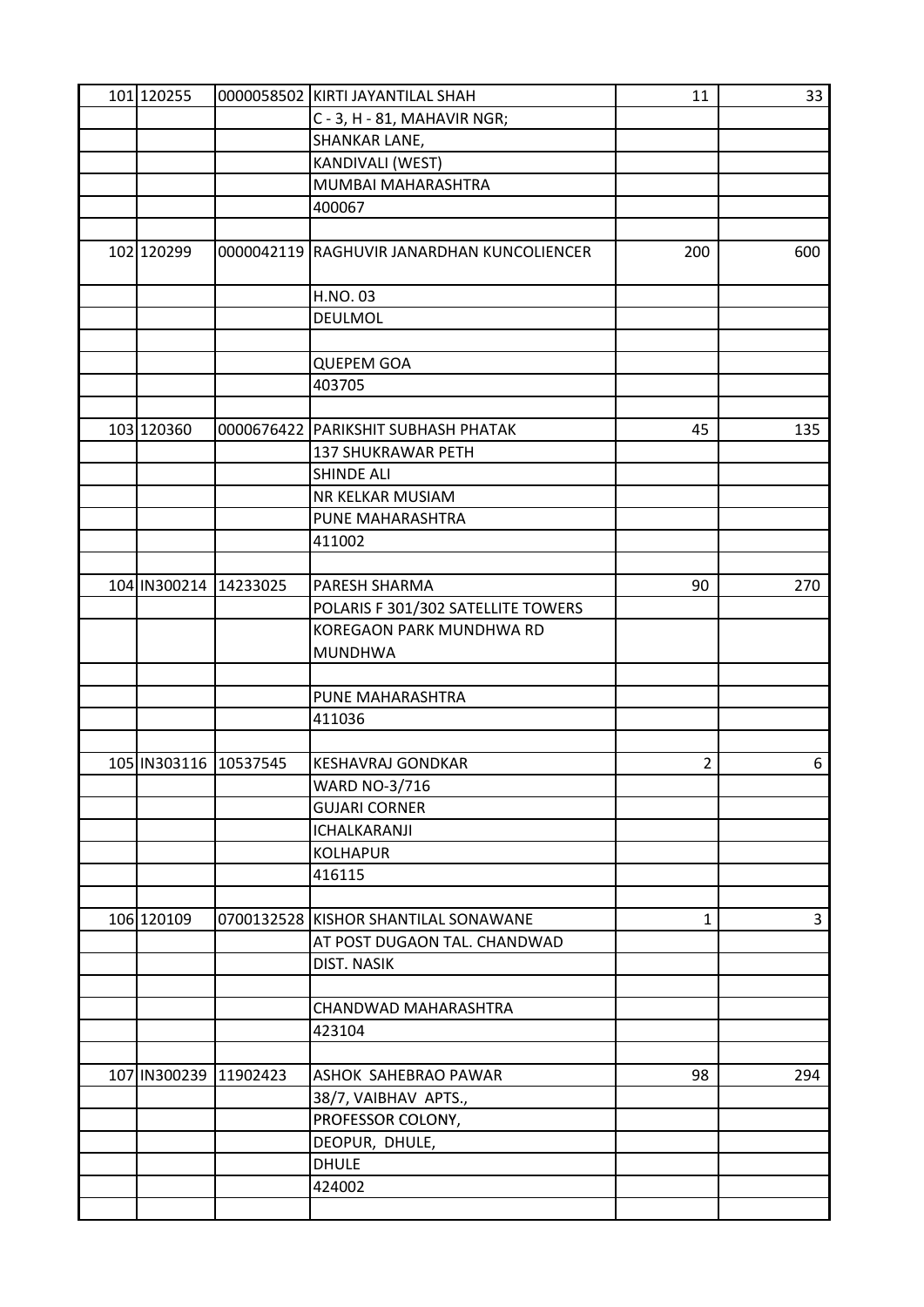| 108 IN301127 16036122     |            | JAYSHREE DEEPAKSINGH PARDESHI    | 5   | 15  |
|---------------------------|------------|----------------------------------|-----|-----|
|                           |            | 17,18 TRIMURTI COMPLEX           |     |     |
|                           |            | TRIMURTI CHOWK                   |     |     |
|                           |            | <b>JAWAHAR COLONY</b>            |     |     |
|                           |            | AURANGABAD                       |     |     |
|                           |            | 431005                           |     |     |
|                           |            |                                  |     |     |
| 109 IN300513 14841439     |            | YOGESH BHIKULAL AGRAWAL          | 10  | 30  |
|                           |            | FLAT NO 205 SAI HEIGHT           |     |     |
|                           |            | <b>SHARDA NAGAR</b>              |     |     |
|                           |            | <b>NANDED</b>                    |     |     |
|                           |            | NANDED MAHARASHTRA INDIA         |     |     |
|                           |            | 431605                           |     |     |
|                           |            |                                  |     |     |
| 110 120106                |            | 0100019348 Puran Tejumal Daswani | 25  | 75  |
|                           |            | 99 A KASTURBA NAGAR              |     |     |
|                           |            |                                  |     |     |
|                           |            |                                  |     |     |
|                           |            | Nagpur Maharashtra               |     |     |
|                           |            | 440014                           |     |     |
|                           |            |                                  |     |     |
| 111 120360                |            | 0000035844 VIJAY DHANRAJ ADWANI  | 80  | 240 |
|                           |            | <b>H NO 32</b>                   |     |     |
|                           |            | WARD NO 45                       |     |     |
|                           |            | DAYAL NAGAR                      |     |     |
|                           |            | WARDHA MAHARASHTRA               |     |     |
|                           |            | 442001                           |     |     |
|                           |            |                                  |     |     |
| 112 120109                |            | 0001378019 JALPA HITESH PATEL    | 100 | 300 |
|                           |            | C/O M H PATEL                    |     |     |
|                           |            | <b>MANGALDAS MARKET</b>          |     |     |
|                           |            | <b>TILAK ROAD</b>                |     |     |
|                           |            | AKOLA MAHARASHTRA                |     |     |
|                           |            | 444001                           |     |     |
|                           |            |                                  |     |     |
| 113 120109                | 0003270058 | <b>VIRESH KAMLESH PATEL</b>      | 200 | 600 |
|                           |            | M S MOTIBHAI HARIBHAI PATEL      |     |     |
|                           |            | MANGALDAS MARKET TILAK ROAD      |     |     |
|                           |            |                                  |     |     |
|                           |            | AKOLA MAHARASHTRA                |     |     |
|                           |            | 444001                           |     |     |
|                           |            |                                  |     |     |
| 114 130358                |            | 0000061446 MEERA MANOJ TIWARI    | 3   | 9   |
|                           |            | <b>GORAKSHAN ROAD</b>            |     |     |
|                           |            | NEAR LAXMI KIRANA SHOP           |     |     |
|                           |            | <b>KIRTI NAGAR</b>               |     |     |
|                           |            | <b>AKOLA Maharashtra</b>         |     |     |
|                           |            | 444001                           |     |     |
|                           |            |                                  |     |     |
| 115   IN301774   16517737 |            | MUKANDRAJ EKANATH BHALERAO       | 25  | 75  |
|                           |            | PLOT NO 33                       |     |     |
|                           |            |                                  |     |     |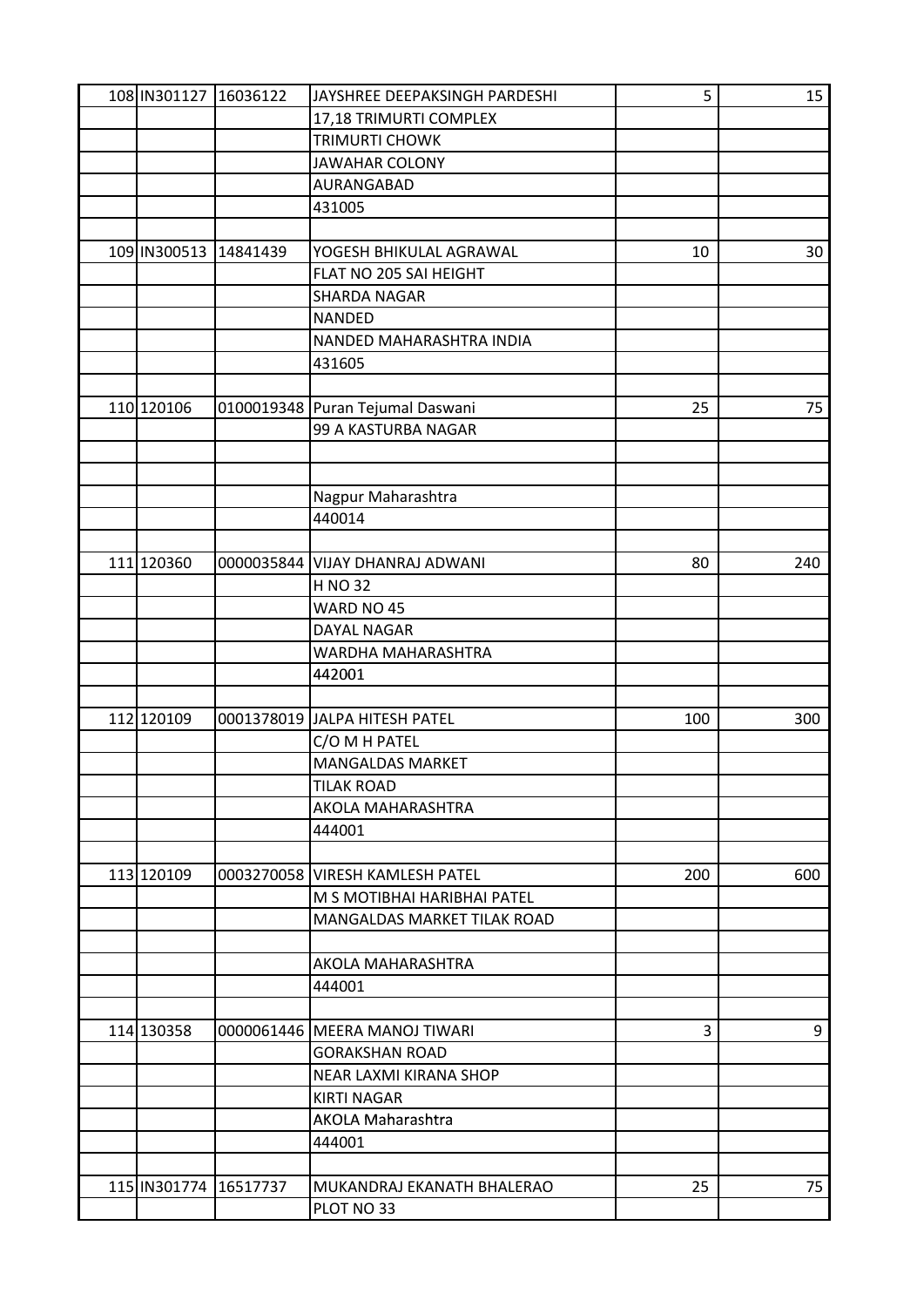|                       |          | <b>INDRA NAGAR</b>             |     |     |
|-----------------------|----------|--------------------------------|-----|-----|
|                       |          |                                |     |     |
|                       |          | <b>KHAMGAON</b>                |     |     |
|                       |          | 444303                         |     |     |
|                       |          |                                |     |     |
| 116 IN301983 10259083 |          | <b>VIVEK KASLIWAL</b>          | 90  | 270 |
|                       |          | EW-59 SCHEME NO-94             |     |     |
|                       |          | <b>RING ROAD</b>               |     |     |
|                       |          | <b>KANADIA</b>                 |     |     |
|                       |          | INDORE (M.P.)                  |     |     |
|                       |          | 452016                         |     |     |
|                       |          |                                |     |     |
| 117 IN301983          | 10384963 | RAMESH KUMAR PURASNANI         | 40  | 120 |
|                       |          | 21, NEW PALASIA,               |     |     |
|                       |          | CHAIN SINGH KA BAGHICHA,       |     |     |
|                       |          |                                |     |     |
|                       |          | INDORE (M.P.)                  |     |     |
|                       |          | 452001                         |     |     |
|                       |          |                                |     |     |
| 118 IN301983          | 10395564 | ANIL KUMAR PURASNANI           | 40  | 120 |
|                       |          | 202, REGAL HEIGHTS,            |     |     |
|                       |          | 14/8, NEW PALASIA,             |     |     |
|                       |          |                                |     |     |
|                       |          | INDORE (M.P.)<br>452001        |     |     |
|                       |          |                                |     |     |
| 119 120133            |          | 0000035431 SANGEETA KABRA      | 15  | 45  |
|                       |          | H NO 38                        |     |     |
|                       |          | RADHAKRISHAN WARD NO 14        |     |     |
|                       |          | <b>DIST HOSHANGABAD</b>        |     |     |
|                       |          | PIPARIYA MADHYA PRADESH        |     |     |
|                       |          | 461775                         |     |     |
|                       |          |                                |     |     |
| 120 IN301983 10106992 |          | <b>SUNITA VERMA</b>            | 50  | 150 |
|                       |          | L.I.G-162, HARSHWARDHAN NAGAR, |     |     |
|                       |          |                                |     |     |
|                       |          |                                |     |     |
|                       |          | BHOPAL (M.P.)                  |     |     |
|                       |          | 462003                         |     |     |
|                       |          |                                |     |     |
| 121 130193            |          | 0000670034 RUPESH VERMA        | 205 | 615 |
|                       |          | F 1 APEX BANK COLONY           |     |     |
|                       |          | E5 ARERA COLONY                |     |     |
|                       |          | <b>BHOPAL</b>                  |     |     |
|                       |          | <b>BHOPAL MADHYA PRADESH</b>   |     |     |
|                       |          | 462016                         |     |     |
|                       |          |                                |     |     |
| 122 IN301330 18811102 |          | <b>SHAKUN BHATTAD</b>          | 1   | 3   |
|                       |          | 33                             |     |     |
|                       |          | RACHNA NAGAR                   |     |     |
|                       |          | <b>GOVINDPURA</b>              |     |     |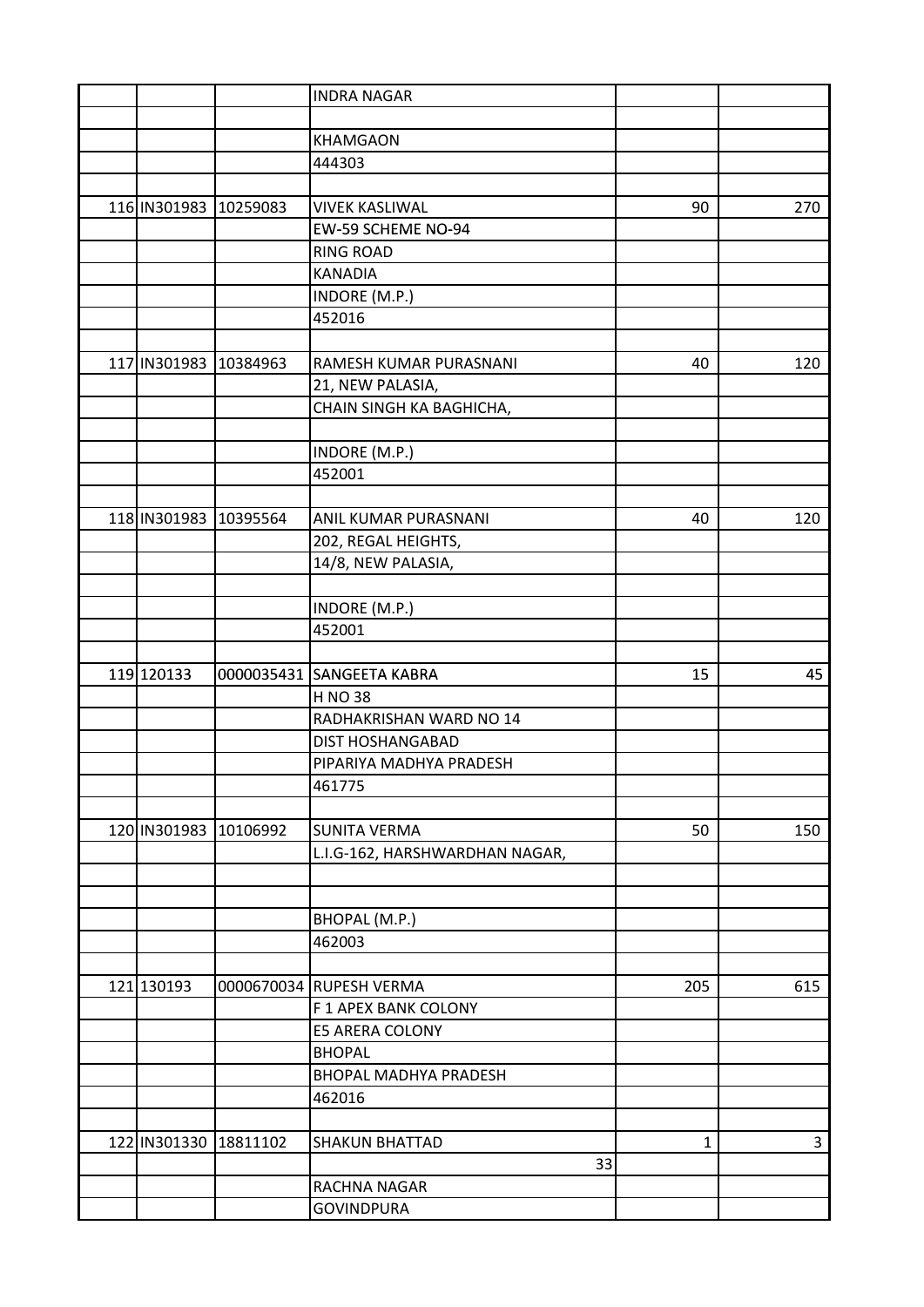|                       |                       | <b>BHOPAL MP</b>                        |     |     |
|-----------------------|-----------------------|-----------------------------------------|-----|-----|
|                       |                       | 462023                                  |     |     |
|                       |                       |                                         |     |     |
| 123 IN301774 14061920 |                       | PRAKASH CHANDRA GUPTA                   | 25  | 75  |
|                       |                       | WARD NO 5 A B ROAD                      |     |     |
|                       |                       | DEPO INFRONT OF VESHNO DEVI TEMPLE      |     |     |
|                       |                       |                                         |     |     |
|                       |                       | <b>BIAORA</b>                           |     |     |
|                       |                       | RAJGARH                                 |     |     |
|                       |                       | 465674                                  |     |     |
|                       |                       |                                         |     |     |
| 124 120307            |                       | 0000111482 KIRAN KUMAR VANKADARA        | 150 | 450 |
|                       |                       | 1B, SAKTHI RESIDENCY, CHURCH            |     |     |
|                       |                       | ROAD, VISWESWARAYA 3RD STREET           |     |     |
|                       |                       | K K PUDUR, COIMBATORE NORTH             |     |     |
|                       |                       | <b>COIMBATORE TAMIL NADU</b>            |     |     |
|                       |                       | 641038                                  |     |     |
|                       |                       |                                         |     |     |
| 125 120307            |                       | 0000112773 NARAYANA REDDY SAGILI        | 200 | 600 |
|                       |                       | POTLE DURTHI VILLAGE                    |     |     |
|                       |                       | YERRAGUNTLA MDL                         |     |     |
|                       |                       |                                         |     |     |
|                       |                       | KADAPA DIST ANDHRA PRADESH              |     |     |
|                       |                       | 516360                                  |     |     |
|                       |                       |                                         |     |     |
| 126 IN300394          | 11471895              | ANJANEYULU CHIMATA                      | 50  | 150 |
|                       |                       | 49-54-3/22                              |     |     |
|                       |                       | <b>B S LAYOUT</b>                       |     |     |
|                       |                       |                                         |     |     |
|                       |                       | VISAKHAPATNAM                           |     |     |
|                       |                       | 530013                                  |     |     |
|                       |                       |                                         |     |     |
| 127 IN302324 10258084 |                       | KURAPATI INDRAVATHI                     | 90  | 270 |
|                       |                       | H NO 22B-18-8                           |     |     |
|                       |                       | AMBICAVARI STREET                       |     |     |
|                       |                       | <b>POWERPET</b>                         |     |     |
|                       |                       | ELURU, WEST GODAVARI DIST.              |     |     |
|                       |                       | 534002                                  |     |     |
|                       |                       |                                         |     |     |
| 128 120447            |                       | 0003068361 BANTUMILLI INDIRAPRASANAMANI | 46  | 138 |
|                       |                       | <b>NEAR GURAJADA CHOWK</b>              |     |     |
|                       |                       | <b>GANDHI NAGAR</b>                     |     |     |
|                       |                       | D NO 20D-5-3                            |     |     |
|                       |                       | ELURU ANDHRA PRADESH                    |     |     |
|                       |                       | 534002                                  |     |     |
|                       |                       |                                         |     |     |
| 129 120350            | 0000235554 S. GIREESH |                                         | 6   | 18  |
|                       |                       | S/O SADASHIVAMURTHY,                    |     |     |
|                       |                       | D.NO. 6/322 F,                          |     |     |
|                       |                       | <b>VAKILRAMAIAH STREET</b>              |     |     |
|                       |                       | KOLLEGAL KARNATAKA                      |     |     |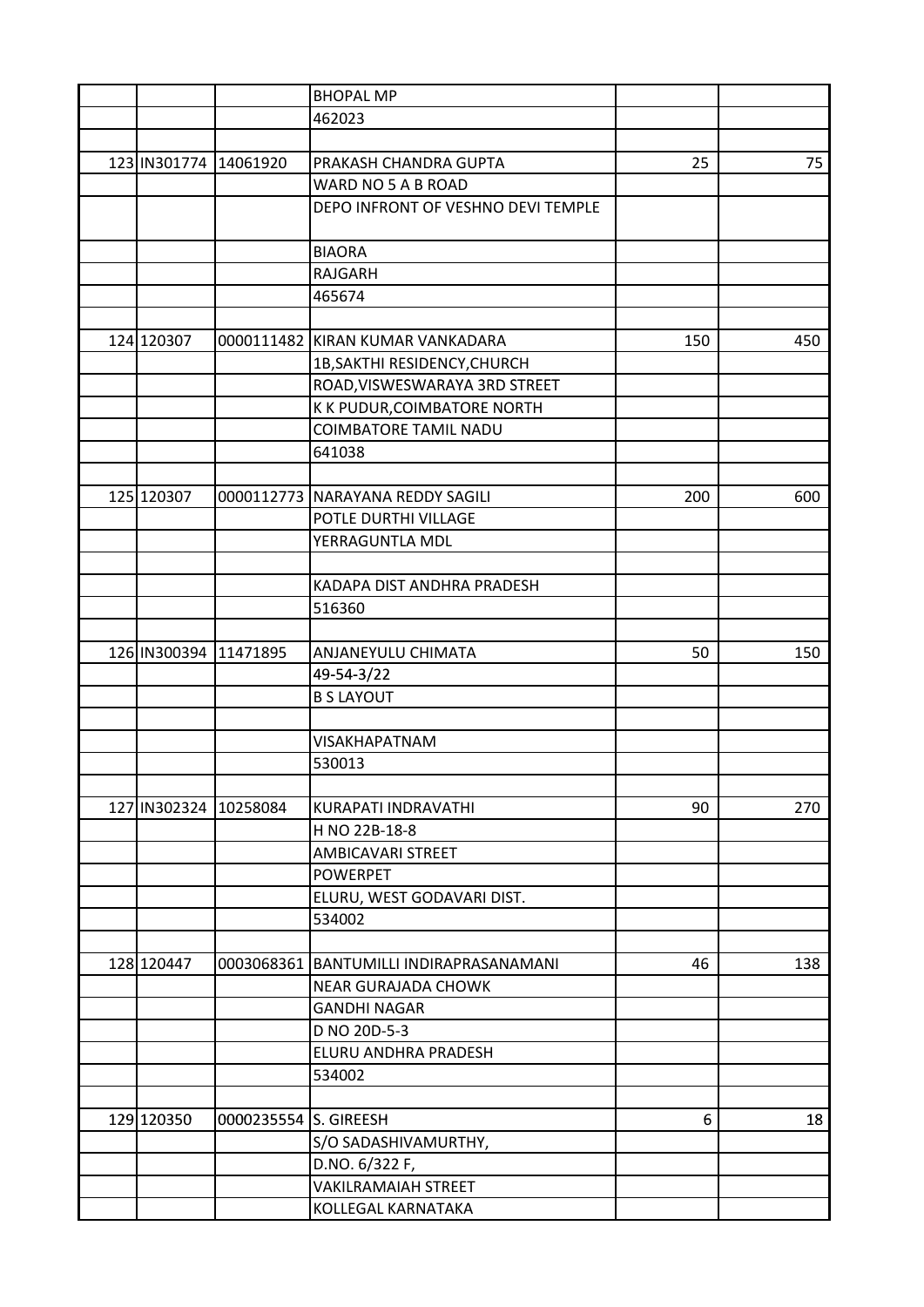|            |                       | 571440                          |     |     |
|------------|-----------------------|---------------------------------|-----|-----|
|            |                       |                                 |     |     |
|            | 130 IN300239 30037054 | <b>ASHOK KUMAR</b>              | 50  | 150 |
|            |                       | 1641/1SHANKAR NIVASA            |     |     |
|            |                       | FIRST CROSS NORTHEN EXTENSION   |     |     |
|            |                       | HASSAN POST HASSAN              |     |     |
|            |                       | KARNATAKA                       |     |     |
|            |                       | 573201                          |     |     |
|            |                       |                                 |     |     |
|            | 131 IN303116 10235624 | LOONCHAND DHANRAJJI JAIN        | 90  | 270 |
|            |                       | KATARIA PLAZA 2ND FLOOR         |     |     |
|            |                       | <b>MAUAVEER GALLI</b>           |     |     |
|            |                       | <b>HUBLI</b>                    |     |     |
|            |                       | <b>HUBLI</b>                    |     |     |
|            |                       | 580028                          |     |     |
|            |                       |                                 |     |     |
|            | 132 IN300214 14058230 | M DHANALAKSHMI                  | 20  | 60  |
|            |                       | <b>49 THIRUVALLUVAR ROAD</b>    |     |     |
|            |                       |                                 |     |     |
|            |                       |                                 |     |     |
|            |                       | VIRUDHUNAGAR TAMILNADU          |     |     |
|            |                       | 626001                          |     |     |
|            |                       |                                 |     |     |
| 133 120298 |                       | GOVINDARAMAN.V.                 |     |     |
|            | 0000275063            |                                 | 10  | 30  |
|            |                       | 11                              |     |     |
|            |                       | YOGESWAR STREET                 |     |     |
|            |                       | GOPALASAMUDRAM                  |     |     |
|            |                       | TIRUNELVELI TAMILNADU           |     |     |
|            |                       | 627451                          |     |     |
|            |                       |                                 |     |     |
|            | 134 IN300597 10214160 | <b>KRISHNANT</b>                | 20  | 60  |
|            |                       | OLD NO - 4/78 A, NEW NO - 4/110 |     |     |
|            |                       | PANCHALINGAPURAM                |     |     |
|            |                       | AGATEESWARAM                    |     |     |
|            |                       | KANYAKUMARI                     |     |     |
|            |                       | 629702                          |     |     |
|            |                       |                                 |     |     |
|            | 135 IN300239 11451760 | THIRUVENKATESWARAN.E.P          | 5   | 15  |
|            |                       | 46A, MARIAMMAAN KOIL STREET,    |     |     |
|            |                       | ERUMAIKARAN PALAYAM,            |     |     |
|            |                       | KADATHUR POST,                  |     |     |
|            |                       | GOBI(TK), ERODE (DT)            |     |     |
|            |                       | 638466                          |     |     |
|            |                       |                                 |     |     |
| 136 120394 |                       | 0000086997 N PALANISAMY         | 102 | 306 |
|            |                       | OLD NO 1/75 NEW NO 1/21         |     |     |
|            |                       | NERUPERICHAL                    |     |     |
|            |                       | RAKKIYA GOUNDENPUDUR            |     |     |
|            |                       | TIRUPPUR TAMILNADU              |     |     |
|            |                       | 641602                          |     |     |
|            |                       |                                 |     |     |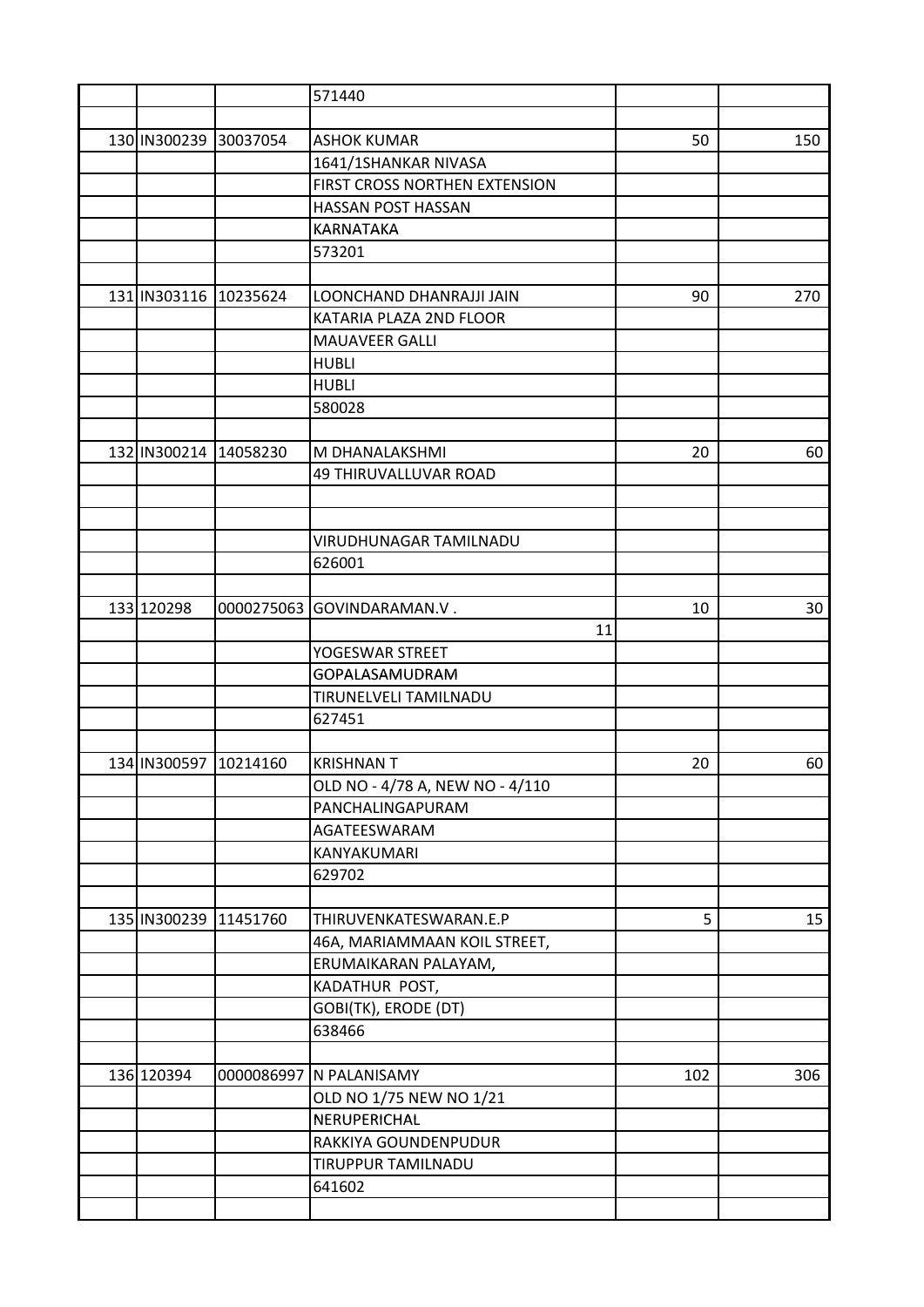| 137 120476                |          | 0000041814 IFTHIKARALI N      | 50  | 150 |
|---------------------------|----------|-------------------------------|-----|-----|
|                           |          | <b>MANSOOR MANZIL</b>         |     |     |
|                           |          | <b>CHEMBRA</b>                |     |     |
|                           |          | MEENADATHUR                   |     |     |
|                           |          | <b>TIRUR KERALA</b>           |     |     |
|                           |          | 676307                        |     |     |
|                           |          |                               |     |     |
| 138 120476                |          | 0000167937 SHOUKATHALI M      | 50  | 150 |
|                           |          | <b>MANGATTIRI HOUSE</b>       |     |     |
|                           |          | MEENADATHUR PO                |     |     |
|                           |          | <b>TIRUR</b>                  |     |     |
|                           |          | MALAPPURAM KERALA             |     |     |
|                           |          | 676307                        |     |     |
|                           |          |                               |     |     |
| 139 IN301895 10583456     |          | JAMALUDHEEN K M               | 55  | 165 |
|                           |          | KOLATHEYIL HOUSE              |     |     |
|                           |          | PUNNAYURKULAM                 |     |     |
|                           |          |                               |     |     |
|                           |          | THRISSUR, KERALA              |     |     |
|                           |          | 680742                        |     |     |
|                           |          |                               |     |     |
| 140   IN300239   10033107 |          | <b>TRESSY VARGHESE</b>        | 50  | 150 |
|                           |          | 8 B BEGONIA APARTMENT         |     |     |
|                           |          | VEEGALAND PETUNIA AND BEGONIA |     |     |
|                           |          | <b>KALOOR</b>                 |     |     |
|                           |          | SASTHA TEMPLE ROAD ERNAKULAM  |     |     |
|                           |          | <b>KERALA</b>                 |     |     |
|                           |          | 682017                        |     |     |
|                           |          |                               |     |     |
| 141 IN300239              | 11787728 | DEEPA MATHAIK                 | 100 | 300 |
|                           |          | KALARIKAPARAMBIL              |     |     |
|                           |          | CHITRAPUZHA                   |     |     |
|                           |          | <b>IRIMPANAM PO</b>           |     |     |
|                           |          | <b>TRIPUNITHURA</b>           |     |     |
|                           |          | 682309                        |     |     |
|                           |          |                               |     |     |
| 142 IN300239 13066566     |          | <b>MATHEW KURUVILLA</b>       | 100 | 300 |
|                           |          | AYMANATHUPARAMBIL HOUSE       |     |     |
|                           |          | PAMPADY PO                    |     |     |
|                           |          | PAMPADY                       |     |     |
|                           |          | KOTTAYAM                      |     |     |
|                           |          | 686502                        |     |     |
|                           |          |                               |     |     |
| 143 IN301774 11049643     |          | SAMARENDRA NATH RAY           | 40  | 120 |
|                           |          | 8/7 DEBOMITA APARTMENT        |     |     |
|                           |          | <b>GROUND FLOOR</b>           |     |     |
|                           |          | <b>CHINAR PARK SOUTH</b>      |     |     |
|                           |          | <b>KOLKATA</b>                |     |     |
|                           |          | 700059                        |     |     |
|                           |          |                               |     |     |
| 144 IN301774 11050101     |          | KAMALA RAY                    | 25  | 75  |
|                           |          |                               |     |     |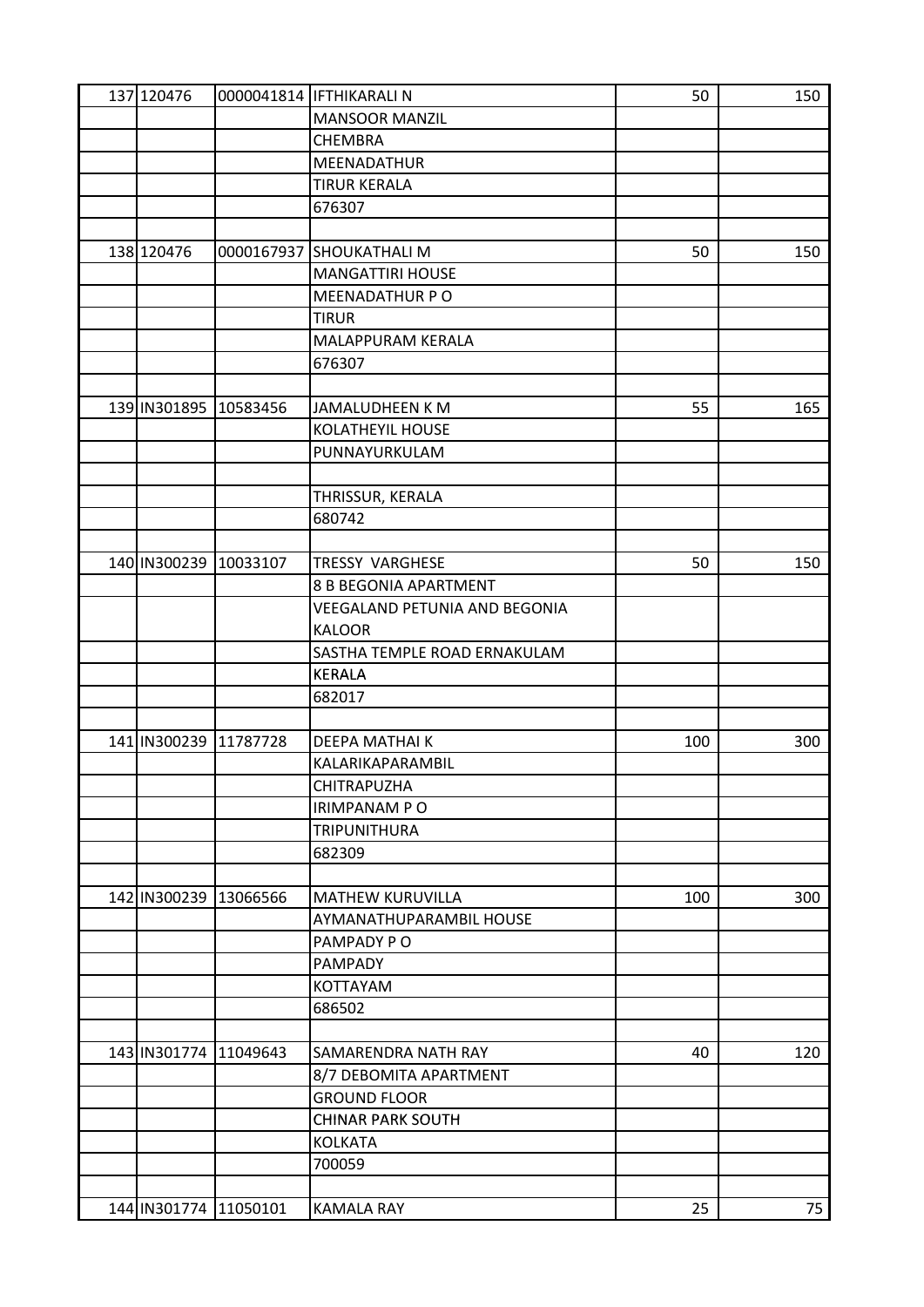|                       | Aug-47                        |     |     |
|-----------------------|-------------------------------|-----|-----|
|                       | DEBOMITA APARTMENT GRND FLR   |     |     |
|                       | <b>CHINAR PARK</b>            |     |     |
|                       | <b>KOLKATA</b>                |     |     |
|                       | 700059                        |     |     |
|                       |                               |     |     |
| 145 120394            | 0000262724 SWAPAN KUMAR MAJEE | 30  | 90  |
|                       | <b>VILL AND PO BABNAN</b>     |     |     |
|                       | <b>PS DADPUR</b>              |     |     |
|                       | <b>DIST HOOGHLY</b>           |     |     |
|                       | HOOGHLY WEST BENGAL           |     |     |
|                       | 712305                        |     |     |
|                       |                               |     |     |
| 146 IN300773 10156615 | <b>TAPASI PAL</b>             | 50  | 150 |
|                       | PADMAPUKUR                    |     |     |
|                       | STREET NO-4/2/5               |     |     |
|                       | P.O-TARAKESWAR                |     |     |
|                       | <b>DIST-HOOGHLY</b>           |     |     |
|                       | 712410                        |     |     |
|                       |                               |     |     |
| 147 IN300263 10196775 | <b>SHRABANI DAS</b>           | 3   | 9   |
|                       |                               |     |     |
|                       | C/O CHANDAN KUMAR DAS         |     |     |
|                       | <b>BALIGORI (NORTH)</b>       |     |     |
|                       | TARAKESWAR                    |     |     |
|                       | <b>DIST HOOGHLY</b>           |     |     |
|                       | 712410                        |     |     |
|                       |                               |     |     |
| 148 120191            | 0300522708 SUTAPA PAUL        | 80  | 240 |
|                       | SIMAHAT MAZERAPARA PO-SIMHAT  |     |     |
|                       | PS-HARINGHATA JAGULI          |     |     |
|                       |                               |     |     |
|                       | NADIA WEST BENGAL             |     |     |
|                       | 741249                        |     |     |
|                       |                               |     |     |
| 149 IN302324 11052272 | <b>DIPA MUNDRA</b>            | 10  | 30  |
|                       | <b>MAIN ROAD</b>              |     |     |
|                       | <b>RAMBHA</b>                 |     |     |
|                       | GANJAM                        |     |     |
|                       | <b>ODISHA</b>                 |     |     |
|                       | 761028                        |     |     |
|                       |                               |     |     |
| 150 IN300513 13716712 | SUKOMAL DASH                  | 100 | 300 |
|                       | <b>COLLEGE ROAD</b>           |     |     |
|                       | <b>BARGARH</b>                |     |     |
|                       |                               |     |     |
|                       | <b>ORISSA</b>                 |     |     |
|                       | 768028                        |     |     |
|                       |                               |     |     |
| 151 120106            | 0002512983 PURNA JYOTI KONWAR | 21  | 63  |
|                       | <b>BISHNUPUR 8 TH MILE</b>    |     |     |
|                       | PO: BISHNUPUR                 |     |     |
|                       |                               |     |     |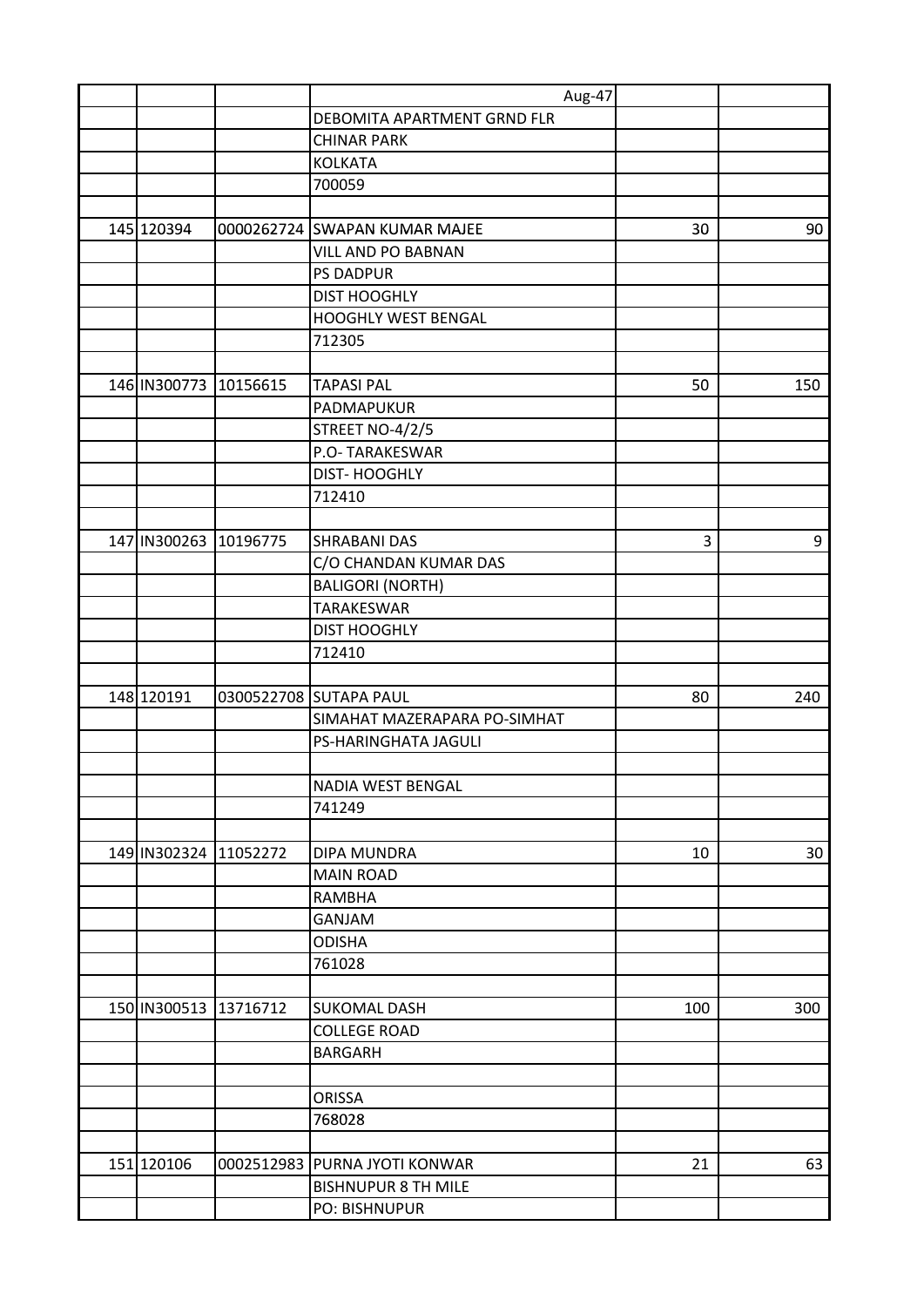|                       |                        | <b>TINSUKIA ASSAM</b>                |                |     |
|-----------------------|------------------------|--------------------------------------|----------------|-----|
|                       |                        | 786188                               |                |     |
|                       |                        |                                      |                |     |
| 152 120109            |                        | 2600335271 MANOJ KUMAR GUPTA         | 90             | 270 |
|                       |                        | <b>DUKHI SAH ROAD</b>                |                |     |
|                       |                        | <b>JHOUSAGARHI</b>                   |                |     |
|                       |                        |                                      |                |     |
|                       |                        | <b>DEOGHAR JHARKHAND</b>             |                |     |
|                       |                        | 814112                               |                |     |
|                       |                        |                                      |                |     |
| 153 120191            |                        | 0101539201 NIRMALA DEVI              | 150            | 450 |
|                       |                        | C/O KANHAIYA LAL AGARWALLA           |                |     |
|                       |                        | GANESH CHOWK, LAL BAZAR              |                |     |
|                       |                        | <b>BORA PATTI</b>                    |                |     |
|                       |                        | Jharia Jharkhand                     |                |     |
|                       |                        | 828111                               |                |     |
|                       |                        |                                      |                |     |
| 154 120109            | 2600048685 NISHI KIRAN |                                      | 36             | 108 |
|                       |                        | F-2 THIRD FLOOR,                     |                |     |
|                       |                        | MP COMPLEX SHER-E-                   |                |     |
|                       |                        | PUNJAB, ADITYAPUR                    |                |     |
|                       |                        | JAMSHEDPUR JHARKHAND                 |                |     |
|                       |                        | 831013                               |                |     |
|                       |                        |                                      |                |     |
| 155 120109            |                        | 2600119310 RAJNI BATHWAL             | 90             | 270 |
|                       |                        | <b>INDIA TRADING COMPANY</b>         |                |     |
|                       |                        | <b>LAKE ROAD</b>                     |                |     |
|                       |                        |                                      |                |     |
|                       |                        | RANCHI JHARKHAND                     |                |     |
|                       |                        | 834001                               |                |     |
|                       |                        |                                      |                |     |
| 156 IN300513 10775526 |                        | RAM SHARAN AGRAWAL                   | 50             | 150 |
|                       |                        | SITARAM NANLAL AASHRAY               |                |     |
|                       |                        | <b>KOAT BAZAR</b>                    |                |     |
|                       |                        |                                      |                |     |
|                       |                        | SITAMARHI BIHAR INDIA                |                |     |
|                       |                        | 843302                               |                |     |
|                       |                        |                                      |                |     |
| 157 IN300513 14991914 |                        | ADITYA A BAPAT                       | 13             | 39  |
|                       |                        | 304 SHIVAM SOC NEAR GURUKUL SOC      |                |     |
|                       |                        | PANCHPAKHADI                         |                |     |
|                       |                        | <b>THANE</b>                         |                |     |
|                       |                        | MAHARASHTRA                          |                |     |
|                       |                        | 400602                               |                |     |
|                       |                        |                                      |                |     |
| 158 IN300095 11605935 |                        | Ashokkumar T S                       | $\overline{c}$ | 6   |
|                       |                        | 217 Hebbal 1st Stage                 |                |     |
|                       |                        | 9th Cross Near Kanika Cauvery School |                |     |
|                       |                        |                                      |                |     |
|                       |                        | Mysore                               |                |     |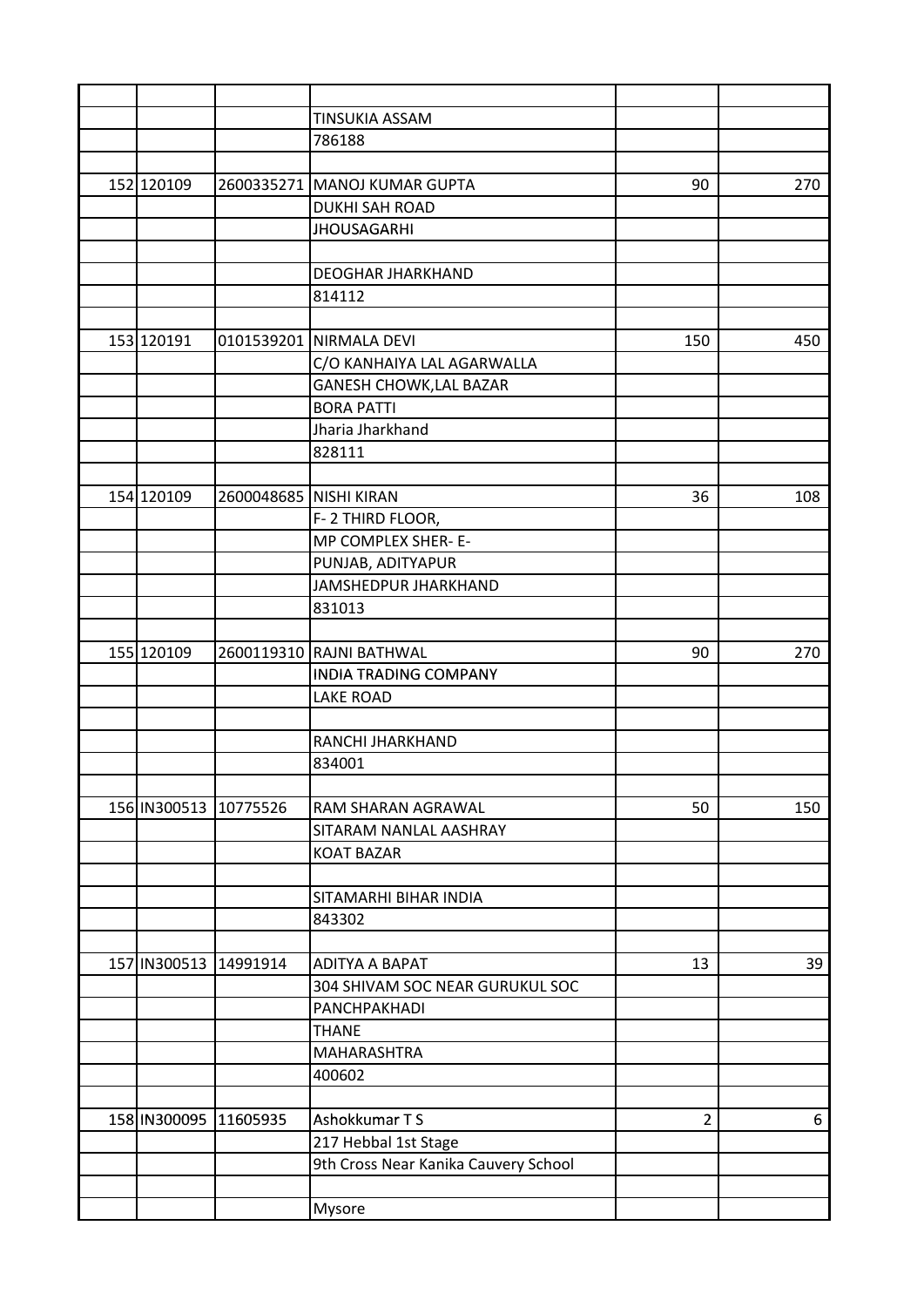|                       | 570016                       |     |     |
|-----------------------|------------------------------|-----|-----|
|                       |                              |     |     |
| 159 120345            | 0000260271 NIKITA AGARWAL    | 200 | 600 |
|                       | 217, SALT LAKE CITY          |     |     |
|                       | BL-AJ, BIDHANNAGAR           |     |     |
|                       |                              |     |     |
|                       | KOLKATA WEST BENGAL          |     |     |
|                       | 700091                       |     |     |
|                       |                              |     |     |
| 160 120206            | 0000046795 PREM CHAND        | 10  | 30  |
|                       | S/O SURAJ BHAN B-41          |     |     |
|                       | <b>CHRISTIAN COLONY</b>      |     |     |
|                       | PATEL CHEST DELHI UNIVERSITY |     |     |
|                       | <b>DELHI DELHI</b>           |     |     |
|                       | 110007                       |     |     |
|                       |                              |     |     |
| 161 IN300239 14781624 | <b>SUSHMA KALIA</b>          | 35  | 105 |
|                       | A-742, 743, 744 FIRST FLOOR  |     |     |
|                       | J.J. COLONY KHYALA           |     |     |
|                       | TILAK NAGAR S.O. WEST        |     |     |
|                       | <b>DELHI</b>                 |     |     |
|                       | 110018                       |     |     |
|                       |                              |     |     |
| 162 120109            | 0003616261 GAURAV MALHOTRA   | 65  | 195 |
|                       | HOUSE NO 506                 |     |     |
|                       |                              |     |     |
|                       | <b>MANDAKINI ENCLAVE</b>     |     |     |
|                       | <b>ALAKNANDA</b>             |     |     |
|                       | NEW DELHI DELHI              |     |     |
|                       | 110019                       |     |     |
|                       |                              |     |     |
| 163 IN300940 10256687 | RAJESH MONGIA                | 50  | 150 |
|                       | 13/77                        |     |     |
|                       | <b>SUBHASH NAGAR</b>         |     |     |
|                       |                              |     |     |
|                       | <b>NEW DELHI</b>             |     |     |
|                       | 110027                       |     |     |
|                       |                              |     |     |
| 164 IN300450 10813375 | POONAM KHARBANDA             | 90  | 270 |
|                       | $T - 66$                     |     |     |
|                       | RAJOURI GARDEN               |     |     |
|                       | <b>NEW DELHI</b>             |     |     |
|                       |                              |     |     |
|                       | 110027                       |     |     |
|                       |                              |     |     |
| 165 120429            | 0000008228 VIJAY KUMAR SURI  | 25  | 75  |
|                       | $J - 13/25$                  |     |     |
|                       | <b>RAJOURI GARDEN</b>        |     |     |
|                       |                              |     |     |
|                       | NEW DELHI DELHI              |     |     |
|                       | 110027                       |     |     |
|                       |                              |     |     |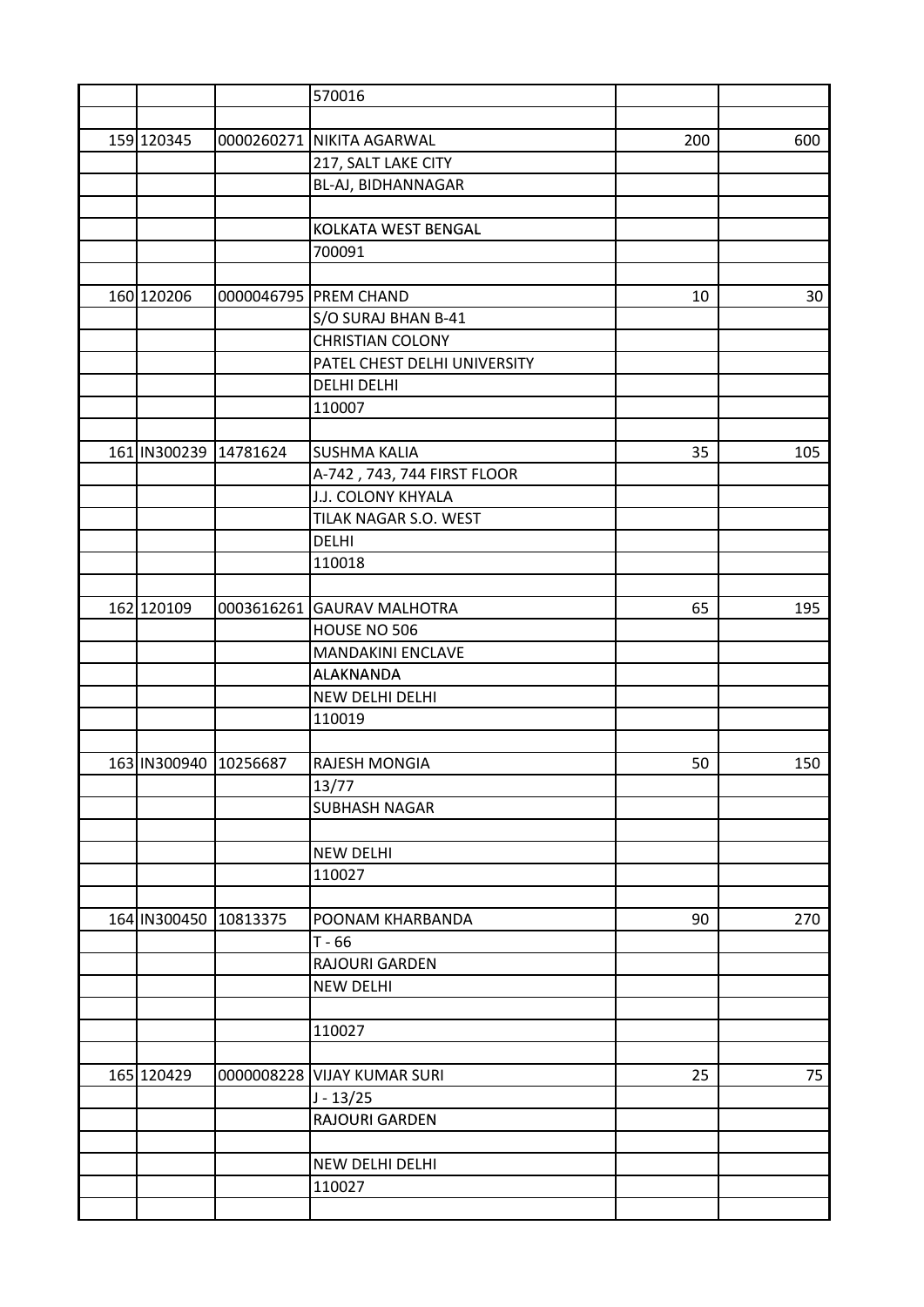|              | 166 IN300118 10324406 | ANIL KUMAR GUPTA               | 10  | 30    |
|--------------|-----------------------|--------------------------------|-----|-------|
|              |                       | H NO 1/7690 A GALI NO 3        |     |       |
|              |                       | <b>EAST GORAKH PARK</b>        |     |       |
|              |                       | SHAHDARA                       |     |       |
|              |                       | <b>DELHI</b>                   |     |       |
|              |                       | 110032                         |     |       |
|              |                       |                                |     |       |
| 167 IN302822 | 10350869              | <b>VIVEK BINDAL HUF</b>        | 90  | 270   |
|              |                       | C-68, GALI NO-8                |     |       |
|              |                       | C-BLOCK, JYOTI COLONY          |     |       |
|              |                       | NEAR DURGAPURI CHOWK, SHAHDARA |     |       |
|              |                       |                                |     |       |
|              |                       | <b>DELHI</b>                   |     |       |
|              |                       | 110032                         |     |       |
|              |                       |                                |     |       |
|              | 168 IN301428 10083036 | NITIKA BANSAL                  | 120 | 360   |
|              |                       | C-518, GALI NO-11              |     |       |
|              |                       |                                |     |       |
|              |                       | MAJLIS PARK, ADARSH NAGAR      |     |       |
|              |                       | N. S. MANDI, NORTH WEST DELHI  |     |       |
|              |                       | <b>DELHI</b>                   |     |       |
|              |                       | 110033                         |     |       |
|              |                       |                                |     |       |
| 169 130414   |                       | 0004020703 GAURAV SUKHIJA      | 10  | 30    |
|              |                       | FU 26 VISHAKHA ENC             |     |       |
|              |                       | PITAM PURA DELHI               |     |       |
|              |                       | PITAMPURA                      |     |       |
|              |                       | <b>DELHI DELHI</b>             |     |       |
|              |                       | 110088                         |     |       |
|              |                       |                                |     |       |
| 170 IN300118 | 10889593              | <b>DIVIK SHARMA</b>            | 50  | 150   |
|              |                       | 258 SITE 3 POCKET 6            |     |       |
|              |                       | DDA FLAT DWARKA                |     |       |
|              |                       | NASIRPUR SOUTH WEST            |     |       |
|              |                       | <b>NEW DELHI</b>               |     |       |
|              |                       | 110045                         |     |       |
|              |                       |                                |     |       |
| 171 IN301143 | 11268400              | RANVEER SINGH PANWAR           | 90  | 270   |
|              |                       | RZ 6 B - 2 GALI NO 22          |     |       |
|              |                       | SADH NAGAR PART II             |     |       |
|              |                       |                                |     |       |
|              |                       | <b>DELHI</b>                   |     |       |
|              |                       | 110045                         |     |       |
|              |                       |                                |     |       |
| 172 120229   |                       | 0000428030 SUSHIL SINGH PANWAR | 90  | 270   |
|              |                       | 6 B / 2 GALI NO - 22           |     |       |
|              |                       | SADH NAGAR PART - II           |     |       |
|              |                       |                                |     |       |
|              |                       | <b>DELHI DELHI</b>             |     |       |
|              |                       | 110045                         |     |       |
|              |                       |                                |     |       |
|              | 173 IN300239 13975531 | AMBEREEN GUPTA                 | 500 | 1,500 |
|              |                       |                                |     |       |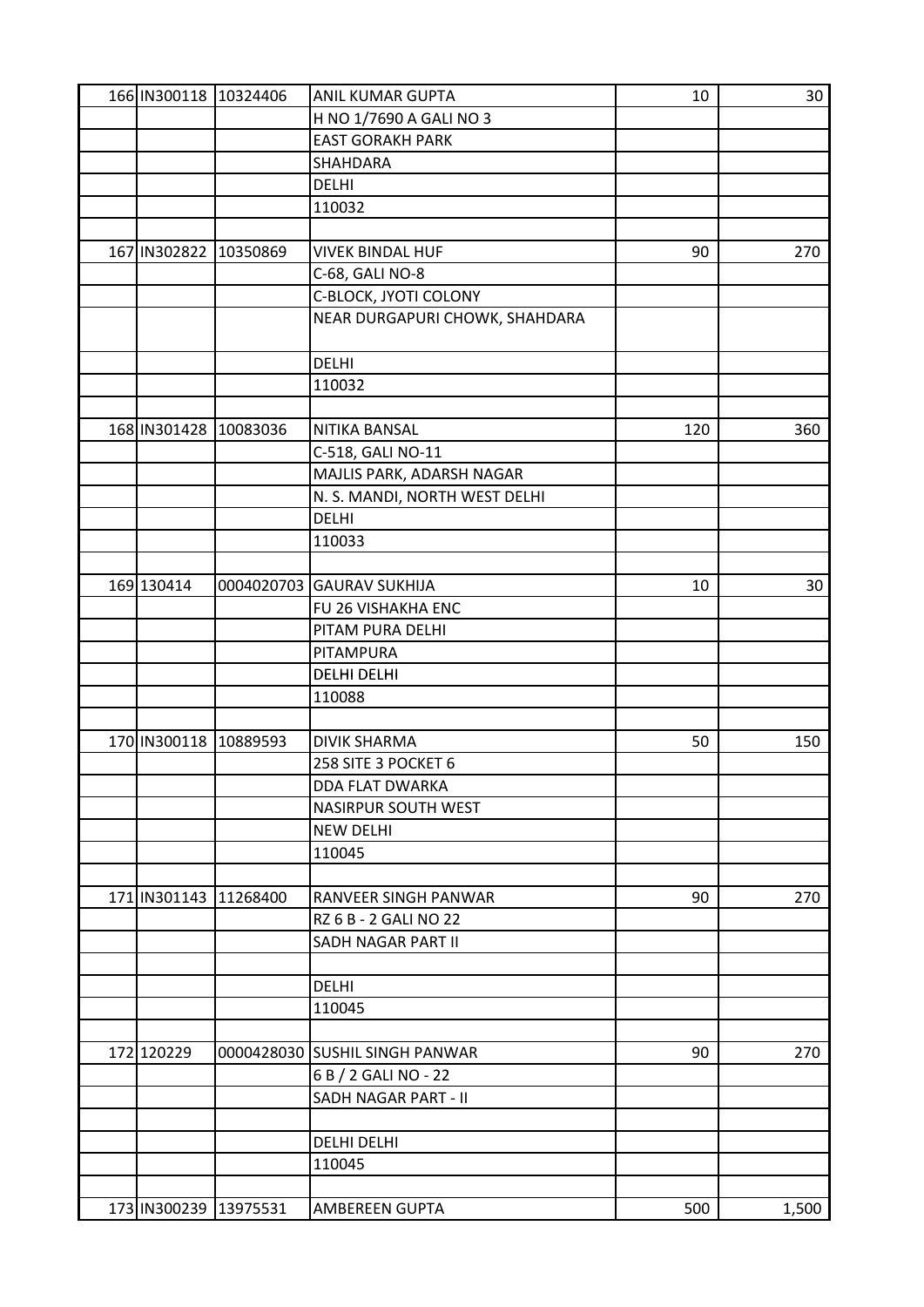|                       |          | 108, ANAND LOK                       |     |     |
|-----------------------|----------|--------------------------------------|-----|-----|
|                       |          | <b>AUGUST KRANTI MARG</b>            |     |     |
|                       |          | <b>NEW DELHI</b>                     |     |     |
|                       |          | <b>NEW DELHI</b>                     |     |     |
|                       |          | 110049                               |     |     |
|                       |          |                                      |     |     |
| 174 IN302822 10117302 |          | SARITA RASTOGI                       | 100 | 300 |
|                       |          | $B$ 2/17                             |     |     |
|                       |          | <b>KRISHNA NAGAR</b>                 |     |     |
|                       |          |                                      |     |     |
|                       |          | DELHI                                |     |     |
|                       |          | 110051                               |     |     |
|                       |          |                                      |     |     |
| 175 IN300589          | 10062901 | Raj Kumar                            | 30  | 90  |
|                       |          | 26 B Supriya Apartments              |     |     |
|                       |          | Pocket A-4, Paschim Vihar            |     |     |
|                       |          | New Delhi                            |     |     |
|                       |          |                                      |     |     |
|                       |          | 110063                               |     |     |
|                       |          |                                      |     |     |
| 176 IN300450 10612783 |          | <b>NEERAJ BANSAL</b>                 | 250 | 750 |
|                       |          | TG-2A/6 GARDEN ESTATE                |     |     |
|                       |          | M G ROAD METRO STATION               |     |     |
|                       |          | <b>GURUDRONACHARYA METRO STATION</b> |     |     |
|                       |          |                                      |     |     |
|                       |          | <b>GURGAON HARYANA</b>               |     |     |
|                       |          | 122002                               |     |     |
|                       |          |                                      |     |     |
| 177 120299            |          | 0005571243 SUMAN PARDAL              | 50  | 150 |
|                       |          | 7406 B/10 VASANT KUNJ                |     |     |
|                       |          |                                      |     |     |
|                       |          |                                      |     |     |
|                       |          | New Delhi DELHI                      |     |     |
|                       |          | 110070                               |     |     |
|                       |          |                                      |     |     |
| 178 120109            |          | 0005607741 NAVEEN SHARMA HUF.        | 100 | 300 |
|                       |          | G-30, H.NO-351-352                   |     |     |
|                       |          | SECTOR - 3                           |     |     |
|                       |          | <b>ROHINI</b>                        |     |     |
|                       |          | <b>DELHI</b>                         |     |     |
|                       |          | 110085                               |     |     |
|                       |          |                                      |     |     |
| 179 IN302365 10378026 |          | <b>BHARAT</b>                        | 90  | 270 |
|                       |          | H NO- BK-1/155                       |     |     |
|                       |          | <b>Ist FLOOR</b>                     |     |     |
|                       |          |                                      |     |     |
|                       |          | SHALIMAR BAGH                        |     |     |
|                       |          | <b>DELHI</b>                         |     |     |
|                       |          | 110088                               |     |     |
|                       |          |                                      |     |     |
| 180 IN300118 10393748 |          | <b>ANITA SINGHAL</b>                 | 100 | 300 |
|                       |          | D 101 LIG FLATS GTB ENCLAVE          |     |     |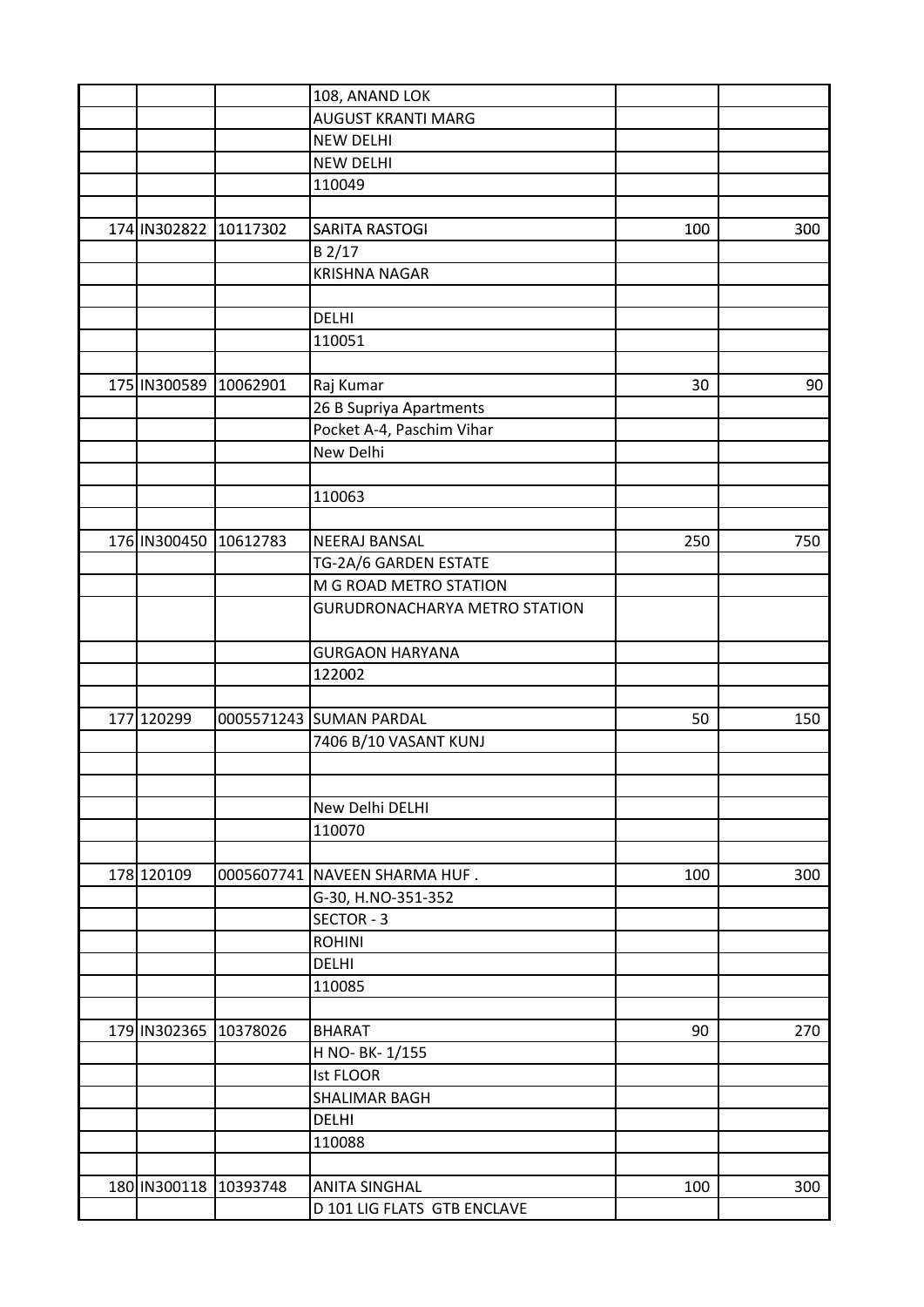|                       |                       | OPP BUS TERMINAL              |     |     |
|-----------------------|-----------------------|-------------------------------|-----|-----|
|                       |                       | <b>NAND NAGRI</b>             |     |     |
|                       |                       | <b>DELHI</b>                  |     |     |
|                       |                       | 110093                        |     |     |
|                       |                       |                               |     |     |
| 181 120384            |                       | 0000353342 SUNITA GOEL        | 9   | 27  |
|                       |                       | $D-49/7$                      |     |     |
|                       |                       | DILSHAD COLONY                |     |     |
|                       |                       |                               |     |     |
|                       |                       | <b>DELHI DELHI</b>            |     |     |
|                       |                       | 110095                        |     |     |
|                       |                       |                               |     |     |
| 182 IN300888          | 14288868              | SANJANA TAPARIA               | 50  | 150 |
|                       |                       | <b>B 53 VIVEK VIHAR</b>       |     |     |
|                       |                       | PHASE II                      |     |     |
|                       |                       | <b>DELHI</b>                  |     |     |
|                       |                       | DELHI                         |     |     |
|                       |                       | 110095                        |     |     |
|                       |                       |                               |     |     |
|                       | 183 IN302236 10416638 | POOJA KHANDUJA                | 200 | 600 |
|                       |                       | 529                           |     |     |
|                       |                       | SECTOR-31                     |     |     |
|                       |                       | <b>GURGAON</b>                |     |     |
|                       |                       | <b>HARYANA</b>                |     |     |
|                       |                       |                               |     |     |
|                       |                       | 122001                        |     |     |
| 184 IN300118 10895145 |                       | <b>ASHOK KUMAR</b>            | 78  | 234 |
|                       |                       | <b>VPO</b>                    |     |     |
|                       |                       | <b>KHERI SAMPLA</b>           |     |     |
|                       |                       |                               |     |     |
|                       |                       | <b>DISTRICT ROHTAK</b>        |     |     |
|                       |                       | <b>HARYANA</b>                |     |     |
|                       |                       | 124501                        |     |     |
|                       |                       |                               |     |     |
|                       | 185 IN302365 10344269 | <b>RAJIV GUPTA</b>            | 40  | 120 |
|                       |                       | H.NO.395, WARD NO.18,         |     |     |
|                       |                       | AGGARWAL COLONY,              |     |     |
|                       |                       | BAHADUR GARH, DISTT. JHAJJAR, |     |     |
|                       |                       | <b>HARYANA</b>                |     |     |
|                       |                       | 124507                        |     |     |
|                       |                       |                               |     |     |
|                       | 186 IN303108 10088026 | MAANYA JAIN                   | 90  | 270 |
|                       |                       | HOUSE NO. 655                 |     |     |
|                       |                       | POLICE LINE AREA              |     |     |
|                       |                       | <b>HISAR</b>                  |     |     |
|                       |                       | <b>HARYANA</b>                |     |     |
|                       |                       | 125001                        |     |     |
|                       |                       |                               |     |     |
|                       | 187 IN303108 10107925 | SAROJ SHARMA                  | 45  | 135 |
|                       |                       | 560, WARD-16                  |     |     |
|                       |                       | <b>BHOOTAN GALI</b>           |     |     |
|                       |                       | NEAR NAND RAM KATLA           |     |     |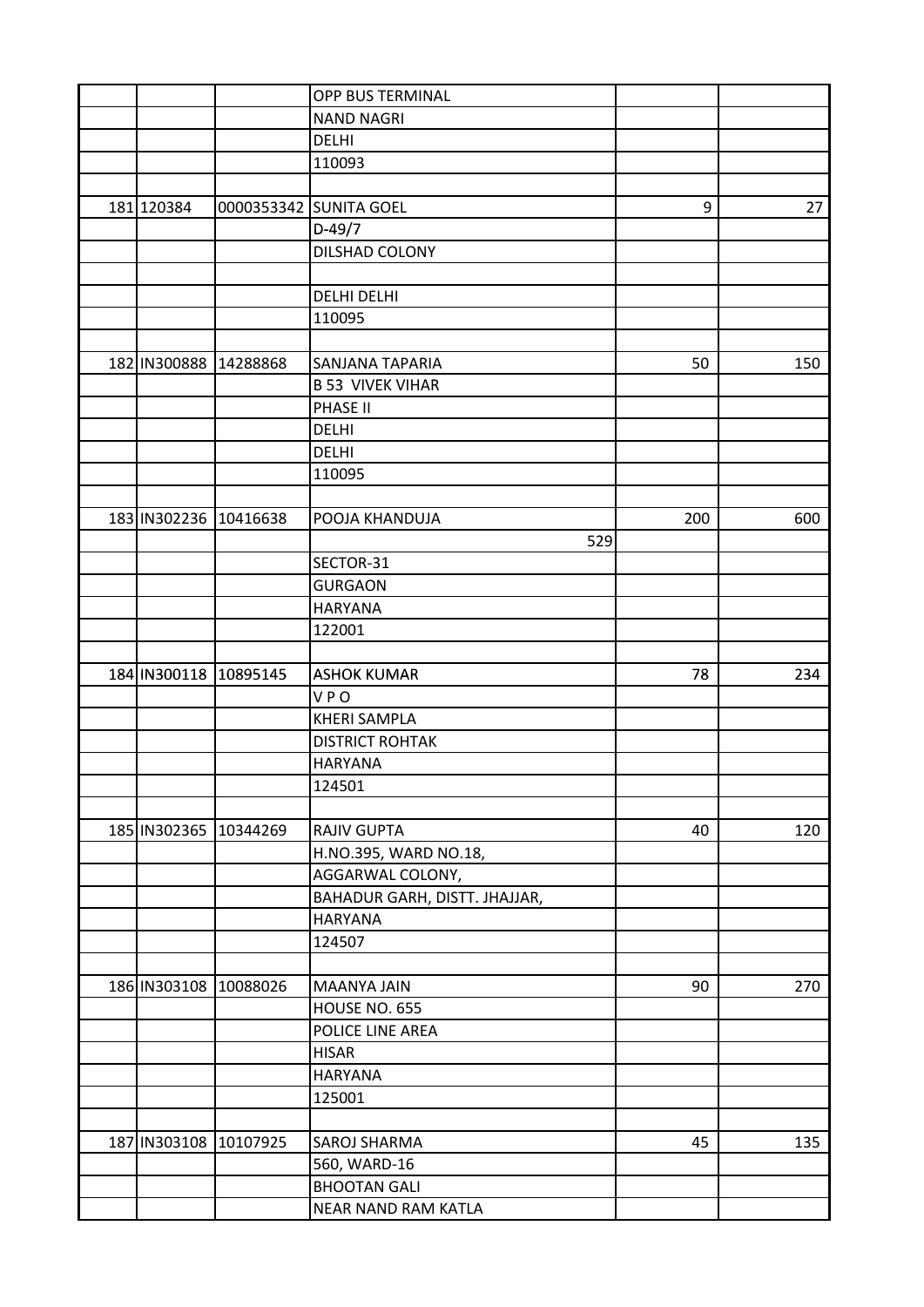|                       |          | <b>BHIWANI</b>                  |              |     |
|-----------------------|----------|---------------------------------|--------------|-----|
|                       |          | 127021                          |              |     |
|                       |          |                                 |              |     |
| 188 IN301143 10491837 |          | ANIL KUMAR GUPTA                | 40           | 120 |
|                       |          | H NO 10/199                     |              |     |
|                       |          | <b>FRASH KHANNA</b>             |              |     |
|                       |          | SONEPAT                         |              |     |
|                       |          | <b>HARYANA</b>                  |              |     |
|                       |          | 131001                          |              |     |
|                       |          |                                 |              |     |
| 189 IN300450 10490963 |          | <b>RAVINDER BINDRA</b>          | 70           | 210 |
|                       |          | H NO 146                        |              |     |
|                       |          | SECTOR 70                       |              |     |
|                       |          | <b>MOHALI</b>                   |              |     |
|                       |          |                                 |              |     |
|                       |          | 160062                          |              |     |
|                       |          |                                 |              |     |
| 190 IN301774          | 10839322 | <b>VIMLA BAJAJ</b>              | 5            | 15  |
|                       |          |                                 |              |     |
|                       |          | 5/70 SECTOR 2<br>RAJINDER NAGAR |              |     |
|                       |          |                                 |              |     |
|                       |          | SAHIBABAD                       |              |     |
|                       |          | <b>GHAZIABAD</b>                |              |     |
|                       |          | 201005                          |              |     |
|                       |          |                                 |              |     |
| 191 IN301774 11934290 |          | <b>JAGDISH BAJAJ</b>            | $\mathbf{1}$ | 3   |
|                       |          | 5/70 1ST FLOOR                  |              |     |
|                       |          | <b>SECTOR 2</b>                 |              |     |
|                       |          | RAJINDER NAGAR SAHIBABAD        |              |     |
|                       |          | <b>GHAZIABAD</b>                |              |     |
|                       |          | 201005                          |              |     |
|                       |          |                                 |              |     |
| 192 IN300239 14863538 |          | <b>RUBY JAIN</b>                | 10           | 30  |
|                       |          | 1/96/A                          |              |     |
|                       |          | <b>KAMNA SECTOR 1</b>           |              |     |
|                       |          | VAISHALI                        |              |     |
|                       |          | <b>GHAZIABAD</b>                |              |     |
|                       |          | 201010                          |              |     |
|                       |          |                                 |              |     |
| 193 IN301774          | 16838203 | MUDITA AGARWAL                  | 30           | 90  |
|                       |          | 301                             |              |     |
|                       |          | <b>SECTOR 16</b>                |              |     |
|                       |          | VASUNDHRA                       |              |     |
|                       |          | <b>GHAZIABAD</b>                |              |     |
|                       |          | 201012                          |              |     |
|                       |          |                                 |              |     |
| 194 IN301696          | 10367827 | <b>ABDUL RAFIQ</b>              | 100          | 300 |
|                       |          | 188A/1                          |              |     |
|                       |          | <b>MEERPUR CANTT</b>            |              |     |
|                       |          |                                 |              |     |
|                       |          | <b>KANPUR</b>                   |              |     |
|                       |          | 208004                          |              |     |
|                       |          |                                 |              |     |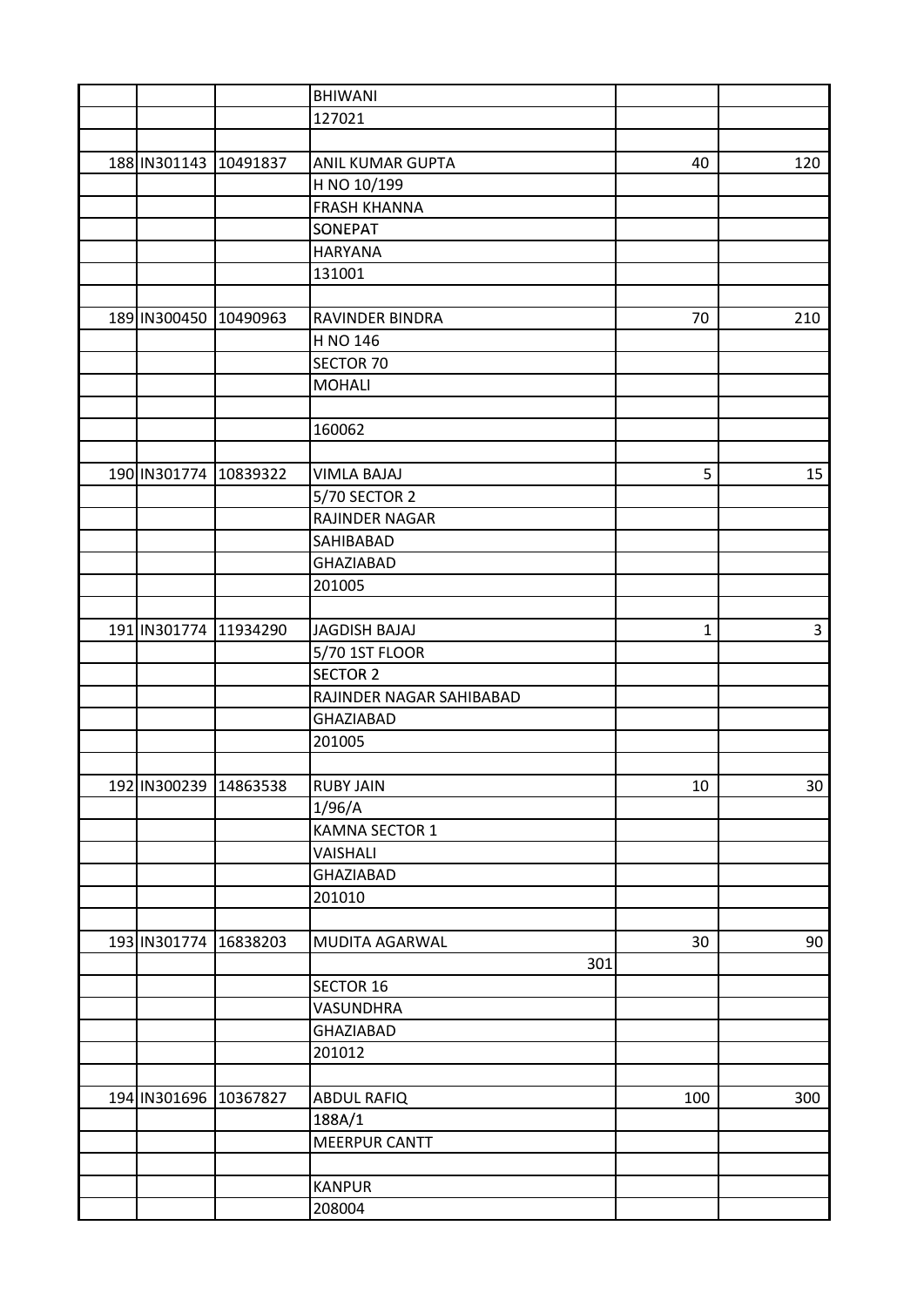| 195 IN300556 10084609 |          | SUDHA VARMANI                      | 90  | 270 |
|-----------------------|----------|------------------------------------|-----|-----|
|                       |          | 106/382                            |     |     |
|                       |          | <b>GANDHI NAGAR</b>                |     |     |
|                       |          | NR. LENIN PARK                     |     |     |
|                       |          | <b>KANPUR</b>                      |     |     |
|                       |          | 208012                             |     |     |
|                       |          |                                    |     |     |
| 196 IN300079 10677623 |          | <b>ALAKA SINGH</b>                 | 1   | 3   |
|                       |          | NEW COLONY                         |     |     |
|                       |          | KRISHAN BIHARI NAGAR               |     |     |
|                       |          | <b>FATEHPUR</b>                    |     |     |
|                       |          | UTTAR PRADESH                      |     |     |
|                       |          | 212601                             |     |     |
|                       |          |                                    |     |     |
| 197 120109            |          | 0400031980 MOHD ANSARUL HAQUE      | 50  | 150 |
|                       |          | C-22, L- ROAD,                     |     |     |
|                       |          | MAHANAGAR, EXTN.,                  |     |     |
|                       |          |                                    |     |     |
|                       |          | LUCKNOW U.P.                       |     |     |
|                       |          | 226006                             |     |     |
|                       |          |                                    |     |     |
| 198 IN300450          | 12512072 | SUSHMA SRIVASTAVA                  | 50  | 150 |
|                       |          | Q.N.JR-373                         |     |     |
|                       |          | <b>HINDALCO COLONY</b>             |     |     |
|                       |          | <b>RENUKOOT</b>                    |     |     |
|                       |          | <b>UTTARPRADESH</b>                |     |     |
|                       |          | 231217                             |     |     |
|                       |          |                                    |     |     |
| 199 IN300513 21298575 |          | RAJIV RATAN ARORA                  | 4   | 12  |
|                       |          | KUNCHA LANGER KHANA                |     |     |
|                       |          | PS KOTWALI                         |     |     |
|                       |          | TEH SADAR QILA RAMPUR NEAR         |     |     |
|                       |          | RAMPUR UTTAR PRADESH               |     |     |
|                       |          | 244901                             |     |     |
|                       |          |                                    |     |     |
| 200 IN302050          | 10127327 | SHEELU CHHABRA                     | 90  | 270 |
|                       |          | 1730,                              |     |     |
|                       |          | SHIV PURI-5                        |     |     |
|                       |          |                                    |     |     |
|                       |          | HAPUR(U.P)                         |     |     |
|                       |          | 245101                             |     |     |
|                       |          |                                    |     |     |
| 201 IN302050          | 10127335 | JAI KISHAN CHHABRA                 | 200 | 600 |
|                       |          |                                    |     |     |
|                       |          | $2 - 1/1730$ ,<br><b>SHIV PURI</b> |     |     |
|                       |          |                                    |     |     |
|                       |          |                                    |     |     |
|                       |          | HAPUR(U.P)                         |     |     |
|                       |          | 245101                             |     |     |
|                       |          |                                    |     |     |
| 202 120106            |          | 0400007897 SUBHASH CHANDER KUMAR   | 10  | 30  |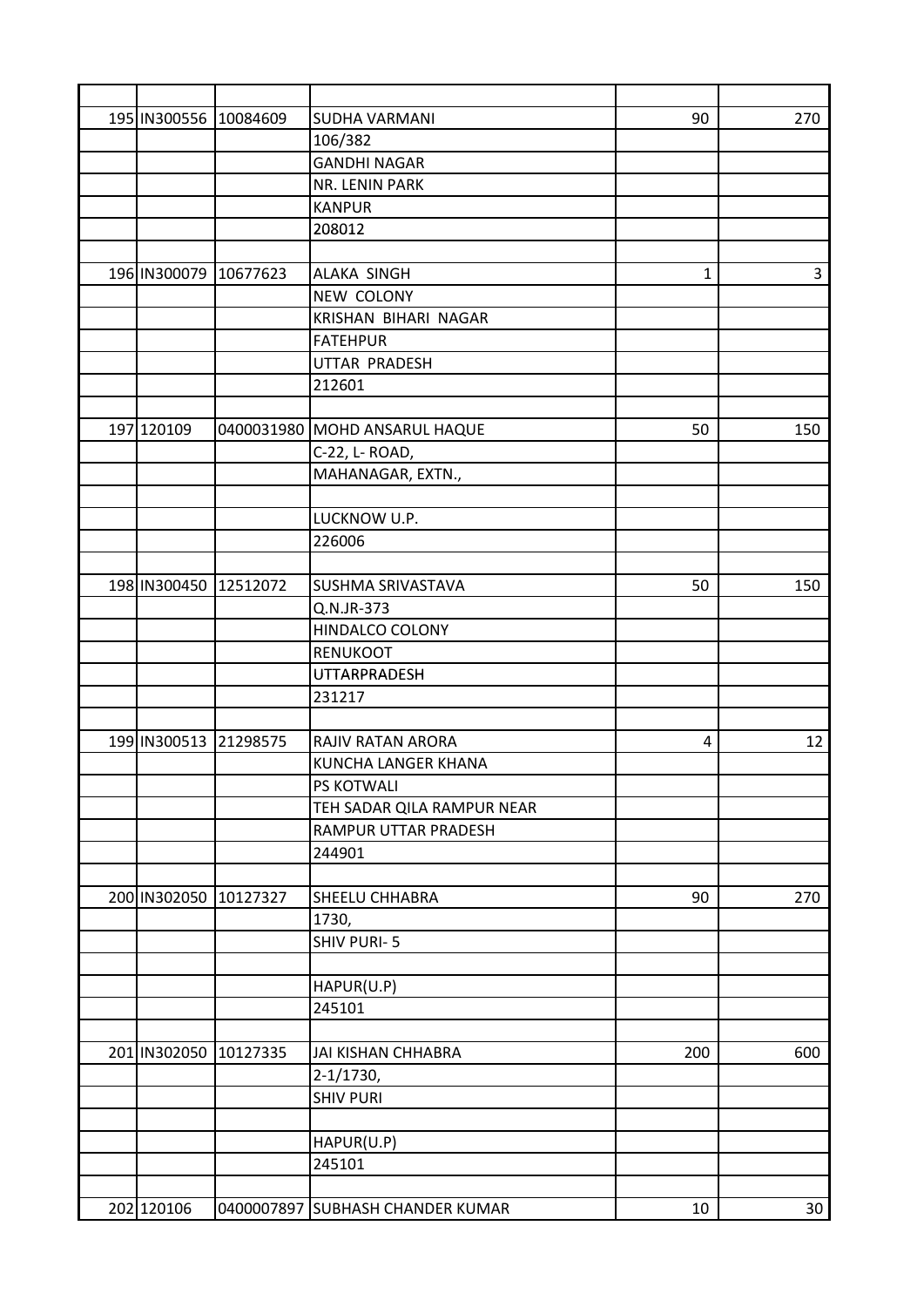|                       |                      | 138/7-1 KALIDAS ROAD            |     |     |
|-----------------------|----------------------|---------------------------------|-----|-----|
|                       |                      | <b>MEGADHOOT ENCLAVE</b>        |     |     |
|                       |                      | OPP NANHI DUNIYA SCHOOL         |     |     |
|                       |                      | DEHRA DUN UTTARAKHAND           |     |     |
|                       |                      | 248001                          |     |     |
|                       |                      |                                 |     |     |
| 203 IN301330 21466964 |                      | <b>VINOD KUMAR CHADHA</b>       | 20  | 60  |
|                       |                      | 4 A JAGDISH NAGAR               |     |     |
|                       |                      | <b>JWALAPUR</b>                 |     |     |
|                       |                      | <b>HARIDWAR</b>                 |     |     |
|                       |                      | <b>HARIDWAR</b>                 |     |     |
|                       |                      | 249407                          |     |     |
|                       |                      |                                 |     |     |
| 204 IN302822 10094080 |                      | AZDAR AHMED KHAN                | 50  | 150 |
|                       |                      | Aug-38                          |     |     |
|                       |                      | FES-1, HIG                      |     |     |
|                       |                      | <b>TAJ NAGRI</b>                |     |     |
|                       |                      | <b>AGRA</b>                     |     |     |
|                       |                      | 282001                          |     |     |
|                       |                      |                                 |     |     |
| 205 IN300118 11045417 |                      | <b>VINETA AGARWAL</b>           | 100 | 300 |
|                       |                      | 38                              |     |     |
|                       |                      | <b>INDER ENCLAVE</b>            |     |     |
|                       |                      | BALKESHWAR                      |     |     |
|                       |                      | <b>AGRA</b>                     |     |     |
|                       |                      | 282004                          |     |     |
|                       |                      |                                 |     |     |
| 206 120333            | 0000671660 ASHA JAIN |                                 | 300 | 900 |
|                       |                      | 188 SCHEME NO 8                 |     |     |
|                       |                      | <b>GHANDI NAGAR</b>             |     |     |
|                       |                      | <b>ALWAR</b>                    |     |     |
|                       |                      | ALWAR RAJASTHAN                 |     |     |
|                       |                      | 301001                          |     |     |
|                       |                      |                                 |     |     |
| 207 120292            |                      | 0000051318 SHYAM GUPTA          | 9   | 27  |
|                       |                      | UL-10, AMBER TOWER,             |     |     |
|                       |                      | 1ST FLOOR, S.C. ROAD,           |     |     |
|                       |                      |                                 |     |     |
|                       |                      | JAIPUR RAJASTHAN                |     |     |
|                       |                      | 302001                          |     |     |
|                       |                      |                                 |     |     |
| 208 120361            |                      | 0000137442 MEENAKSHI AGARWAL    | 90  | 270 |
|                       |                      | 95, MANAK CHOWK, THANE KE PAS,  |     |     |
|                       |                      |                                 |     |     |
|                       |                      | <b>BADI CHOUPAD, WARD NO.57</b> |     |     |
|                       |                      | <b>JAIPUR RAJASTHAN</b>         |     |     |
|                       |                      | 302001                          |     |     |
|                       |                      |                                 |     |     |
| 209 IN301160          | 30180630             | NITIN SETHI                     | 90  | 270 |
|                       |                      | 112(WEST)                       |     |     |
|                       |                      | CHANDRAKALA COLONY              |     |     |
|                       |                      |                                 |     |     |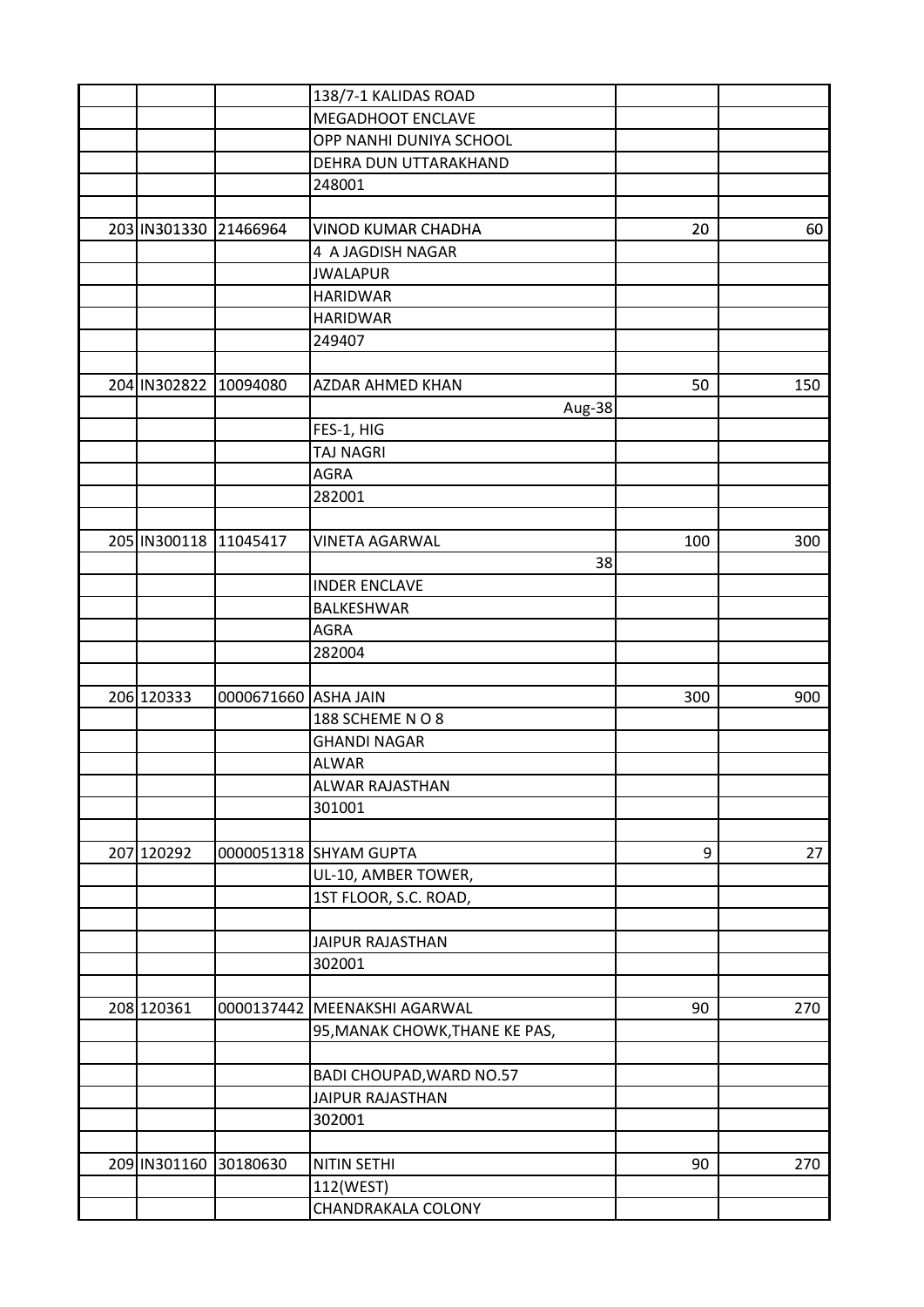|                       |          | <b>DURGAPURA</b>               |     |       |
|-----------------------|----------|--------------------------------|-----|-------|
|                       |          | <b>JAIPUR</b>                  |     |       |
|                       |          | 302015                         |     |       |
|                       |          |                                |     |       |
| 210 120177            |          | 0100149383 ANIL KUMAR KARNAWAT | 500 | 1,500 |
|                       |          | 1402, TARANAYAK KI GALI        |     |       |
|                       |          | PARTANIO KA RASTA              |     |       |
|                       |          | <b>JOHARI BAZAR</b>            |     |       |
|                       |          | JAIPUR RAJASTHAN               |     |       |
|                       |          | 302003                         |     |       |
|                       |          |                                |     |       |
| 211 IN302105 10130971 |          | SAVITRI DEVI GULATI            | 56  | 168   |
|                       |          | C-37, PRATAP MARG,             |     |       |
|                       |          | TILAK NAGAR,                   |     |       |
|                       |          |                                |     |       |
|                       |          | <b>JAIPUR</b>                  |     |       |
|                       |          | 302004                         |     |       |
|                       |          |                                |     |       |
| 212 IN302105          | 10133900 | <b>MEENA GULATI</b>            | 24  | 72    |
|                       |          | C-37, BAL MARG,                |     |       |
|                       |          | TILAK NAGAR,                   |     |       |
|                       |          |                                |     |       |
|                       |          | <b>JAIPUR</b>                  |     |       |
|                       |          | 302004                         |     |       |
|                       |          |                                |     |       |
| 213 120106            |          | 0500042075 RICHA GUPTA         | 50  | 150   |
|                       |          | B-101                          |     |       |
|                       |          | <b>JANTA COLONY</b>            |     |       |
|                       |          |                                |     |       |
|                       |          | JAIPUR RAJASTHAN               |     |       |
|                       |          | 302004                         |     |       |
|                       |          |                                |     |       |
| 214 120106            |          | 0500469481 SURESH CHAND KHICHA | 40  | 120   |
|                       |          | FLAT N.203 PLOT NO.S1          |     |       |
|                       |          | <b>OKAY PLUS ANAND</b>         |     |       |
|                       |          | VIVEKANAND MARG, C SCHEME      |     |       |
|                       |          | <b>JAIPUR RAJASTHAN</b>        |     |       |
|                       |          | 302001                         |     |       |
|                       |          |                                |     |       |
| 215 120177            |          | 0100192368 VIPIN KUMAR KATTA   | 90  | 270   |
|                       |          |                                |     |       |
|                       |          | B-61, PANI PECH                |     |       |
|                       |          | <b>NEHRU NAGAR</b>             |     |       |
|                       |          |                                |     |       |
|                       |          | JAIPUR RAJASTHAN               |     |       |
|                       |          | 302012                         |     |       |
|                       |          |                                |     |       |
| 216 IN300450 10432745 |          | PIYUSH MAHESHWARI              | 90  | 270   |
|                       |          | 118, SUBHASH COLONY,           |     |       |
|                       |          | SHASTRI NAGAR,                 |     |       |
|                       |          | JAIPUR.                        |     |       |
|                       |          |                                |     |       |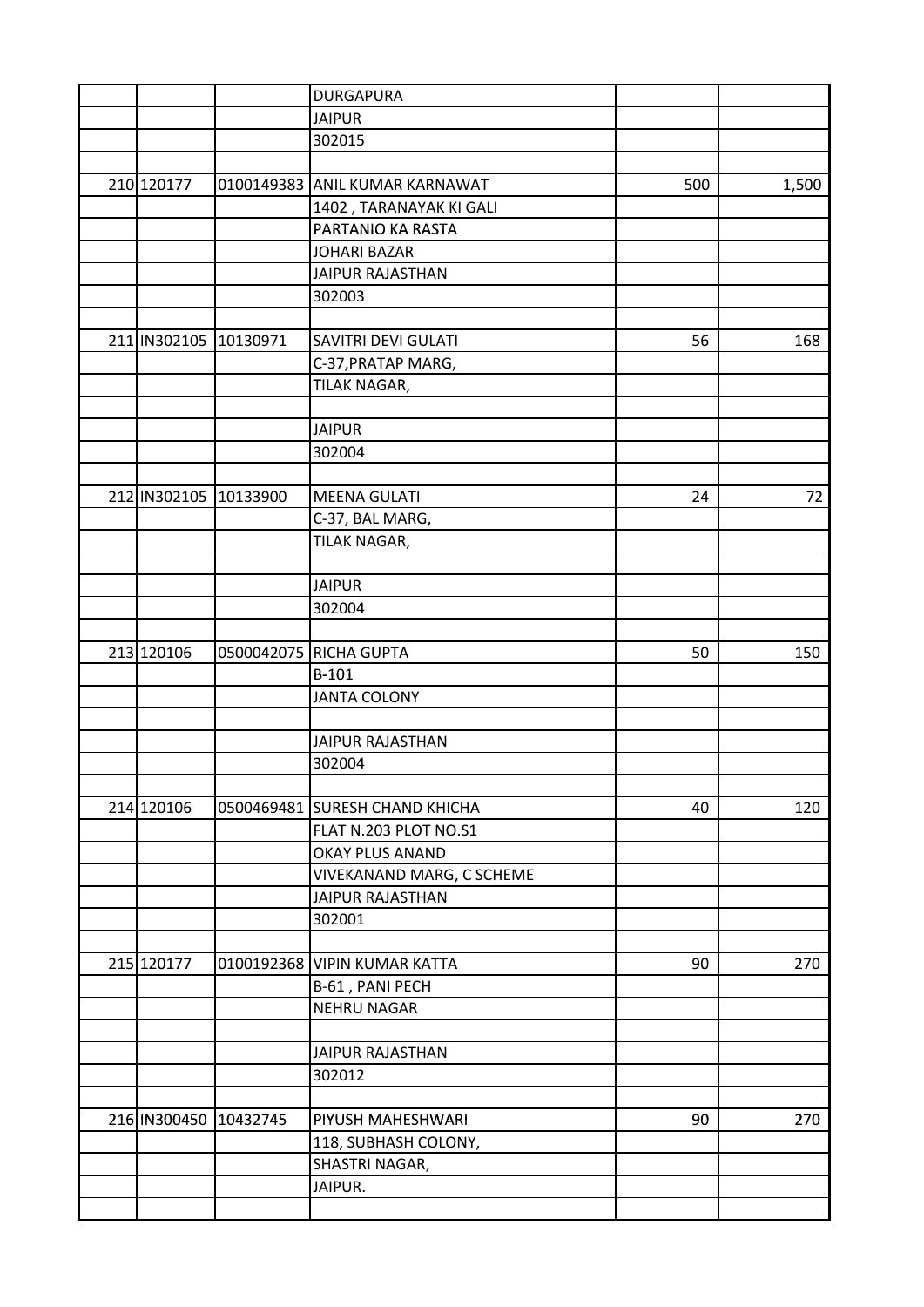|                       | 302016                        |    |     |
|-----------------------|-------------------------------|----|-----|
|                       |                               |    |     |
| 217 IN302700 20129543 | <b>KAMAL NATANI</b>           | 90 | 270 |
|                       | 105                           |    |     |
|                       | OPP. PITAL FACTORY            |    |     |
|                       | <b>SHASTRI NAGAR</b>          |    |     |
|                       | <b>JAIPUR</b>                 |    |     |
|                       | 302016                        |    |     |
|                       |                               |    |     |
| 218 IN301160 30192597 | AJAY KHANDELWAL               | 90 | 270 |
|                       | $C-58$                        |    |     |
|                       | <b>RAM MARG</b>               |    |     |
|                       | <b>SHASTRI NAGAR</b>          |    |     |
|                       | <b>JAIPUR</b>                 |    |     |
|                       | 302016                        |    |     |
|                       |                               |    |     |
| 219 IN301160 30225370 | <b>GHANSHYAM TAMBI</b>        | 90 | 270 |
|                       | $C-33$                        |    |     |
|                       | <b>SIKAR HOUSE</b>            |    |     |
|                       | <b>OUT SIDE OF CHANDPOLE</b>  |    |     |
|                       | <b>JAIPUR</b>                 |    |     |
|                       | 302016                        |    |     |
|                       |                               |    |     |
| 220 120177            | 0100199684 MUKESH GOLECHHA    | 90 | 270 |
|                       |                               |    |     |
|                       | 224, NEMI SAGAR COLONY        |    |     |
|                       | <b>QUEENS ROAD</b>            |    |     |
|                       | <b>VAISHALI NAGAR</b>         |    |     |
|                       | <b>JAIPUR RAJASTHAN</b>       |    |     |
|                       | 302021                        |    |     |
|                       |                               |    |     |
| 221 120177            | 0100199699 SANGEETA GOLECHHA  | 90 | 270 |
|                       | 224, NEMI SAGAR COLONY        |    |     |
|                       | <b>QUEENS ROAD</b>            |    |     |
|                       | <b>VAISHALI NAGAR</b>         |    |     |
|                       | <b>JAIPUR RAJASTHAN</b>       |    |     |
|                       | 302021                        |    |     |
|                       |                               |    |     |
| 222 120177            | 0100290298 AMIT KUMAR AGARWAL | 90 | 270 |
|                       | 264 ANI RAM JI KA KOTHI       |    |     |
|                       | KA RASTA HALDIYON KA RASTA    |    |     |
|                       | <b>JOHARI BAZAR</b>           |    |     |
|                       | <b>JAIPUR RAJASTHAN</b>       |    |     |
|                       | 302003                        |    |     |
|                       |                               |    |     |
| 223 120177            | 0100027651 SHANTI DEVI        | 90 | 270 |
|                       | 444, JAISINGHPURA KHOR        |    |     |
|                       | <b>NEAR CRPF CAMP</b>         |    |     |
|                       | <b>RAMGARH ROAD</b>           |    |     |
|                       | <b>JAIPUR RAJASTHAN</b>       |    |     |
|                       | 303113                        |    |     |
|                       |                               |    |     |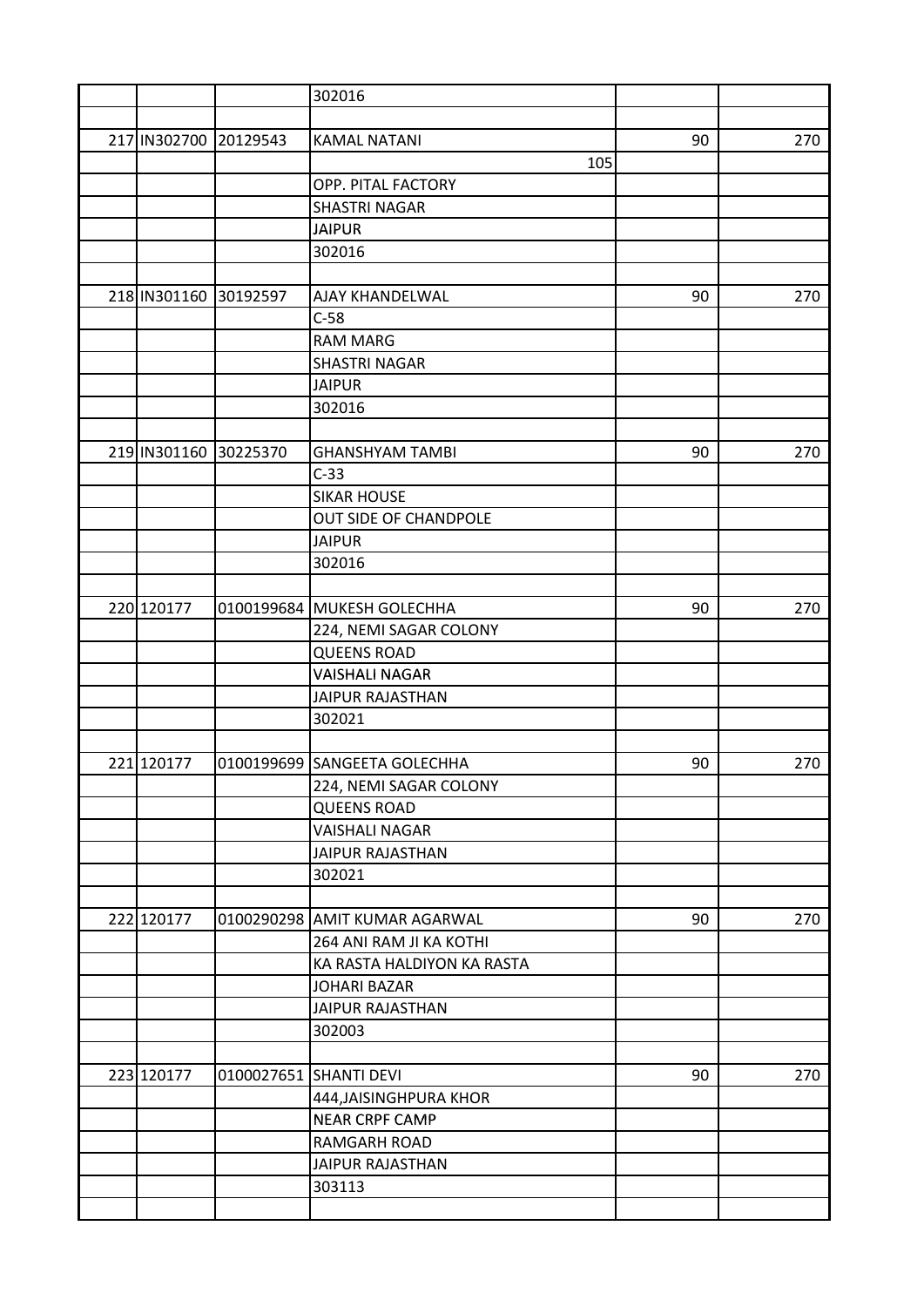| 224 IN300450 12961475 |          | DILIP KHEMCHANDANI                 | 90  | 270   |
|-----------------------|----------|------------------------------------|-----|-------|
|                       |          | K-1 GANDHI NAGAR                   |     |       |
|                       |          | <b>NAKA MADAR</b>                  |     |       |
|                       |          | <b>AJMER</b>                       |     |       |
|                       |          | RAJASTHAN                          |     |       |
|                       |          | 305001                             |     |       |
|                       |          |                                    |     |       |
| 225 120177            |          | 0100701418 KAMLA DEVI KHEMCHANDANI | 90  | 270   |
|                       |          | 18 SAKET NAGAR NEW                 |     |       |
|                       |          | SANGANER ROAD BEHIND               |     |       |
|                       |          | K S FORD SHYAM NAGAR               |     |       |
|                       |          | <b>JAIPUR RAJASTHAN</b>            |     |       |
|                       |          | 302019                             |     |       |
|                       |          |                                    |     |       |
| 226 120121            |          | 0100022692 KEWAL CHAND MARLECHA    | 50  | 150   |
|                       |          | <b>KESHRI</b>                      |     |       |
|                       |          | 111, MAHAVEER NAGAR                |     |       |
|                       |          |                                    |     |       |
|                       |          | PALI-MARWAR RAJ.                   |     |       |
|                       |          | 306401                             |     |       |
|                       |          |                                    |     |       |
| 227 IN302453 10207634 |          | <b>SUNITA BAPNA</b>                | 349 | 1,047 |
|                       |          | HOUSE NO-87, SHASTRI MARG          |     |       |
|                       |          | <b>NEAR HOTEL ALKA</b>             |     |       |
|                       |          | <b>SHASTRI CIRCLE</b>              |     |       |
|                       |          | <b>UDAIPUR (RAJ.)</b>              |     |       |
|                       |          | 313001                             |     |       |
|                       |          |                                    |     |       |
| 228 IN300214          | 16364443 | <b>SWATI GOYAL</b>                 | 200 | 600   |
|                       |          | 18 NEW VIDHYA NAGAR OPP SHIV MAN   |     |       |
|                       |          |                                    |     |       |
|                       |          | <b>SHYAM BAG ROAD SECTOR 4</b>     |     |       |
|                       |          |                                    |     |       |
|                       |          | <b>UDAIPUR RAJASTHAN</b>           |     |       |
|                       |          | 313002                             |     |       |
|                       |          |                                    |     |       |
| 229 IN300966 10311677 |          | POONAM RATHI                       | 90  | 270   |
|                       |          | <b>GOGA-GATE</b>                   |     |       |
|                       |          | <b>GHOOM- CHAKKAR KE PAAS</b>      |     |       |
|                       |          | <b>BIKANER</b>                     |     |       |
|                       |          | RAJASTHAN                          |     |       |
|                       |          | 334001                             |     |       |
|                       |          |                                    |     |       |
| 230 IN300450 13826146 |          | MADHU MODI                         | 90  | 270   |
|                       |          | 04-E-102                           |     |       |
|                       |          | JAI NARAYAN VYAS COLONY            |     |       |
|                       |          | <b>BIKANER</b>                     |     |       |
|                       |          | RAJASTHAN                          |     |       |
|                       |          | 334001                             |     |       |
|                       |          |                                    |     |       |
| 231 120685            |          | 0000028514 SUNITA PUROHIT          | 90  | 270   |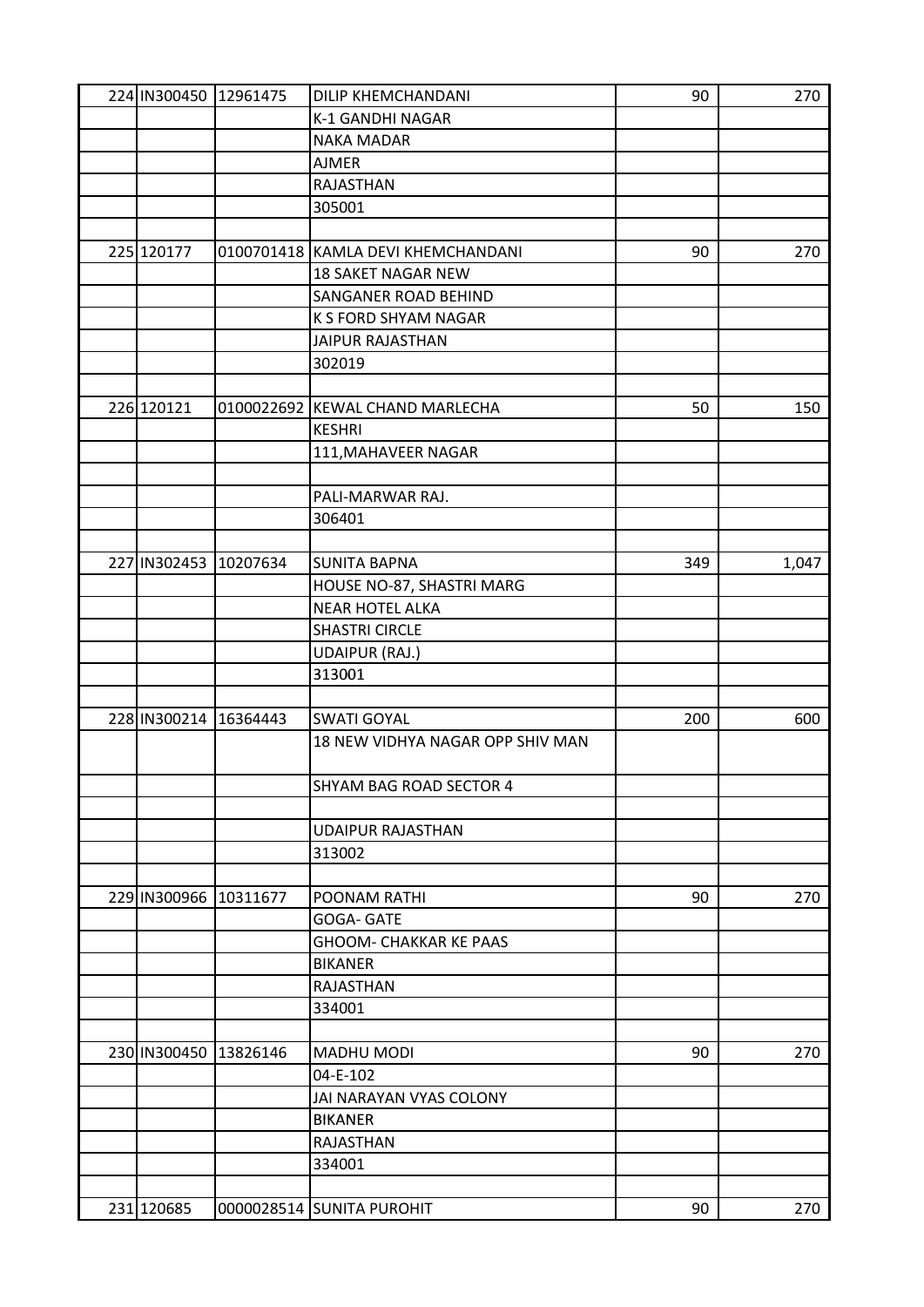|                       |          | SHREYA VILLA II-C-193               |    |     |
|-----------------------|----------|-------------------------------------|----|-----|
|                       |          | MURLIDHAR VYAS NAGAR                |    |     |
|                       |          | BEHIND MAUSAM VIBHAG                |    |     |
|                       |          | <b>BIKANER RAJASTHAN</b>            |    |     |
|                       |          | 334004                              |    |     |
|                       |          |                                     |    |     |
| 232 120121            |          | 0100019170 SANTOSH JAIN             | 90 | 270 |
|                       |          | S/O BHANWAR LAL JAIN                |    |     |
|                       |          | SHYAM MANOHAR NAGAR                 |    |     |
|                       |          | NEAR CHOPASANI MANDIR               |    |     |
|                       |          | JODHPUR RAJASTHAN                   |    |     |
|                       |          | 342008                              |    |     |
|                       |          |                                     |    |     |
| 233 IN302201 11314118 |          | <b>GOURAV BOTHRA</b>                | 90 | 270 |
|                       |          | S/O PRAKASH CHANDRA                 |    |     |
|                       |          | <b>GANGA SCHOOL KI GALI</b>         |    |     |
|                       |          |                                     |    |     |
|                       |          | <b>BARMER</b>                       |    |     |
|                       |          | 344001                              |    |     |
|                       |          |                                     |    |     |
| 234 IN301143 10937825 |          | <b>GUNVANT J ZALDI HUF</b>          | 90 | 270 |
|                       |          | 335 P S BHAVAN NR SKSE              |    |     |
|                       |          | SADAR BAZAR                         |    |     |
|                       |          | <b>RAJKOT</b>                       |    |     |
|                       |          | <b>GUJARAT</b>                      |    |     |
|                       |          | 360001                              |    |     |
|                       |          |                                     |    |     |
| 235 IN300974          | 11020825 | NARENDRA CHAGGANLAL GOHEL           | 90 | 270 |
|                       |          | BRAHMANI KRUPA,                     |    |     |
|                       |          | 10 - HATHIKHANA,                    |    |     |
|                       |          |                                     |    |     |
|                       |          | RAJKOT.                             |    |     |
|                       |          | 360001                              |    |     |
|                       |          |                                     |    |     |
| 236 IN300974 11182906 |          | SAROJBEN MUKESHBHAL THAKKER         | 90 | 270 |
|                       |          | 203, SECDND FLOOR,                  |    |     |
|                       |          | <b>GAYATRI CHAMBERS,</b>            |    |     |
|                       |          | NR. 5/15, JUNCTION PLOT,            |    |     |
|                       |          | RAJKOT.                             |    |     |
|                       |          | 360001                              |    |     |
|                       |          |                                     |    |     |
| 237 IN301604          | 11253637 | TARULATABEN B MEHTA                 | 80 | 240 |
|                       |          | PLOT NO 196 STREET NO 1A            |    |     |
|                       |          | PANCHVATI PARK BH SHREENATHJI       |    |     |
|                       |          | TOWER PANCHVATI HALL RAJKOT         |    |     |
|                       |          | <b>RAJKOT</b>                       |    |     |
|                       |          | 360001                              |    |     |
|                       |          |                                     |    |     |
| 238 120333            |          | 0000079250 Amit Sureshbhai Lolariya | 30 | 90  |
|                       |          | ANMOL APARTMENT FLAT NO 6           |    |     |
|                       |          | 3/9 VANIYA VADI                     |    |     |
|                       |          |                                     |    |     |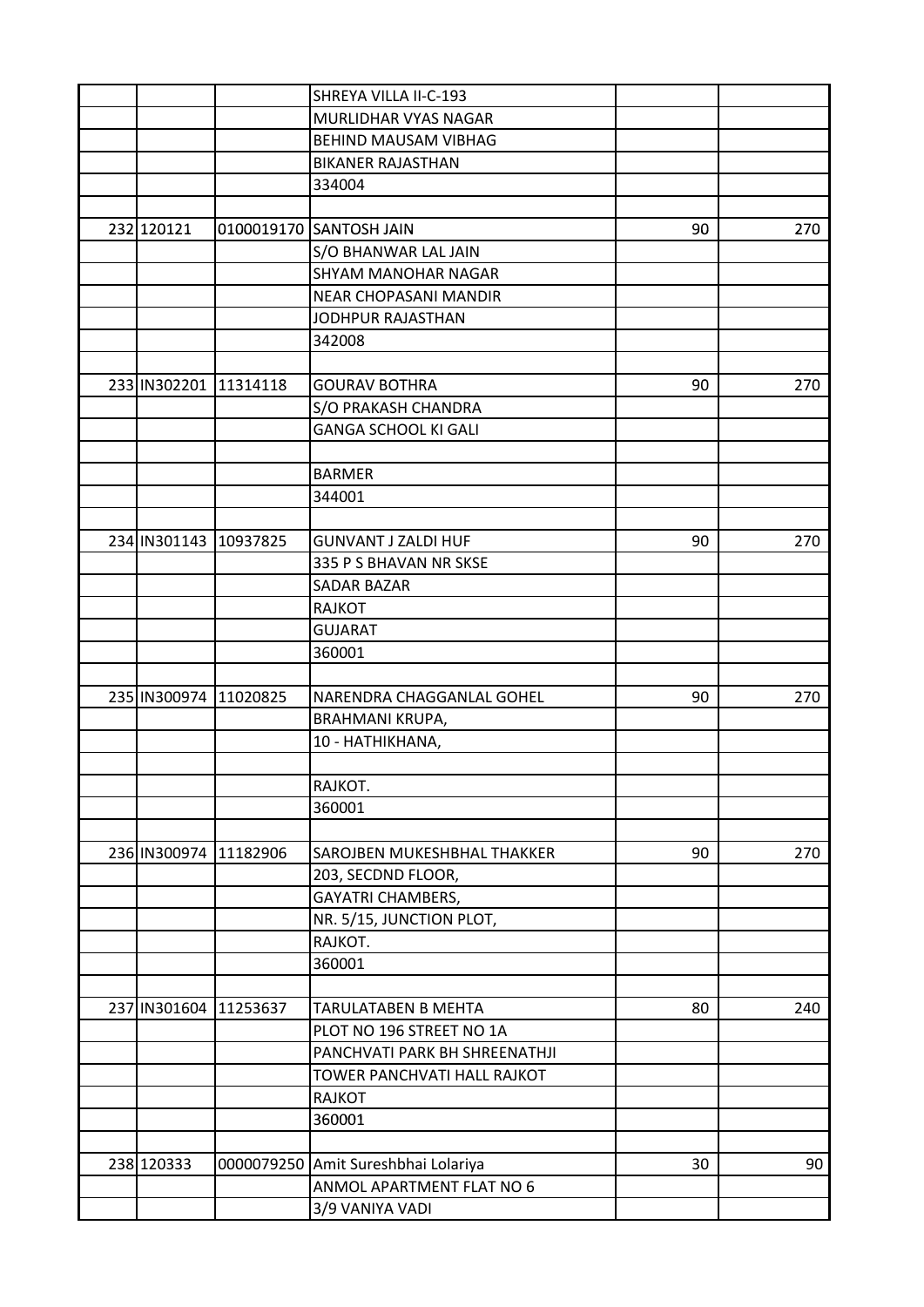|                       |          | <b>JALARAM CHOWK</b>                    |    |     |
|-----------------------|----------|-----------------------------------------|----|-----|
|                       |          | Rajkot Gujarat                          |    |     |
|                       |          | 360002                                  |    |     |
|                       |          |                                         |    |     |
| 239 130199            |          | 0000145208 NISHABEN BIMALKUMAR MEHTA    | 90 | 270 |
|                       |          | 203, VASUNDRA APPARTMENT                |    |     |
|                       |          | 3, MARUTI NAGAR, AIRPORT ROAD           |    |     |
|                       |          | NR. RACE COURSEPARK.                    |    |     |
|                       |          | RAJKOT GUJARAT                          |    |     |
|                       |          | 360001                                  |    |     |
|                       |          |                                         |    |     |
| 240 IN301039 13311542 |          | <b>MAHENDRA K THAKRAR</b>               | 90 | 270 |
|                       |          | MORARJI BAVABHAI CO                     |    |     |
|                       |          | NEW GHEE KANTA ROAD                     |    |     |
|                       |          |                                         |    |     |
|                       |          | <b>RAJKOT</b>                           |    |     |
|                       |          | 360001                                  |    |     |
|                       |          |                                         |    |     |
| 241 IN300974          | 10737244 | DIPEN B. KANABAR                        | 90 | 270 |
|                       |          | JALARAM KRUPA,                          |    |     |
|                       |          | RAMVIHAR SOCIETY,                       |    |     |
|                       |          | NANA MOVA MAIN ROAD,                    |    |     |
|                       |          | RAJKOT.                                 |    |     |
|                       |          | 360002                                  |    |     |
|                       |          |                                         |    |     |
| 242 IN302269 14370717 |          | RAMNIKLAL RAVJIBHAI DABHI               | 25 | 75  |
|                       |          | <b>GAYATRI KRUPA</b>                    |    |     |
|                       |          | KIDVAIN NAGAR RAIYA ROAD                |    |     |
|                       |          | <b>RAJKOT</b>                           |    |     |
|                       |          | RAJKOT GUJARAT INDIA                    |    |     |
|                       |          | 360007                                  |    |     |
|                       |          |                                         |    |     |
| 243 IN301276 30731398 |          | DAKSHABEN SANJAYBHAI PABARI             | 90 | 270 |
|                       |          | KULDEVI KRUPA                           |    |     |
|                       |          | STREET NO 1 RAVALIYA PLOT               |    |     |
|                       |          | <b>ARVIND NAGAR</b>                     |    |     |
|                       |          | PORBANDAR                               |    |     |
|                       |          | 360575                                  |    |     |
|                       |          |                                         |    |     |
| 244 120113            |          | 0000535663 JJIGNA GAUTAM DOSHI          | 90 | 270 |
|                       |          | SODHAS DELO,                            |    |     |
|                       |          | G.P.O. PASE,                            |    |     |
|                       |          |                                         |    |     |
|                       |          | <b>JAMNAGAR GUJARAT</b>                 |    |     |
|                       |          | 361001                                  |    |     |
|                       |          |                                         |    |     |
| 245 120542            |          | 0000129330 CHINTANBHAI MANISHBHAI YADAV | 1  | 3   |
|                       |          | 301, PARK AVENUE APPARTMENT             |    |     |
|                       |          | <b>JALARAM SOCIETY</b>                  |    |     |
|                       |          |                                         |    |     |
|                       |          | <b>JUNAGADH GUJARAT</b>                 |    |     |
|                       |          |                                         |    |     |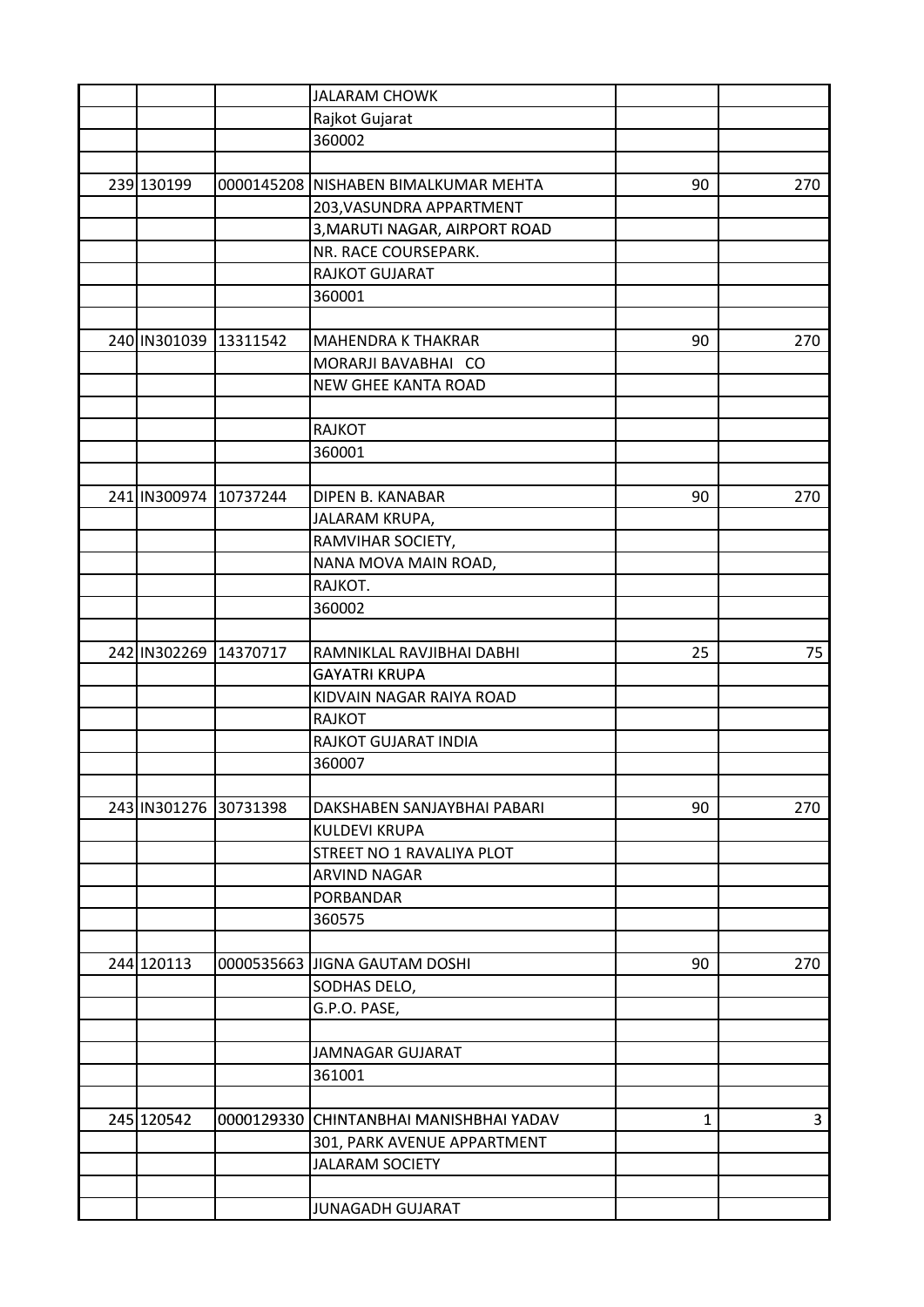|                       |                       | 362001                          |    |     |
|-----------------------|-----------------------|---------------------------------|----|-----|
|                       |                       |                                 |    |     |
| 246 IN300974          | 10324965              | ILA HITESH SHAH                 | 40 | 120 |
|                       |                       | PRAKASH COMPLEX,                |    |     |
|                       |                       | STREET NO.2,                    |    |     |
|                       |                       | DIST. JUNAGADH,                 |    |     |
|                       |                       | VERAVAL.                        |    |     |
|                       |                       | 362265                          |    |     |
|                       |                       |                                 |    |     |
| 247 IN300974          | 10229669              | RASIKLAL NAGINDAS SHAH          | 90 | 270 |
|                       |                       | 5, BRAHMA SOCIETY,              |    |     |
|                       |                       | MAHAVIR KRUPA,                  |    |     |
|                       |                       | NR. SARVODAYA HALL,             |    |     |
|                       |                       | SURENDRANAGAR.                  |    |     |
|                       |                       | 363001                          |    |     |
|                       |                       |                                 |    |     |
| 248 IN301991 10677788 |                       | HANSHABEN JASHVANTLAL SHAH      | 90 | 270 |
|                       |                       | 20, SUBHASH SOCIETY             |    |     |
|                       |                       |                                 |    |     |
|                       |                       |                                 |    |     |
|                       |                       | SURENDRANAGAR                   |    |     |
|                       |                       |                                 |    |     |
|                       |                       | 363001                          |    |     |
|                       |                       |                                 |    |     |
| 249 IN300974          | 11666447              | NEEDHI VINAYCHANDRA BHAVSAR     | 80 | 240 |
|                       |                       | MORBI NO. VANK,                 |    |     |
|                       |                       | SHERINO. 4,                     |    |     |
|                       |                       | OPP. NUTAN ELCTRICALES,         |    |     |
|                       |                       | SURENDRANAGAR                   |    |     |
|                       |                       | 363001                          |    |     |
|                       |                       |                                 |    |     |
| 250 120244            |                       | 0000043946 BHARAT HIMATLAL SHAH | 90 | 270 |
|                       |                       | 1311, RADHE TENAMENT            |    |     |
|                       |                       | <b>SARDAR ROAD</b>              |    |     |
|                       |                       | OPP. DAYAMAYI SCHOOL            |    |     |
|                       |                       | SURENDRANAGAR GUJARAT           |    |     |
|                       |                       | 363001                          |    |     |
|                       |                       |                                 |    |     |
|                       | 251 IN301991 10459206 | DIPESH B. SHAH                  | 50 | 150 |
|                       |                       | <b>FLAT NO. 307</b>             |    |     |
|                       |                       | TAPOVAN JYOT BUILDING NO. 2     |    |     |
|                       |                       | PATHAN WADI, MALAD-EAST         |    |     |
|                       |                       | <b>MUMBAI</b>                   |    |     |
|                       |                       | 400097                          |    |     |
|                       |                       |                                 |    |     |
|                       | 252 IN301991 10984276 | OGHADBHAI BHAGVANBHAI SARVAIYA  | 90 | 270 |
|                       |                       | <b>PLOT NO. 2433</b>            |    |     |
|                       |                       | OPP. GAYATRI NAGAR              |    |     |
|                       |                       | GHOGHA ROAD, RING ROAD          |    |     |
|                       |                       | <b>BHAVNAGAR</b>                |    |     |
|                       |                       | 364001                          |    |     |
|                       |                       |                                 |    |     |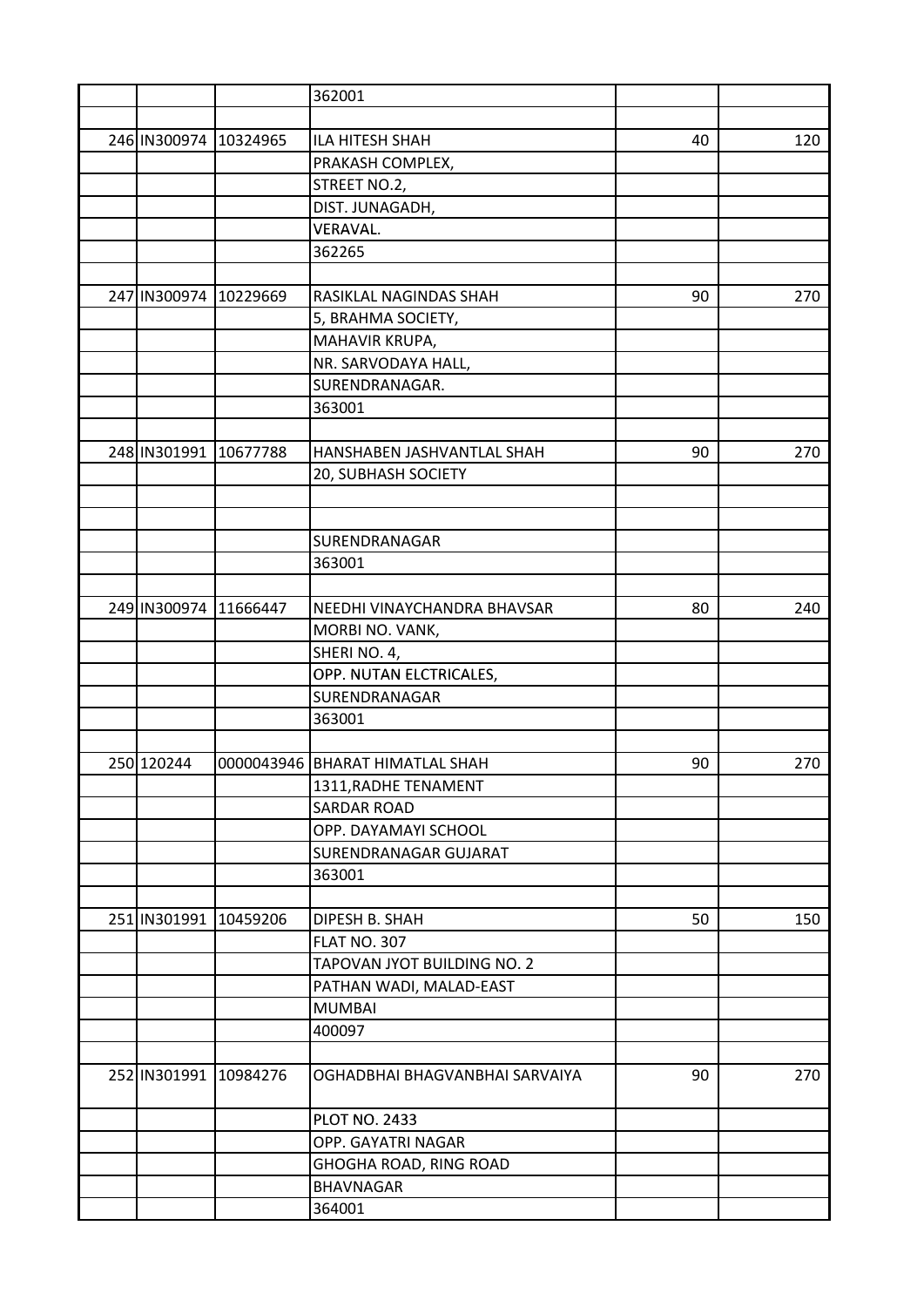| 253 120333            |                       | 0000221431 RAJAALI S VAKIL        | 101 | 303 |
|-----------------------|-----------------------|-----------------------------------|-----|-----|
|                       |                       | NEAR AMBAJI NAWAD R B HAJAM NO    |     |     |
|                       |                       | KHACHO APNA PIPERMENT FACTORY     |     |     |
|                       |                       |                                   |     |     |
|                       |                       | <b>BHAVNAGAR GUJARAT</b>          |     |     |
|                       |                       | 364001                            |     |     |
|                       |                       |                                   |     |     |
| 254 IN300513          | 13294276              | MEHULKUMAR K BAREVADIA            | 90  | 270 |
|                       |                       | 4186 MIRA PARK                    |     |     |
|                       |                       | <b>GHOGHA JAKATNAKA</b>           |     |     |
|                       |                       | <b>BHAVNAGAR</b>                  |     |     |
|                       |                       | <b>GUJARAT</b>                    |     |     |
|                       |                       | 364001                            |     |     |
|                       |                       |                                   |     |     |
| 255 IN300450 14184078 |                       | CHETAN NAVNEETRAI BHAGAT          | 90  | 270 |
|                       |                       | GHANSHYAM NIVAS VADVA CHORA       |     |     |
|                       |                       | KHIJADAVALI STREET                |     |     |
|                       |                       |                                   |     |     |
|                       |                       | <b>BHAVNAGAR</b>                  |     |     |
|                       |                       | <b>GUJARAT</b>                    |     |     |
|                       |                       | 364001                            |     |     |
|                       |                       |                                   |     |     |
| 256 120247            |                       | 0000415921 DOSHI YOGESHBHAI J     | 90  | 270 |
|                       |                       | BLOCK NO 2597                     |     |     |
|                       |                       | <b>GAYATRI NAGAR</b>              |     |     |
|                       |                       | <b>GHOGHAN ROAD</b>               |     |     |
|                       |                       | <b>BHAVNAGAR GUJARAT</b>          |     |     |
|                       |                       | 364002                            |     |     |
|                       |                       |                                   |     |     |
| 257 IN302201          | 11522196              | <b>LAKHANI DHARABEN S</b>         | 40  | 120 |
|                       |                       | <b>PLOT NO. 543</b>               |     |     |
|                       |                       | <b>ARDESH SOCIETY</b>             |     |     |
|                       |                       | <b>VIJAYRAJ NAGAR</b>             |     |     |
|                       |                       | <b>BHAVNAGAR</b>                  |     |     |
|                       |                       | 364003                            |     |     |
|                       |                       |                                   |     |     |
| 258 IN301774          | 18242839              | DEEPAK PRAKASH BHATIA             | 10  | 30  |
|                       |                       | P NO 319 320                      |     |     |
|                       |                       | WARD 7DT5                         |     |     |
|                       |                       | <b>GANDHIDHAM KUTCH</b>           |     |     |
|                       |                       | <b>GANDHIDHAM</b>                 |     |     |
|                       |                       | 370201                            |     |     |
|                       |                       |                                   |     |     |
|                       | 259 IN301485 10110269 | MAHENDRABHAI BHUDARBHAI RAJVAIDYA | 90  | 270 |
|                       |                       | 1491, GATRAD S POLE               |     |     |
|                       |                       | <b>MANDAVI STREET</b>             |     |     |
|                       |                       | P O BOX 223                       |     |     |
|                       |                       | AHMEDABAD                         |     |     |
|                       |                       | 380001                            |     |     |
|                       |                       |                                   |     |     |
|                       |                       |                                   |     |     |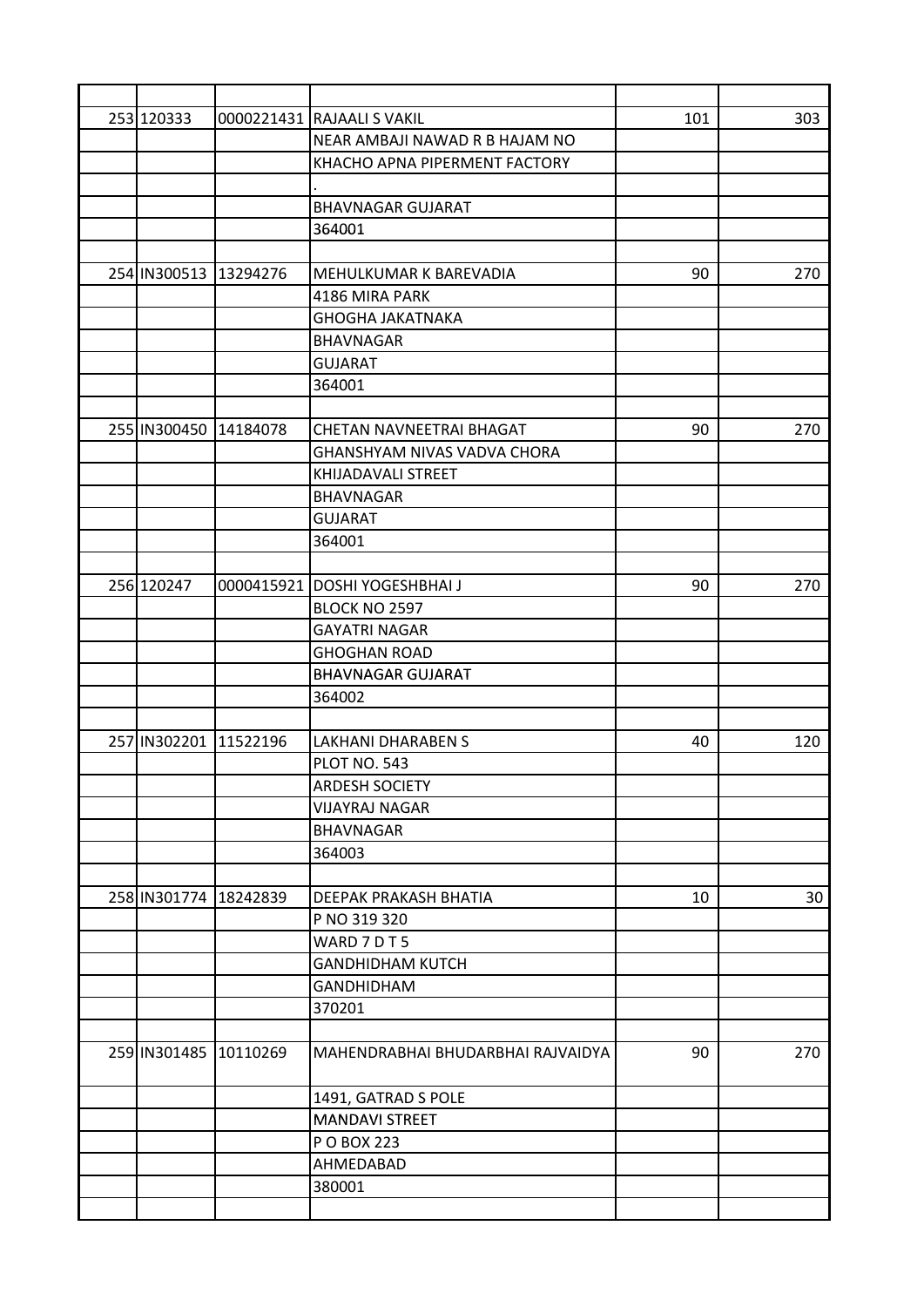| 260 IN301233 10328272 |          | KAPILABEN MAHNEDRABHAI PARIKH          | 90 | 270 |
|-----------------------|----------|----------------------------------------|----|-----|
|                       |          | 1079, TOTAJI POLE                      |    |     |
|                       |          | RAJA MEHTA POLE                        |    |     |
|                       |          | <b>KALUPUR</b>                         |    |     |
|                       |          | AHMEDABAD                              |    |     |
|                       |          | 380001                                 |    |     |
|                       |          |                                        |    |     |
| 261 120109            |          | 0003012179 KAUSHIKKUMAR BABULAL MODH   | 10 | 30  |
|                       |          | A2-305 SHREE DARSHAN APT NR            |    |     |
|                       |          | <b>RLY CROSSING BOB.OPP</b>            |    |     |
|                       |          | VISHWAKARMA MANDIR CHANDLODIYA         |    |     |
|                       |          |                                        |    |     |
|                       |          | AHMEDABAD GUJARAT                      |    |     |
|                       |          | 382481                                 |    |     |
|                       |          |                                        |    |     |
| 262 120421            |          | 0000093939 DAXABEN V SHAH              | 90 | 270 |
|                       |          | 888 KALUSHI NI POLE                    |    |     |
|                       |          | <b>KALUPUR</b>                         |    |     |
|                       |          |                                        |    |     |
|                       |          | AHMEDABAD GUJARAT                      |    |     |
|                       |          | 380001                                 |    |     |
|                       |          |                                        |    |     |
| 263 120191            |          | 0100287978 MANISH RAMANLAL SHAH        | 90 | 270 |
|                       |          | 4 GR FLOOR ANAND APPT.                 |    |     |
|                       |          | <b>ASHOK NAGAR NEW VIKAS</b>           |    |     |
|                       |          | <b>GRUH ROAD PALDI</b>                 |    |     |
|                       |          | AHMEDABAD GUJARAT                      |    |     |
|                       |          | 380007                                 |    |     |
|                       |          |                                        |    |     |
| 264 120244            |          | 0000032750 DILIPKUMAR SANTULAL AGARWAL | 90 | 270 |
|                       |          | 6, ATTARWALA COMPLEX                   |    |     |
|                       |          | NR. ANAND CLOTH MARKET                 |    |     |
|                       |          | SARANGPUR                              |    |     |
|                       |          | AHMEDABAD GUJARAT                      |    |     |
|                       |          | 380002                                 |    |     |
|                       |          |                                        |    |     |
| 265 120229            |          | 0000297591 JAGDISH SHIVDAYAL (HUF)     | 90 | 270 |
|                       |          | <b>3 BHIMANATH SOCIETY</b>             |    |     |
|                       |          | SHAHIBAG                               |    |     |
|                       |          |                                        |    |     |
|                       |          |                                        |    |     |
|                       |          | AHMEDABAD GUJARAT<br>380004            |    |     |
|                       |          |                                        |    |     |
| 266 120229            |          | 0000324468 SHIVDAYAL BISHANLAL SHAH    | 90 | 270 |
|                       |          |                                        |    |     |
|                       |          | <b>3 BHIMNATH SOCIETY</b>              |    |     |
|                       |          | NR CIRCUIT HOUSE                       |    |     |
|                       |          | <b>SHAHIBAUG</b>                       |    |     |
|                       |          | AHMEDABAD GUJARAT                      |    |     |
|                       |          | 380004                                 |    |     |
|                       |          |                                        |    |     |
| 267 IN300982          | 10679208 | ARVINDBHAI AMICHAND SHAH               | 90 | 270 |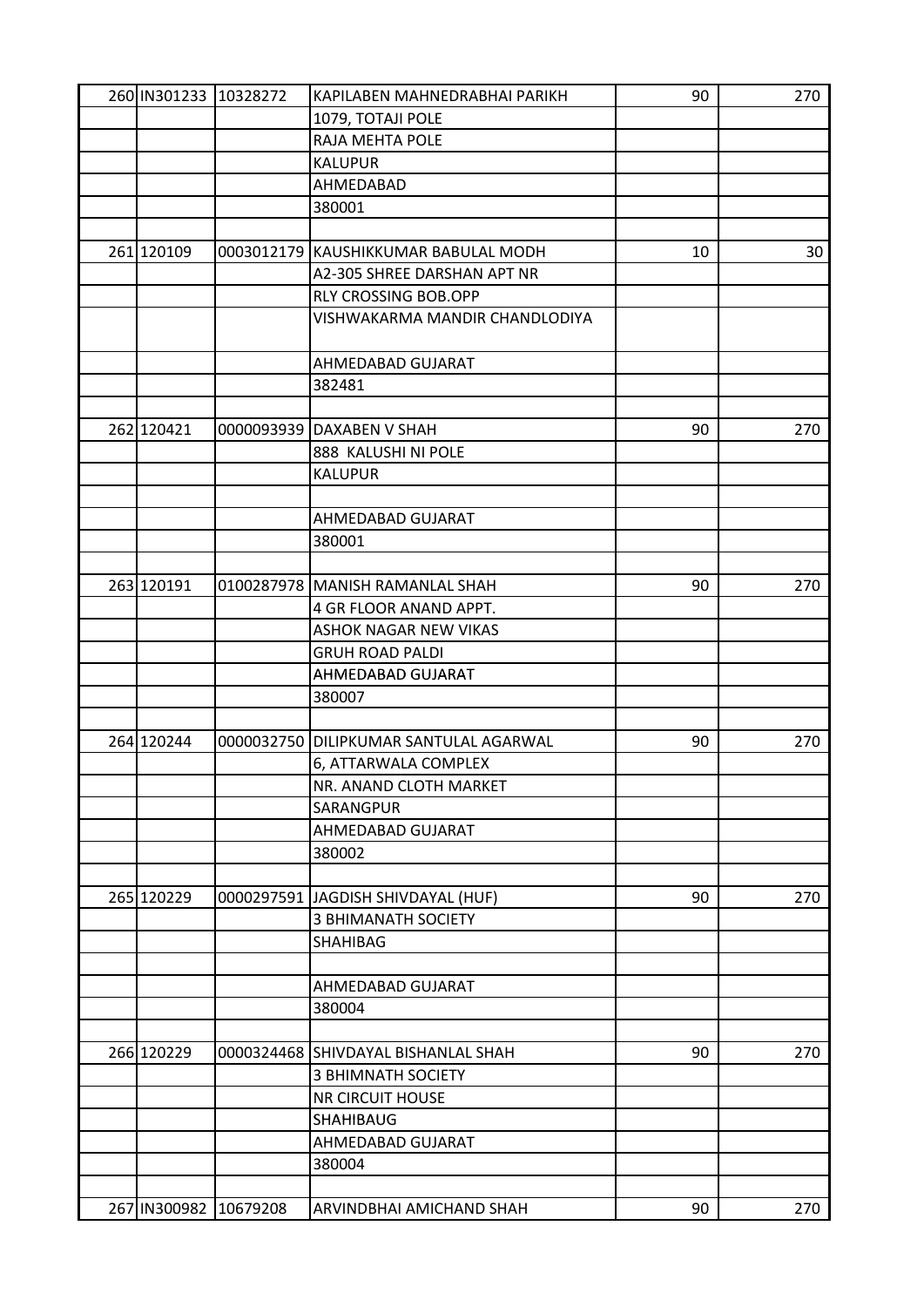|                       |                       | 8, DARSHAN APPARTMENT,                  |     |     |
|-----------------------|-----------------------|-----------------------------------------|-----|-----|
|                       |                       | B/H.SHANKHESHWAR DERASAR,               |     |     |
|                       |                       | SABARMATI,                              |     |     |
|                       |                       | AHMEDABAD                               |     |     |
|                       |                       | 380005                                  |     |     |
|                       |                       |                                         |     |     |
| 268 120422            |                       | 0000113569 TINESHBHAI DIPCHANDBHAI SHAH | 180 | 540 |
|                       |                       | 8, MALLANATH APPARTMENT,                |     |     |
|                       |                       | SATYANARAYAN SOCIETY,                   |     |     |
|                       |                       | OPP.BHAGWATI FLAT, SABARMATI,           |     |     |
|                       |                       | AHMEDABAD GUJARAT                       |     |     |
|                       |                       | 380005                                  |     |     |
|                       |                       |                                         |     |     |
| 269 IN300450 11737280 |                       | SUREKHABEN MANULAL SHAH                 | 90  | 270 |
|                       |                       | 78/1036 PANCHWATI APT                   |     |     |
|                       |                       | OPP HANUMAN TEMPLE                      |     |     |
|                       |                       | <b>SOLA ROAD</b>                        |     |     |
|                       |                       | AHMEDABAD                               |     |     |
|                       |                       | 380006                                  |     |     |
|                       |                       |                                         |     |     |
| 270 IN300450 10052818 |                       | PRAHLADBHAI SHANKERDAS PATEL            | 90  | 270 |
|                       |                       | 20, SHARDAKUNJ SOCIETY                  |     |     |
|                       |                       | NR. VIKASGRUH                           |     |     |
|                       |                       | <b>PALDI</b>                            |     |     |
|                       |                       | AHMEDABAD                               |     |     |
|                       |                       | 380007                                  |     |     |
|                       |                       |                                         |     |     |
| 271 IN302461          | 10107432              | PANKAJKUMAR CHAMPAKLAL SHAH             | 90  | 270 |
|                       |                       | 105 A SAMASTA BRAHMA KSHATRIYA          |     |     |
|                       |                       | SOC NEAR DUTTSOC NEAR RAMJI MANDIR      |     |     |
|                       |                       |                                         |     |     |
|                       |                       | BHATTA<br><b>PALDI</b>                  |     |     |
|                       |                       | AHMEDABAD                               |     |     |
|                       |                       | 380007                                  |     |     |
|                       |                       |                                         |     |     |
| 272 120361            |                       | 0000133851 RAKESHBHAI CHANDRAKANT SHAH  | 50  | 150 |
|                       |                       | 5, VATSALYA APARTMENT                   |     |     |
|                       |                       |                                         |     |     |
|                       |                       | OPP.PRATIXA FLAT, SHANTIVAN             |     |     |
|                       |                       | PALDI, AHMEDABAD GUJARAT                |     |     |
|                       |                       | 380007                                  |     |     |
|                       |                       |                                         |     |     |
|                       | 273 IN301774 12037128 | NANDITA KAUSHALBHAI SHAH                | 53  | 159 |
|                       |                       | <b>4 ASHLESH FLATS</b>                  |     |     |
|                       |                       | BHATTA ANAND NAGAR SOCIETY              |     |     |
|                       |                       | PALDI                                   |     |     |
|                       |                       | AHMEDABAD                               |     |     |
|                       |                       | 380007                                  |     |     |
|                       |                       |                                         |     |     |
| 274 120421            |                       | 0000086714 SEVANTILAL S SHAH HUF.       | 90  | 270 |
|                       |                       | 4 DHARMISTHANAGAR SOC                   |     |     |
|                       |                       |                                         |     |     |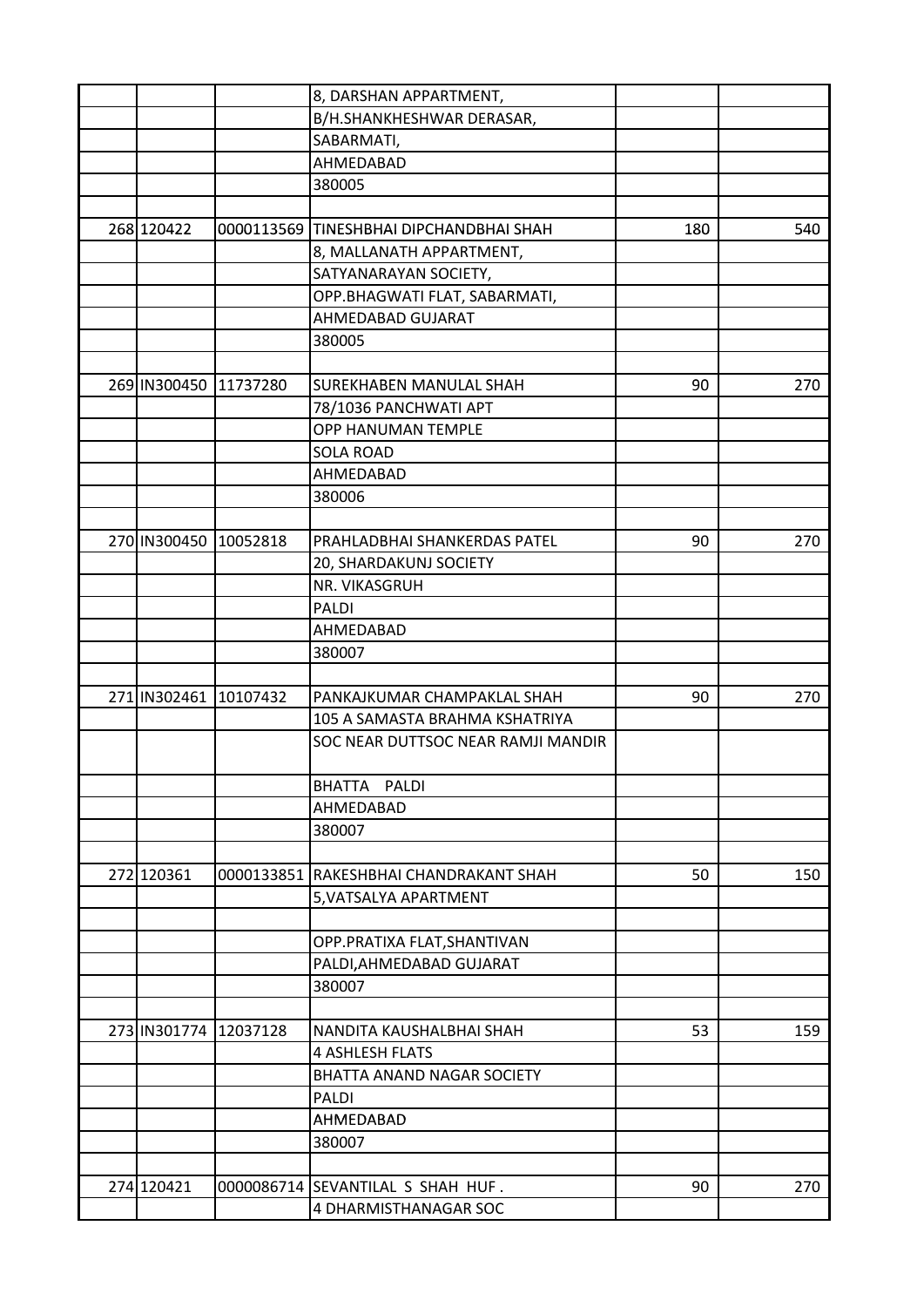|                       |                       | <b>NEW SHRADAMANDIR ROAD</b>              |    |     |
|-----------------------|-----------------------|-------------------------------------------|----|-----|
|                       |                       | <b>PALDI</b>                              |    |     |
|                       |                       | AHMEDABAD GUJARAT                         |    |     |
|                       |                       | 380007                                    |    |     |
|                       |                       |                                           |    |     |
| 275 120614            |                       | 0000095568 SHRIPAL HEMENDRABHAI SHAH HUF. | 90 | 270 |
|                       |                       | <b>B 8 NEW TAPASVINI APARTMENT</b>        |    |     |
|                       |                       | JAIN TEMPLE BALL SIDE                     |    |     |
|                       |                       | <b>B/H POST OFFICE</b>                    |    |     |
|                       |                       | MANINAGAR GUJARAT                         |    |     |
|                       |                       | 380008                                    |    |     |
|                       |                       |                                           |    |     |
| 276 120614            |                       | 0000096903 DILIPBHAI RASIKLAL SHAH HUF.   | 90 | 270 |
|                       |                       | <b>B/18 NEW TAPASVINI APP</b>             |    |     |
|                       |                       | JAIN TEMPLE BACL SIDE                     |    |     |
|                       |                       | <b>B/H POST OFFICE MANINAGAR</b>          |    |     |
|                       |                       | AHMEDABAD GUJARAT                         |    |     |
|                       |                       | 380008                                    |    |     |
|                       |                       |                                           |    |     |
| 277 IN301321          | 10398478              | MRUGESH RANCHHODBHAI PATEL                | 90 | 270 |
|                       |                       | <b>16 TARAK KUNJ SOCIETY</b>              |    |     |
|                       |                       | NAVA WADAJ                                |    |     |
|                       |                       | NEAR VIJAY NAGAR CROSSING                 |    |     |
|                       |                       | AHMEDABAD                                 |    |     |
|                       |                       | 380013                                    |    |     |
|                       |                       |                                           |    |     |
| 278 IN301321 10398790 |                       | RAMABEN RANCHHODBHAI PATEL                | 90 | 270 |
|                       |                       | <b>16 TARAK KUNJ SOCIETY</b>              |    |     |
|                       |                       | NAVA WADAJ                                |    |     |
|                       |                       | NR.VIJAY NAGAR CROSSING                   |    |     |
|                       |                       | AHMEDABAD                                 |    |     |
|                       |                       | 380013                                    |    |     |
|                       |                       |                                           |    |     |
| 279 120332            |                       | 0000949482 KAILASHBEN HARSHADBHAI PATEL   | 90 | 270 |
|                       |                       | <b>14 SHANTI PARK</b>                     |    |     |
|                       |                       | SARDAR PATEL COLONY                       |    |     |
|                       |                       | <b>NARANPURA</b>                          |    |     |
|                       |                       | AHMEDABAD GUJARAT                         |    |     |
|                       |                       | 380013                                    |    |     |
|                       |                       |                                           |    |     |
| 280 120421            |                       | 0000082382 RAMANLAL RAMDAS PATEL          | 90 | 270 |
|                       |                       | <b>20 ELEPHANTA SOC</b>                   |    |     |
|                       |                       | NARANPURA CHAR RASTA                      |    |     |
|                       |                       | <b>NARANPURA</b>                          |    |     |
|                       |                       | AHMEDABAD GUJARAT                         |    |     |
|                       |                       | 380013                                    |    |     |
|                       |                       |                                           |    |     |
|                       | 281 IN300450 10037353 | PATEL AMITABEN KANTIBHAI                  | 90 | 270 |
|                       |                       | 31, PARKHILL SOCIETY                      |    |     |
|                       |                       | NR. NARMADA VASAHAT                       |    |     |
|                       |                       | OPP. KARNAVATI CLUB                       |    |     |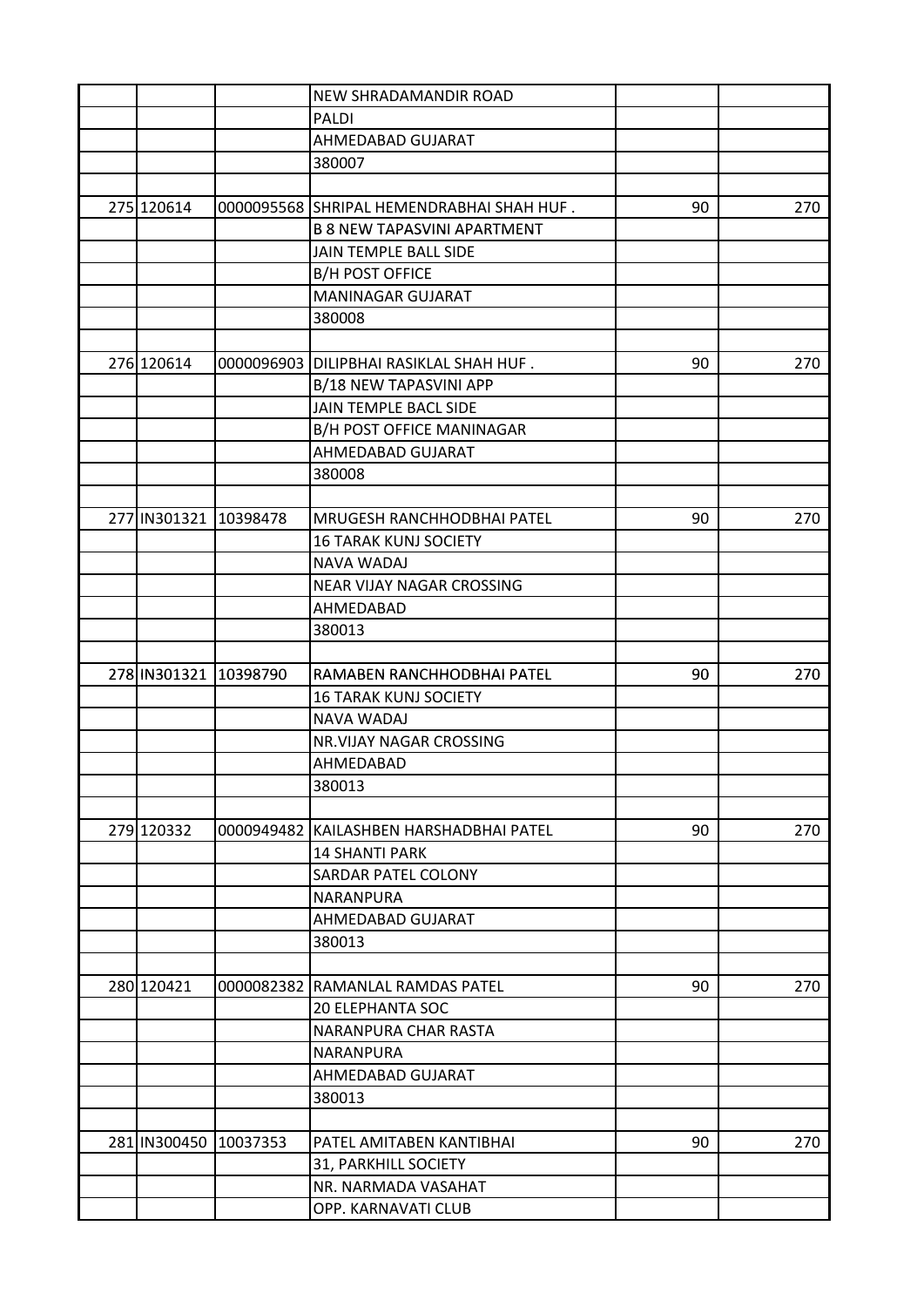|                       |                       | SATELITE, AHMEDABAD                                |     |     |
|-----------------------|-----------------------|----------------------------------------------------|-----|-----|
|                       |                       | 380015                                             |     |     |
|                       |                       |                                                    |     |     |
| 282 IN300343 10261184 |                       | DINTA JITENDRA CHOKSHI                             | 100 | 300 |
|                       |                       | A/11, SATELLITE CENTRE,                            |     |     |
|                       |                       | MANAGEMENT ENCLAVE ROAD,                           |     |     |
|                       |                       | VASTRAPUR,                                         |     |     |
|                       |                       | AHMEDABAD.                                         |     |     |
|                       |                       | 380015                                             |     |     |
|                       |                       |                                                    |     |     |
| 283 130152            |                       | 0000012247 SHANTAGAURI SHANALAL PUROHIT            | 90  | 270 |
|                       |                       | 13, PRADARSHAN CO.OP HSG SOC.                      |     |     |
|                       |                       | NEAR SATH SANGATH COMPLEX,                         |     |     |
|                       |                       | SATELLITE,                                         |     |     |
|                       |                       | AHMEDABAD GUJARAT                                  |     |     |
|                       |                       | 380015                                             |     |     |
|                       |                       |                                                    |     |     |
| 284 120109            |                       | 0003411451 MAULIK PRAVINCHANDRA VYAS               | 90  | 270 |
|                       |                       |                                                    |     |     |
|                       |                       | <b>3 BANSIDHAR APPARTMENT</b><br><b>DHOR BAZAR</b> |     |     |
|                       |                       |                                                    |     |     |
|                       |                       | <b>KANKARIA</b>                                    |     |     |
|                       |                       | AHMEDABAD GUJRAT                                   |     |     |
|                       |                       | 380022                                             |     |     |
|                       |                       |                                                    |     |     |
| 285 120437            |                       | 0000254902 KISHORBHAI BABUBHAI PATEL               | 90  | 270 |
|                       |                       | 27-2 Madhyam Varg Society                          |     |     |
|                       |                       | NR Shakti Colony                                   |     |     |
|                       |                       | Kankaria                                           |     |     |
|                       |                       | <b>Ahmedabad GUJARAT</b>                           |     |     |
|                       |                       | 380022                                             |     |     |
|                       |                       |                                                    |     |     |
| 286 IN302461 10210218 |                       | Urvashiben Manishkumar Thaker                      | 50  | 150 |
|                       |                       | 05, SHRI SADGURU HOMES                             |     |     |
|                       |                       | NR. SADGURU TENAMENT                               |     |     |
|                       |                       | BARODA EXPRESS HIGHWAY, RAMOL                      |     |     |
|                       |                       | <b>ROAD</b>                                        |     |     |
|                       |                       | AHMEDABAD                                          |     |     |
|                       |                       | 380026                                             |     |     |
|                       |                       |                                                    |     |     |
|                       | 287 IN300513 19474154 | DEVENDRANATH G GIRNARI                             | 10  | 30  |
|                       |                       | 15 BHILVAS B/H YES 4 APPARTMENT                    |     |     |
|                       |                       | MANGLESHWAR MAHADEV ROAD                           |     |     |
|                       |                       | <b>GHODASAR</b>                                    |     |     |
|                       |                       | AHMEDABAD GUJARAT INDIA                            |     |     |
|                       |                       | 380050                                             |     |     |
|                       |                       |                                                    |     |     |
| 288 IN300450          | 13561412              | DINESHBHAI HARGOVINDBHAI PATEL                     | 90  | 270 |
|                       |                       | C/101 VISHWA NGR GURUKUL RD                        |     |     |
|                       |                       | AHMEDABAD                                          |     |     |
|                       |                       | AHMEDABAD                                          |     |     |
|                       |                       | <b>GUJARAT</b>                                     |     |     |
|                       |                       |                                                    |     |     |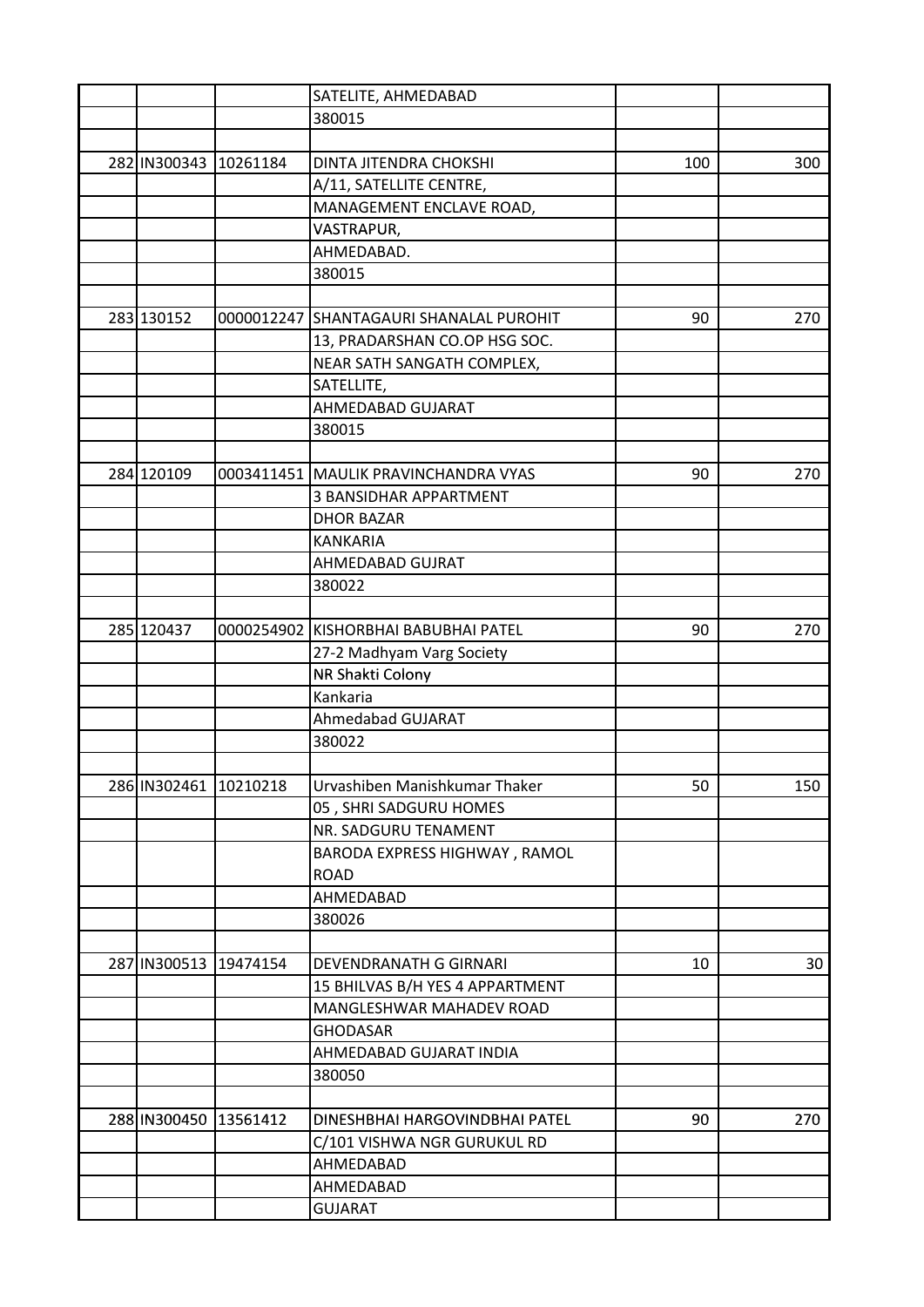|                       |                       | 380052                                |     |     |
|-----------------------|-----------------------|---------------------------------------|-----|-----|
|                       |                       |                                       |     |     |
| 289 120297            |                       | 0000217841 JAGRUTIBEN HARPAL DETHA    | 150 | 450 |
|                       |                       | 5, SHRIJIKUTIR ROW HOUSE,             |     |     |
|                       |                       | NR SHRIJI VIHAR,                      |     |     |
|                       |                       | GHUMA,                                |     |     |
|                       |                       | AHMEDABAD GUJARAT                     |     |     |
|                       |                       | 380058                                |     |     |
|                       |                       |                                       |     |     |
| 290 IN300450 11853644 |                       | RAGINI PRABODHBHAI PATEL              | 90  | 270 |
|                       |                       | 98, ANURAG BUNGLOWS                   |     |     |
|                       |                       | NR- SHUKAN MALL OPP. B.R. PARK        |     |     |
|                       |                       | <b>SCIENCE CITY ROAD SOLA</b>         |     |     |
|                       |                       | AHMEDABAD                             |     |     |
|                       |                       | 380060                                |     |     |
|                       |                       |                                       |     |     |
|                       |                       |                                       |     |     |
| 291 120332            |                       | 0000765042 DIGANT PURSHOTTAMDAS PATEL | 90  | 270 |
|                       |                       | 5 VIDHATA SOC                         |     |     |
|                       |                       | <b>RANAPARK</b>                       |     |     |
|                       |                       | <b>GHATLODIA</b>                      |     |     |
|                       |                       | AHMEDABAD GUJARAT                     |     |     |
|                       |                       | 380061                                |     |     |
|                       |                       |                                       |     |     |
| 292 IN300450          | 12644908              | URMILABEN KANJIBHAI PATEL             | 90  | 270 |
|                       |                       | A/15 KARMACHARI NAGAR                 |     |     |
|                       |                       | VIBHAG 1                              |     |     |
|                       |                       | <b>GHATLODIA</b>                      |     |     |
|                       |                       | AHMEDABAD (GUJRAT)                    |     |     |
|                       |                       | 380061                                |     |     |
|                       |                       |                                       |     |     |
| 293 IN300450 13386422 |                       | USHABEN ARUNBHAI PATEL                | 90  | 270 |
|                       |                       | <b>B 5 SURYA APPARTMENT</b>           |     |     |
|                       |                       | 1 GHATLODIA                           |     |     |
|                       |                       | AHMEDABAD                             |     |     |
|                       |                       | <b>GUJARAT</b>                        |     |     |
|                       |                       | 380061                                |     |     |
|                       |                       |                                       |     |     |
|                       | 294 IN300450 13399372 | BHAVNABEN BALDEVBHAI VIRAMGAMI        | 40  | 120 |
|                       |                       | 8/B TARUNSHAKTI SOCIETY               |     |     |
|                       |                       | OPP HIRA BAGH SOCIETY 2               |     |     |
|                       |                       | <b>GHATLODIA</b>                      |     |     |
|                       |                       | AHMEDABAD GUJARAT                     |     |     |
|                       |                       | 380061                                |     |     |
|                       |                       |                                       |     |     |
|                       | 295 IN300450 13551486 | RISHIRAJ S SHRMA                      | 200 | 600 |
|                       |                       | 15 RAJ YOG RAW HOUSE                  |     |     |
|                       |                       | R C TECH ROAD                         |     |     |
|                       |                       | <b>GHATLODIA</b>                      |     |     |
|                       |                       | AHMEDABAD GUJARAT                     |     |     |
|                       |                       |                                       |     |     |
|                       |                       | 380062                                |     |     |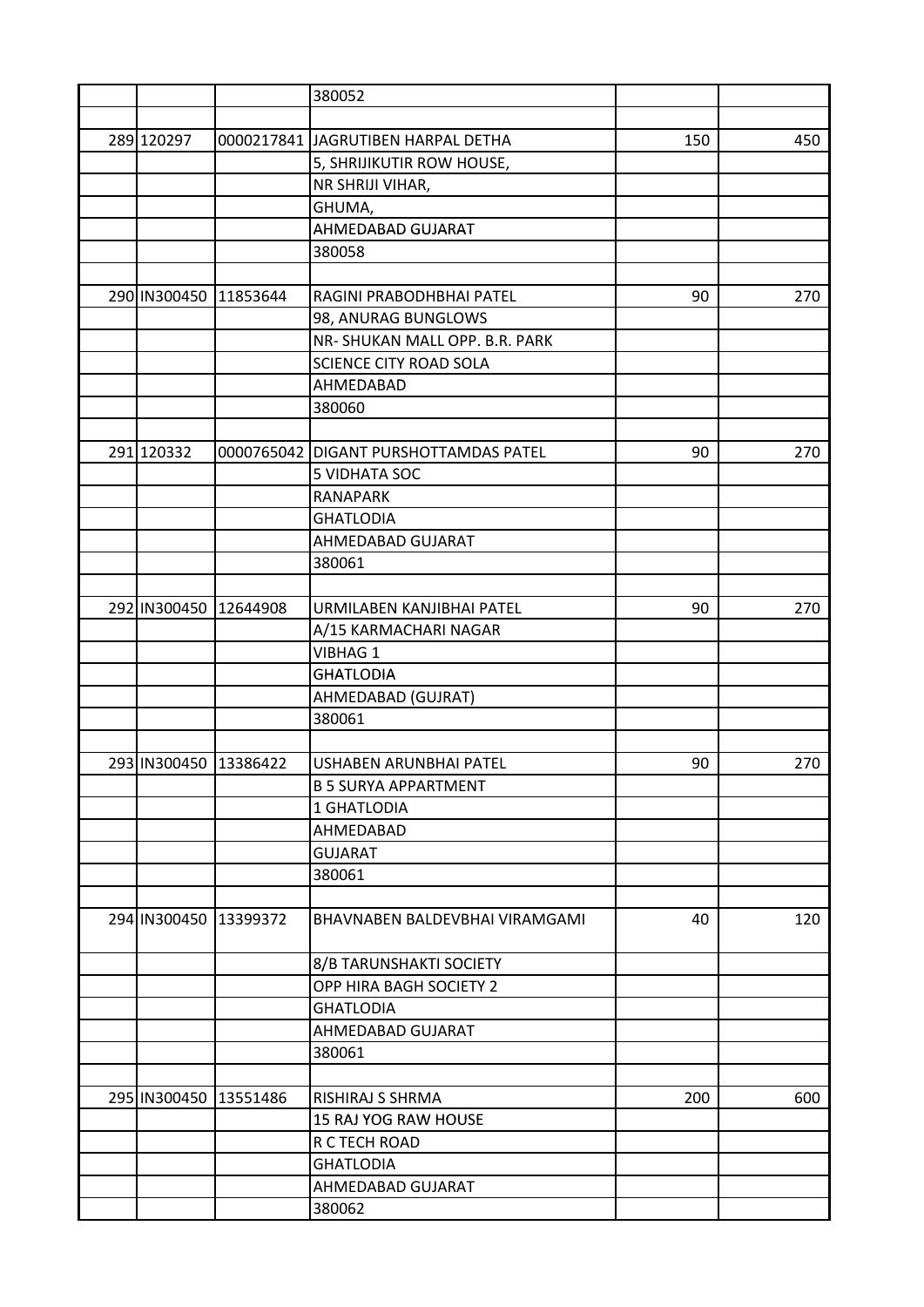|            | 296 IN300343 10384392 | KALPESH SHANKARBHAI PATEL                | 40 | 120 |
|------------|-----------------------|------------------------------------------|----|-----|
|            |                       | 10, PRABHU PARK SOCIETY,                 |    |     |
|            |                       | <b>OPP DEVI MULTIPLEX</b>                |    |     |
|            |                       | <b>BETHAK NARODA</b>                     |    |     |
|            |                       | AHMEDABAD                                |    |     |
|            |                       | 382330                                   |    |     |
|            |                       |                                          |    |     |
|            | 297 IN300343 10960135 | THANDANI SATISH POKARDAS                 | 90 | 270 |
|            |                       | MANISH NIVAS,                            |    |     |
|            |                       | NR. SHANKAR BHUWAN BUNGLOW AREA,         |    |     |
|            |                       | KUBERNAGAR,                              |    |     |
|            |                       | AHMEDABAD.                               |    |     |
|            |                       | 382340                                   |    |     |
|            |                       |                                          |    |     |
|            | 298 IN302269 12886229 | JAYANTIBHAI S LEUVA                      | 90 | 270 |
|            |                       | 02 KUNAL PARK SOC NR AKASH GANGA         |    |     |
|            |                       |                                          |    |     |
|            |                       | SOC IOC ROAD CHANDKHEDA                  |    |     |
|            |                       | AHMEDABAD GUJARAT                        |    |     |
|            |                       | <b>INDIA</b>                             |    |     |
|            |                       | 382424                                   |    |     |
|            |                       |                                          |    |     |
|            | 299 IN300343 10609203 | YATRIK THAKKAR                           | 40 | 120 |
|            |                       | A-44, NAMRATA TENAMENTS,                 |    |     |
|            |                       | NR. PARAS NAGAR BUS STOP,                |    |     |
|            |                       | VATVA ROAD, ISANPUR,                     |    |     |
|            |                       | AHMEDABAD.                               |    |     |
|            |                       | 382443                                   |    |     |
|            |                       |                                          |    |     |
| 300 120330 |                       | 0000081218 BHARTI RAJKUMAR GANGWANI      | 90 | 270 |
|            |                       | 50, URVASHI BUNGLOWS,                    |    |     |
|            |                       | NR. INDIRA BRIDGE,                       |    |     |
|            |                       | HANSOL NARODA,                           |    |     |
|            |                       | AHMEDABAD GUJARAT                        |    |     |
|            |                       | 382475                                   |    |     |
|            |                       |                                          |    |     |
| 301 120330 |                       | 0000086459 RAKESHKUMAR KANAYAILAL WADHWA | 90 | 270 |
|            |                       | 606/3, JAWAHAR COLONY, OPP               |    |     |
|            |                       | SARDAR NAGAR POLICE SATION, B/H          |    |     |
|            |                       | EVER GREEN SCHOOL, SARDARNAGAR,          |    |     |
|            |                       | AHMEDABAD GUJARAT                        |    |     |
|            |                       | 382475                                   |    |     |
|            |                       |                                          |    |     |
| 302 120478 | 0000039858            | VISHNUBEN ASARSINH VAGHELA               | 65 | 195 |
|            |                       | RAGHUKUL NIVAS RAJARSHI NAGAR            |    |     |
|            |                       | <b>BALIYADEV MANDIR PASE</b>             |    |     |
|            |                       | <b>PETHAPUR</b>                          |    |     |
|            |                       | <b>GANDHINAGAR GUJARAT</b>               |    |     |
|            |                       |                                          |    |     |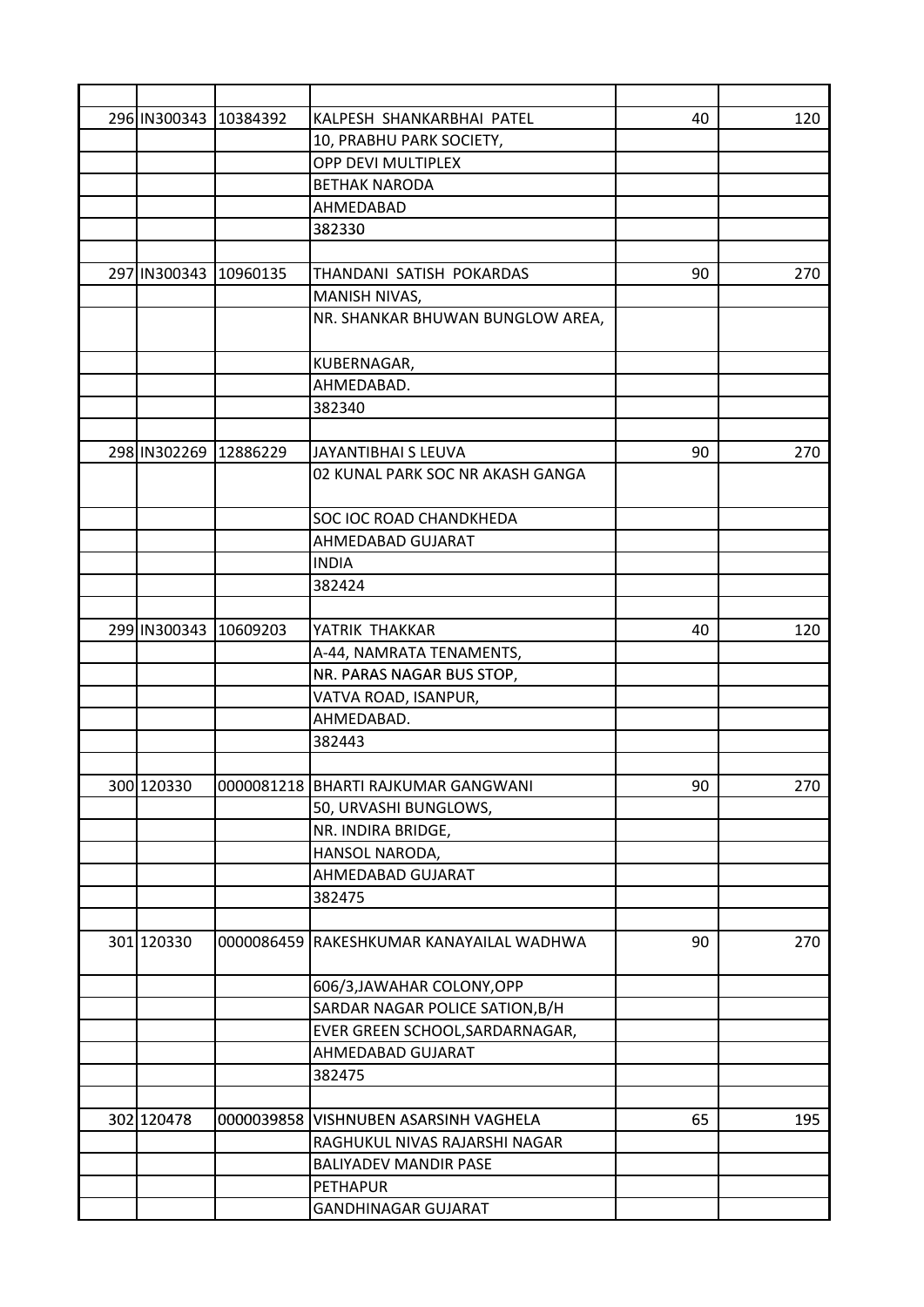|                       |                       | 382610                                  |     |     |
|-----------------------|-----------------------|-----------------------------------------|-----|-----|
|                       |                       |                                         |     |     |
| 303 120543            |                       | 0000050941 RATISHKUMAR CHANDUBHAI PATEL | 20  | 60  |
|                       |                       | 19, JALDHARA SOCIETY                    |     |     |
|                       |                       | NR, UMIYA TEMPLE                        |     |     |
|                       |                       | BHAUPURA, DIST-MEHSANA                  |     |     |
|                       |                       | <b>KADI GUJARAT</b>                     |     |     |
|                       |                       | 382715                                  |     |     |
|                       |                       |                                         |     |     |
| 304 130414            | 0000902319            | VIPULKUMAR AMICHANDBHAI PATEL           | 70  | 210 |
|                       |                       | 9 A ELLORA PARK                         |     |     |
|                       |                       | MAHAVIRNAGAR                            |     |     |
|                       |                       |                                         |     |     |
|                       |                       | SABARKANTHA GUJARAT                     |     |     |
|                       |                       | 383001                                  |     |     |
|                       |                       |                                         |     |     |
|                       | 305 IN302201 10250512 | <b>NIGAM K BHATT</b>                    | 10  | 30  |
|                       |                       | <b>UNCHI SHERI</b>                      |     |     |
|                       |                       | LIMDAFALI                               |     |     |
|                       |                       |                                         |     |     |
|                       |                       | <b>MEHSANA</b>                          |     |     |
|                       |                       | 384001                                  |     |     |
|                       |                       |                                         |     |     |
| 306 IN301276 30379659 |                       | ASHOKKUMAR POPATLAL SHAH                | 20  | 60  |
|                       |                       | <b>182 KAPIL PARK SOCIETY</b>           |     |     |
|                       |                       | NR RITURAJ FLAT                         |     |     |
|                       |                       | T B ROAD                                |     |     |
|                       |                       | <b>MEHSANA</b>                          |     |     |
|                       |                       | 384002                                  |     |     |
|                       |                       |                                         |     |     |
| 307 IN302461 10294609 |                       | <b>JIVIBEN D PATEL</b>                  | 300 | 900 |
|                       |                       | <b>BAHAR MADH,</b>                      |     |     |
|                       |                       | NR.NETAJI NAGAR,                        |     |     |
|                       |                       |                                         |     |     |
|                       |                       | <b>UNJHA</b>                            |     |     |
|                       |                       | 384170                                  |     |     |
|                       |                       |                                         |     |     |
| 308 120478            |                       | 0000104549 SEJAL MAHENDRAKUMAR PATEL    | 60  | 180 |
|                       |                       | 11, MANI NAGAR                          |     |     |
|                       |                       | RAMBAG PASE                             |     |     |
|                       |                       |                                         |     |     |
|                       |                       | UNJHA GUJARAT                           |     |     |
|                       |                       | 384170                                  |     |     |
|                       |                       |                                         |     |     |
| 309 120191            |                       | 0102443394 CHINTAL GANGARAMBHAI PATEL   | 100 | 300 |
|                       |                       | C 13 VYAS SHRUTI FLAT                   |     |     |
|                       |                       | PANCHMUKHI HANUMAN                      |     |     |
|                       |                       | <b>VERAI CHAKLA</b>                     |     |     |
|                       |                       | PATAN GUJARAT                           |     |     |
|                       |                       | 384265                                  |     |     |
|                       |                       |                                         |     |     |
|                       |                       |                                         |     |     |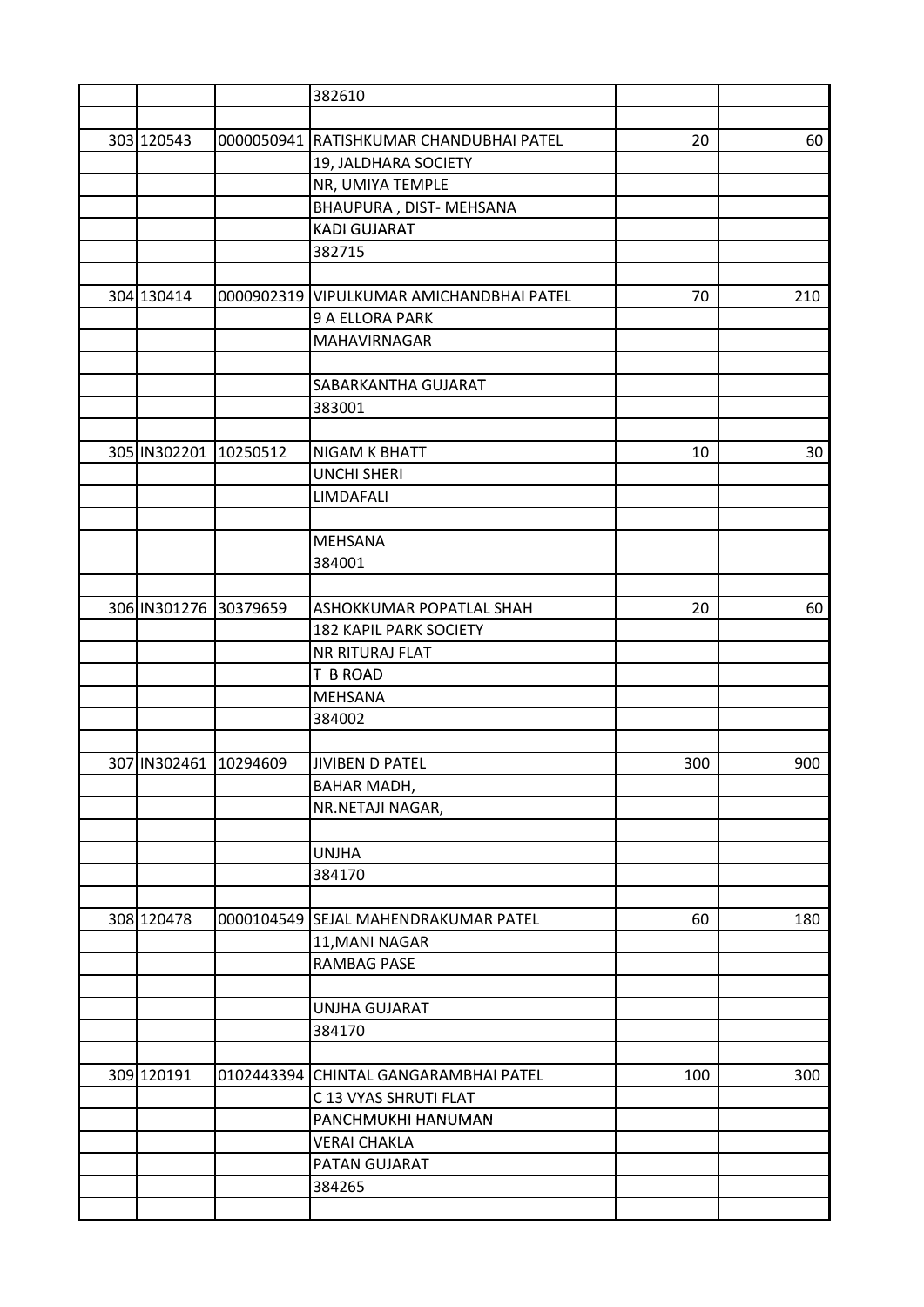| 310 120727   |                       | 0000006769 CHHANALAL UMEDBHAI PATEL   | 90  | 270 |
|--------------|-----------------------|---------------------------------------|-----|-----|
|              |                       | RATANPOLE,                            |     |     |
|              |                       | NR.WATER TANK,                        |     |     |
|              |                       | MAA HOSPITAL,                         |     |     |
|              |                       | PATAN GUJARAT                         |     |     |
|              |                       | 384265                                |     |     |
|              |                       |                                       |     |     |
| 311 120727   |                       | 0000012601 DIPAK JAGDISHCHANDRA MODI  | 3   | 9   |
|              |                       | 5-2-23, MALI NO PADO,                 |     |     |
|              |                       | <b>MADARSHA</b>                       |     |     |
|              |                       |                                       |     |     |
|              |                       | PATAN GUJARAT                         |     |     |
|              |                       | 384265                                |     |     |
|              |                       |                                       |     |     |
|              | 312 IN302201 10984933 | PATEL MANISHKUMAR D                   | 90  | 270 |
|              |                       | BHAIRAVPURA, SOMJI PARTY              |     |     |
|              |                       | AT AND PO - SUNDHIYA                  |     |     |
|              |                       | TA - VADNAGAR                         |     |     |
|              |                       | <b>DIST MEHSANA</b>                   |     |     |
|              |                       | 384345                                |     |     |
|              |                       |                                       |     |     |
|              |                       |                                       |     |     |
|              | 313 IN300394 18887771 | KALPESH NAVINCHANDRA SHAH             | 90  | 270 |
|              |                       | NO 9 SHREEJI DHAM SOC                 |     |     |
|              |                       | <b>NEAR AKSHAR TOWNSHIP</b>           |     |     |
|              |                       | <b>COLLEGE ROAD</b>                   |     |     |
|              |                       | <b>NADIAD</b>                         |     |     |
|              |                       | 387001                                |     |     |
|              |                       |                                       |     |     |
| 314 120727   |                       | 0000024216 PARUL PRADUMANSINH MATIEDA | 30  | 90  |
|              |                       | AT - KANVA,                           |     |     |
|              |                       | POST - SAJOD, NR. SHIV TEMPLE,        |     |     |
|              |                       | DIST - ANKLESHWAR,                    |     |     |
|              |                       | <b>KANVA GUJARAT</b>                  |     |     |
|              |                       | 388020                                |     |     |
|              |                       |                                       |     |     |
| 315 IN300982 | 10575042              | SANDHYABEN KANUBHAI THAKKAR           | 90  | 270 |
|              |                       | DADA SAHEB NI POLE                    |     |     |
|              |                       | THREE DARWAJA                         |     |     |
|              |                       |                                       |     |     |
|              |                       | DIST.KHAMBHAT                         |     |     |
|              |                       | 388620                                |     |     |
|              |                       |                                       |     |     |
|              | 316 IN301991 10111952 | <b>HEMANTKUMAR DESAI</b>              | 100 | 300 |
|              |                       | A-10, YAMUNAPARK SOCIETY              |     |     |
|              |                       | OPP. POONAM COMPLEX                   |     |     |
|              |                       | <b>WAGHODIA ROAD</b>                  |     |     |
|              |                       | VADODARA                              |     |     |
|              |                       | 390019                                |     |     |
|              |                       |                                       |     |     |
| 317 120382   |                       | 0000105471 KISHORKANT VRAJALAL SHETH  | 90  | 270 |
|              |                       | D-173 / 174,                          |     |     |
|              |                       |                                       |     |     |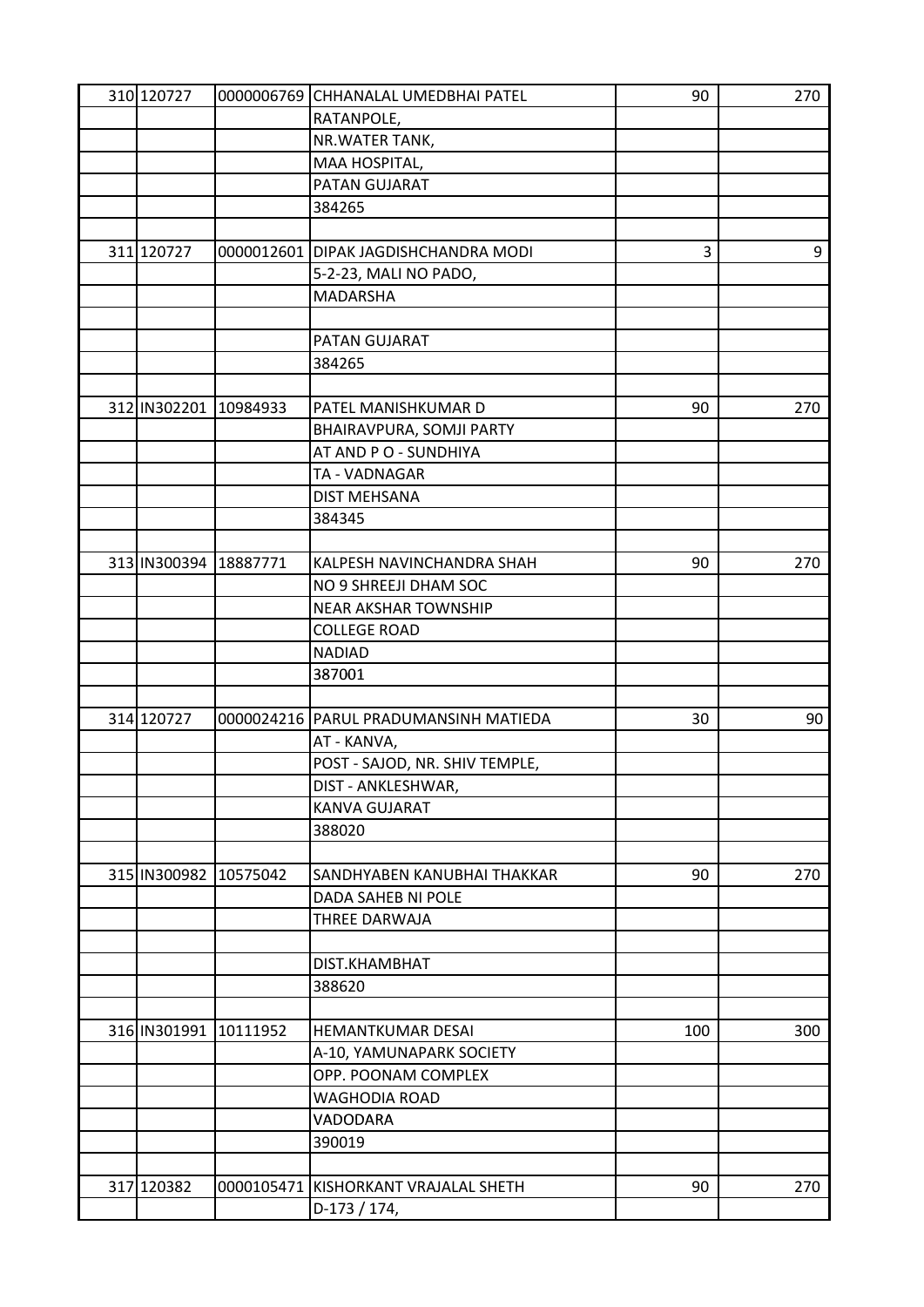|                       |          | KASHIVISHWESHWAR TOWNSHIP,               |     |     |
|-----------------------|----------|------------------------------------------|-----|-----|
|                       |          | JETALPUR ROAD,                           |     |     |
|                       |          | VADODARA GUJARAT                         |     |     |
|                       |          | 390005                                   |     |     |
|                       |          |                                          |     |     |
| 318 IN301330 17324460 |          | AMISH JAYANTILAL SHAH                    | 50  | 150 |
|                       |          | <b>6 A MANGLAM PARK SOCIETY</b>          |     |     |
|                       |          | NR LIONS HALL BH PARIS NAGAR SOC         |     |     |
|                       |          | <b>GOTRI ROAD</b>                        |     |     |
|                       |          | <b>BARODA</b>                            |     |     |
|                       |          | 390015                                   |     |     |
|                       |          |                                          |     |     |
| 319 IN300450          | 10999978 | <b>RAJESH PATNI</b>                      | 90  | 270 |
|                       |          | 8/A, SHRI NAGAR SOCIETY                  |     |     |
|                       |          | NR. JAIN TEMPLE                          |     |     |
|                       |          | <b>AKATA</b>                             |     |     |
|                       |          | <b>BARODA</b>                            |     |     |
|                       |          | 390020                                   |     |     |
|                       |          |                                          |     |     |
| 320 120382            |          | 0000019496 NIPURNA VIMAL SHAH            | 20  | 60  |
|                       |          | A/53, VISHRANTI ESTATE,                  |     |     |
|                       |          | OPP YASH COMPLEX, 30MT ROAD,             |     |     |
|                       |          | NEXT TO NARAYAN GARDEN, GOTRI,           |     |     |
|                       |          | <b>BARODA GUJARAT</b>                    |     |     |
|                       |          | 390021                                   |     |     |
|                       |          |                                          |     |     |
| 321 120360            |          | 0001970997 HIRALBA R JADEJA              | 200 | 600 |
|                       |          | 179 DHARMANAGAR SOCIETY                  |     |     |
|                       |          | <b>BHOLAV</b>                            |     |     |
|                       |          | <b>NEAR PRAKURTI BUNGALOWS</b>           |     |     |
|                       |          | <b>BHARUCH GUJARAT</b>                   |     |     |
|                       |          | 392001                                   |     |     |
|                       |          |                                          |     |     |
| 322 130234            |          | 0000341541 PANKAJKUMAR MANHARLAL THAKKAR | 200 | 600 |
|                       |          | A-580-83, KOHINOOR TEXTILE MKT           |     |     |
|                       |          | RING ROAD,                               |     |     |
|                       |          |                                          |     |     |
|                       |          | <b>SURAT GUJARAT</b>                     |     |     |
|                       |          | 395002                                   |     |     |
|                       |          |                                          |     |     |
| 323 120415            |          | 0000393359 PARAG ASHOKKUMAR SHAH         | 90  | 270 |
|                       |          | 7-2741, CHANDULAL SHETHANI               |     |     |
|                       |          |                                          |     |     |
|                       |          | STREET,<br>SAIYEDPURA                    |     |     |
|                       |          |                                          |     |     |
|                       |          | <b>SURAT GUJARAT</b>                     |     |     |
|                       |          | 395003                                   |     |     |
|                       |          |                                          |     |     |
| 324 120415            |          | 0000051201 NIPA PRANAV JARIWALA.         | 90  | 270 |
|                       |          | 18, SHREE PADMAVATI BUNGLOWS,            |     |     |
|                       |          | B/H RAJHANS CINEMA,                      |     |     |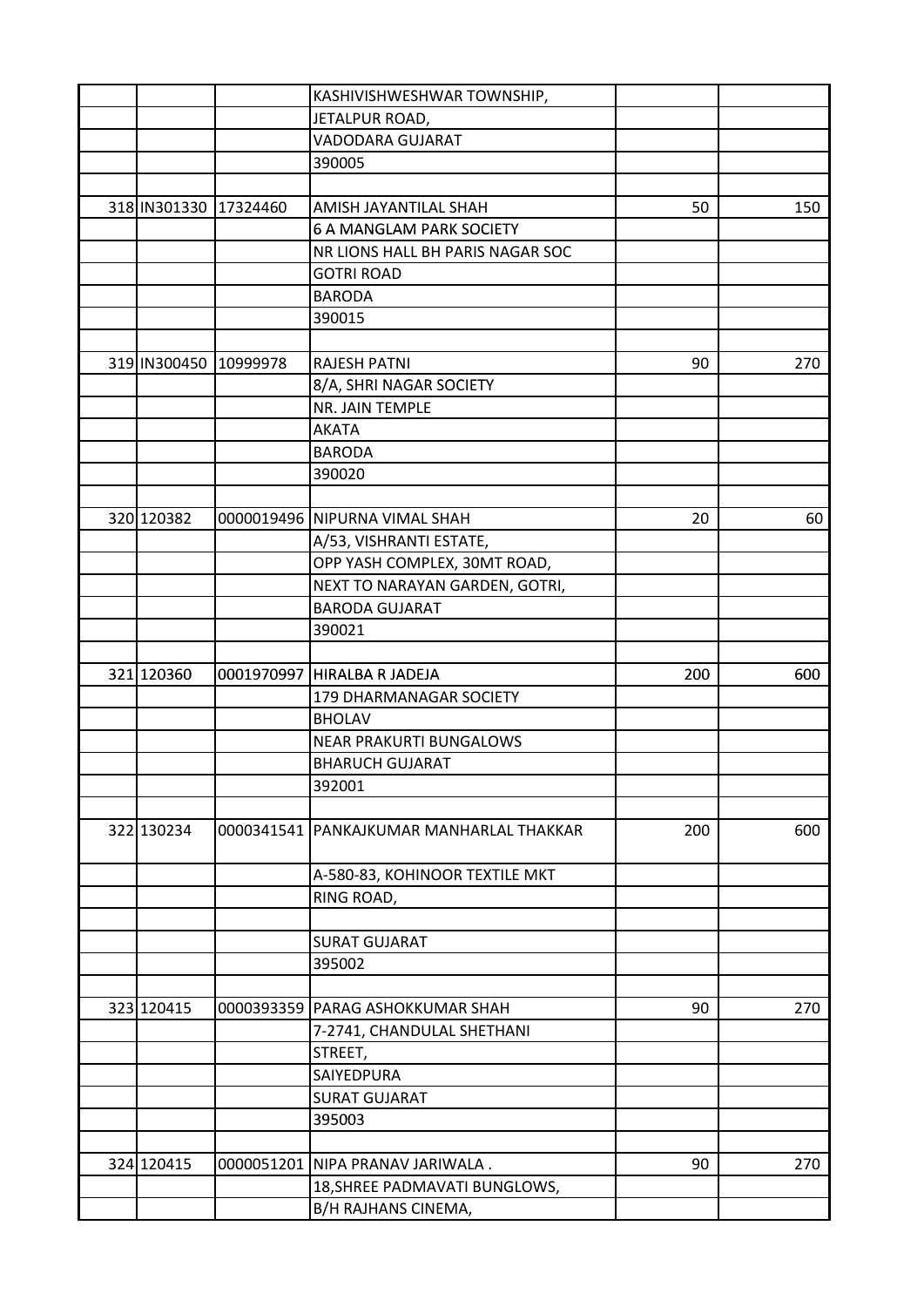|                       |          | VESU ROAD,                          |     |       |
|-----------------------|----------|-------------------------------------|-----|-------|
|                       |          | <b>SURAT GUJARAT</b>                |     |       |
|                       |          | 395007                              |     |       |
|                       |          |                                     |     |       |
| 325 130234            |          | 0000460010 ANMOL KALPESH BHANSALI   | 700 | 2,100 |
|                       |          | 1103, ANUPAM HEIGHTS, BESIDES       |     |       |
|                       |          | ANUPAM, B/H S.O.JAIN COLLEGE        |     |       |
|                       |          | SOMESHWARA VE                       |     |       |
|                       |          | <b>SURAT GUJARAT</b>                |     |       |
|                       |          | 395007                              |     |       |
|                       |          |                                     |     |       |
| 326 120289            |          | 0000065332 NILESH HIRACHAND JHAVERI | 90  | 270   |
|                       |          | 2705/A, J.K. TOWER,                 |     |       |
|                       |          | HARISHCHANDRA G MARG,               |     |       |
|                       |          | <b>GAMDEVI</b>                      |     |       |
|                       |          | MUMBAI MAHARASHTRA                  |     |       |
|                       |          | 400007                              |     |       |
|                       |          |                                     |     |       |
| 327 IN300450          | 14458818 | MUKULRAJ RAGHORTY                   | 3   | 9     |
|                       |          | <b>60 PRAKASH MANSON</b>            |     |       |
|                       |          | <b>B A ROAD DADAR</b>               |     |       |
|                       |          | <b>MUMBAI</b>                       |     |       |
|                       |          | MAHARASHTRA                         |     |       |
|                       |          | 400014                              |     |       |
|                       |          |                                     |     |       |
| 328 IN300513 10272772 |          | MRS FALGUNI RAJENDRA PAREKH         | 90  | 270   |
|                       |          | BLDG NO-14, FLAT NO-52, 5TH FLOOR   |     |       |
|                       |          | SUNRISE CHS, K C MARG               |     |       |
|                       |          | <b>BANDRA RECLAMATION (W)</b>       |     |       |
|                       |          | BANDRA, MUMBAI                      |     |       |
|                       |          | 400050                              |     |       |
|                       |          |                                     |     |       |
| 329 IN300183 10073041 |          | REKHA KUMAR KURKUTE                 | 100 | 300   |
|                       |          | A6-33, NABARD PARK                  |     |       |
|                       |          | KHIRA NAGAR, S.V.ROAD               |     |       |
|                       |          | SANTACRUZ (WEST)                    |     |       |
|                       |          | <b>MUMBAI</b>                       |     |       |
|                       |          | 400054                              |     |       |
|                       |          |                                     |     |       |
| 330 IN300513 12196892 |          | SARA RAVI SADARANGANI               | 90  | 270   |
|                       |          | MILAN RADIO AND ELECTRICALS         |     |       |
|                       |          | 5 SUMMER QUEEN 2ND HASNABAD LANE    |     |       |
|                       |          | SANTACRUZ WEST                      |     |       |
|                       |          | <b>MUMBAI</b>                       |     |       |
|                       |          | 400054                              |     |       |
|                       |          |                                     |     |       |
| 331 IN300513 14021572 |          | HINA ARUN SADARANGANI               | 90  | 270   |
|                       |          | MILAN RADIO AND ELECTRICAL 5 SUMEER |     |       |
|                       |          |                                     |     |       |
|                       |          | QUEEN 2ND HASNABAO LANE             |     |       |
|                       |          |                                     |     |       |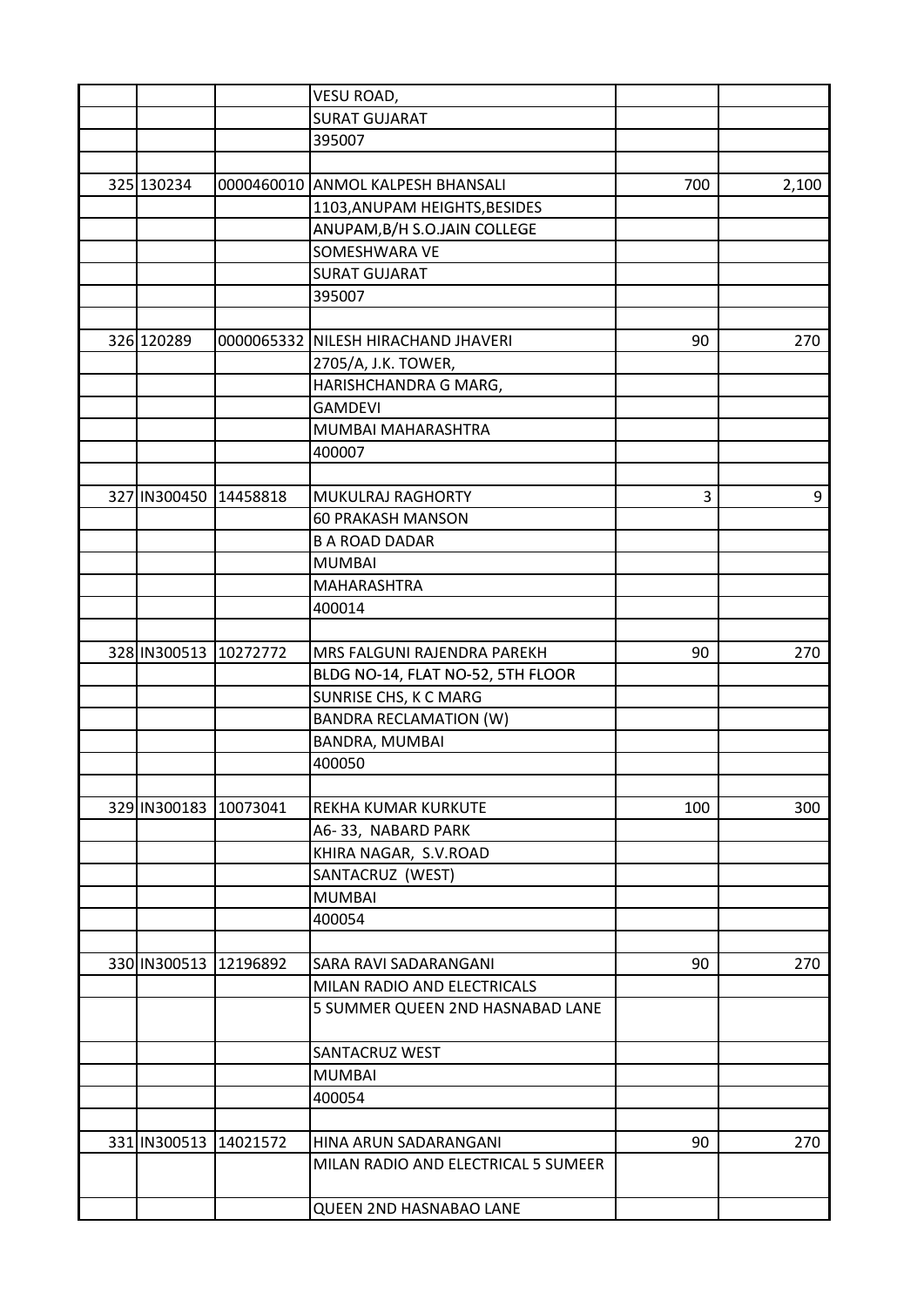|                       |          | SANTACRUZ WEST                      |    |     |
|-----------------------|----------|-------------------------------------|----|-----|
|                       |          | <b>MUMBAI</b>                       |    |     |
|                       |          | 400054                              |    |     |
|                       |          |                                     |    |     |
| 332 IN300214 15233715 |          | <b>SNEHLATA P JAIN</b>              | 90 | 270 |
|                       |          | A 7 BHAVESHWAR SMRUTI CO OP         |    |     |
|                       |          | <b>HOUSING</b>                      |    |     |
|                       |          | SOC LTD PHIROJSHAH ROAD SANTACRUZ   |    |     |
|                       |          | W                                   |    |     |
|                       |          |                                     |    |     |
|                       |          | MUMBAI MAHARASHTRA                  |    |     |
|                       |          | 400054                              |    |     |
|                       |          |                                     |    |     |
| 333 IN303719 10223570 |          | ANUPRITA BALKRISHNA SAWANT          | 45 | 135 |
|                       |          | A/12 BHAVANI PRASAD                 |    |     |
|                       |          | <b>SOCIETY AMBOLI HILL</b>          |    |     |
|                       |          | J B MATA RD AMBOLI ANDHERI WEST     |    |     |
|                       |          | MUMBAI MAHARASHTRA                  |    |     |
|                       |          | 400058                              |    |     |
|                       |          |                                     |    |     |
| 334 IN302902 42987434 |          | DEVDULAL SAHA                       | 90 | 270 |
|                       |          | 202 BLG 7 JUNIPER EVEREST WORLD     |    |     |
|                       |          | PH II EVEREST WORLD DHOKALI         |    |     |
|                       |          | CHITALSAR MANPADA                   |    |     |
|                       |          | THANE MAHARASHTRA INDIA             |    |     |
|                       |          | 400607                              |    |     |
|                       |          |                                     |    |     |
| 335 120111            |          | 0000001871 ALKA SATISH SHAH         | 50 | 150 |
|                       |          | E/403, SHANTI APARTMENT             |    |     |
|                       |          | <b>EX-MATHURDAS ROAD</b>            |    |     |
|                       |          | KANDIVALI (WEST)                    |    |     |
|                       |          | MUMBAI MAHARASTRA                   |    |     |
|                       |          | 400067                              |    |     |
|                       |          |                                     |    |     |
| 336 120335            |          | 0000343391   DHANJIBHAI T PATEL     | 90 | 270 |
|                       |          | ROOM NO.22 3RD FLOOR                |    |     |
|                       |          | <b>GANESH ANAND CHSL CS</b>         |    |     |
|                       |          | ROAD DAHISAR EAST                   |    |     |
|                       |          | MUMBAI MAHARASHTRA                  |    |     |
|                       |          | 400068                              |    |     |
|                       |          |                                     |    |     |
| 337 IN300513          | 19434944 | KUNJAM THAKKAR                      | 90 | 270 |
|                       |          | ROOM NO 14 BLDG NO 321              |    |     |
|                       |          | SIDDHIVINAYAK SOCIETY HINGWALA LANE |    |     |
|                       |          |                                     |    |     |
|                       |          | <b>GHATKOPAR EAST</b>               |    |     |
|                       |          | MUMBAI MAHARASHTRA INDIA            |    |     |
|                       |          | 400077                              |    |     |
|                       |          |                                     |    |     |
| 338 IN301774          | 13919455 | SUSHILKUMAR MAHATAM RAI             | 15 | 45  |
|                       |          | R NO 23/B SAI SHRADHA MANDAL        |    |     |
|                       |          |                                     |    |     |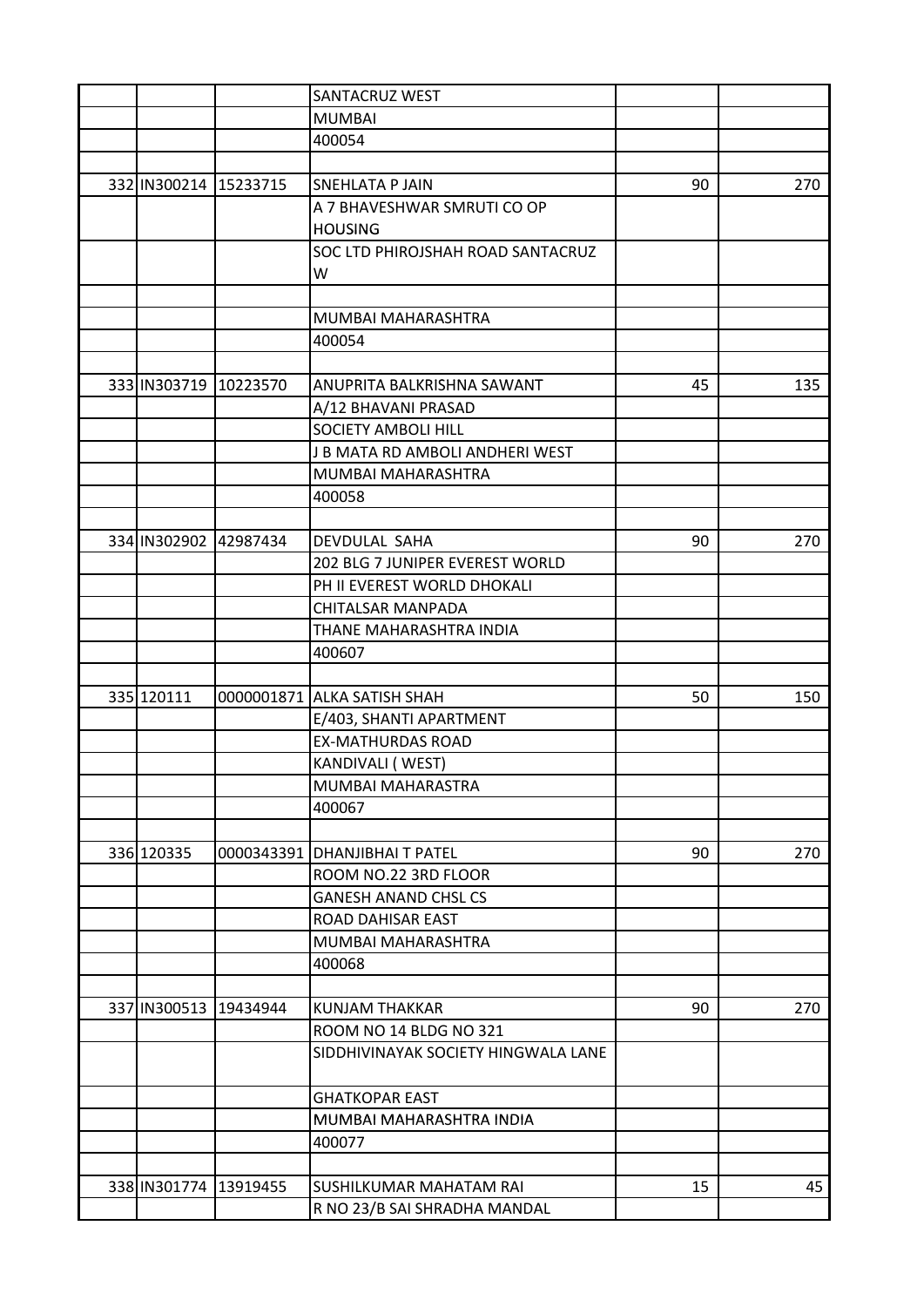|                       |            | PRATAP NAGAR                       |    |     |
|-----------------------|------------|------------------------------------|----|-----|
|                       |            | <b>BHANDUP WEST</b>                |    |     |
|                       |            | <b>MUMBAI</b>                      |    |     |
|                       |            | 400078                             |    |     |
|                       |            |                                    |    |     |
| 339 130234            |            | 0000060682 JAYSHREE VIRENDRA JOSHI | 51 | 153 |
|                       |            | 703, J WING,                       |    |     |
|                       |            | <b>WARDHMAN NAGAR</b>              |    |     |
|                       |            | DR. R. P. ROAD, MULUND (W)         |    |     |
|                       |            | MUMBAI MAHARASHTRA                 |    |     |
|                       |            | 400080                             |    |     |
|                       |            |                                    |    |     |
| 340 IN300159 10433988 |            | PRAKASH J. THOSANI                 | 90 | 270 |
|                       |            | 6/D, 1301, DAMODAR PARK            |    |     |
|                       |            | L.B.S. ROAD                        |    |     |
|                       |            | GHATKOPAR(WEST)                    |    |     |
|                       |            | MUMBAI.                            |    |     |
|                       |            | 400082                             |    |     |
|                       |            |                                    |    |     |
| 341 IN300159 10554238 |            | SANGITA P. THOSANI                 | 90 | 270 |
|                       |            | 6/D 1301, DAMODAR PARK             |    |     |
|                       |            | L. B. S. ROAD                      |    |     |
|                       |            | <b>GHATKOPAR (WEST)</b>            |    |     |
|                       |            | MUMBAI.                            |    |     |
|                       |            | 400086                             |    |     |
|                       |            |                                    |    |     |
| 342 IN300159 10810758 |            | ARUNABEN JAYSUKHLAL THOSANI        | 90 | 270 |
|                       |            | 6 / D 1301 DAMODAR PARK,           |    |     |
|                       |            | L.B.S. ROAD,                       |    |     |
|                       |            | GHATKOPAR (WEST),                  |    |     |
|                       |            | MUMBAI.                            |    |     |
|                       |            | 400086                             |    |     |
|                       |            |                                    |    |     |
| 343 120109            |            | 0000917734 BELA MUKESH VASA        | 90 | 270 |
|                       |            | FLAT NO-671,7TH FLOOR,             |    |     |
|                       |            | GARDEN COURT, OPP-CHIRAG NAGAR,    |    |     |
|                       |            | LBS MARG, GHATKOPAR (WEST)         |    |     |
|                       |            | MUMBAI MAHARASHTRA                 |    |     |
|                       |            | 400086                             |    |     |
|                       |            |                                    |    |     |
| 344 IN302679          | 30175117   | RAMANI MEETA KANTILAL              | 90 | 270 |
|                       |            | 8 B 701 DAMODAR PARK               |    |     |
|                       |            | <b>LBS MARG</b>                    |    |     |
|                       |            | <b>GHATKOPAR W</b>                 |    |     |
|                       |            | <b>MUMBAI</b>                      |    |     |
|                       |            | 400086                             |    |     |
|                       |            |                                    |    |     |
| 345 120106            | 0000424499 | VARIJA POOVAPPA SALIAN             | 90 | 270 |
|                       |            | C/102, DHARMA NAGAR                |    |     |
|                       |            | OFF LINK ROAD                      |    |     |
|                       |            | <b>BORIVALI (W)</b>                |    |     |
|                       |            |                                    |    |     |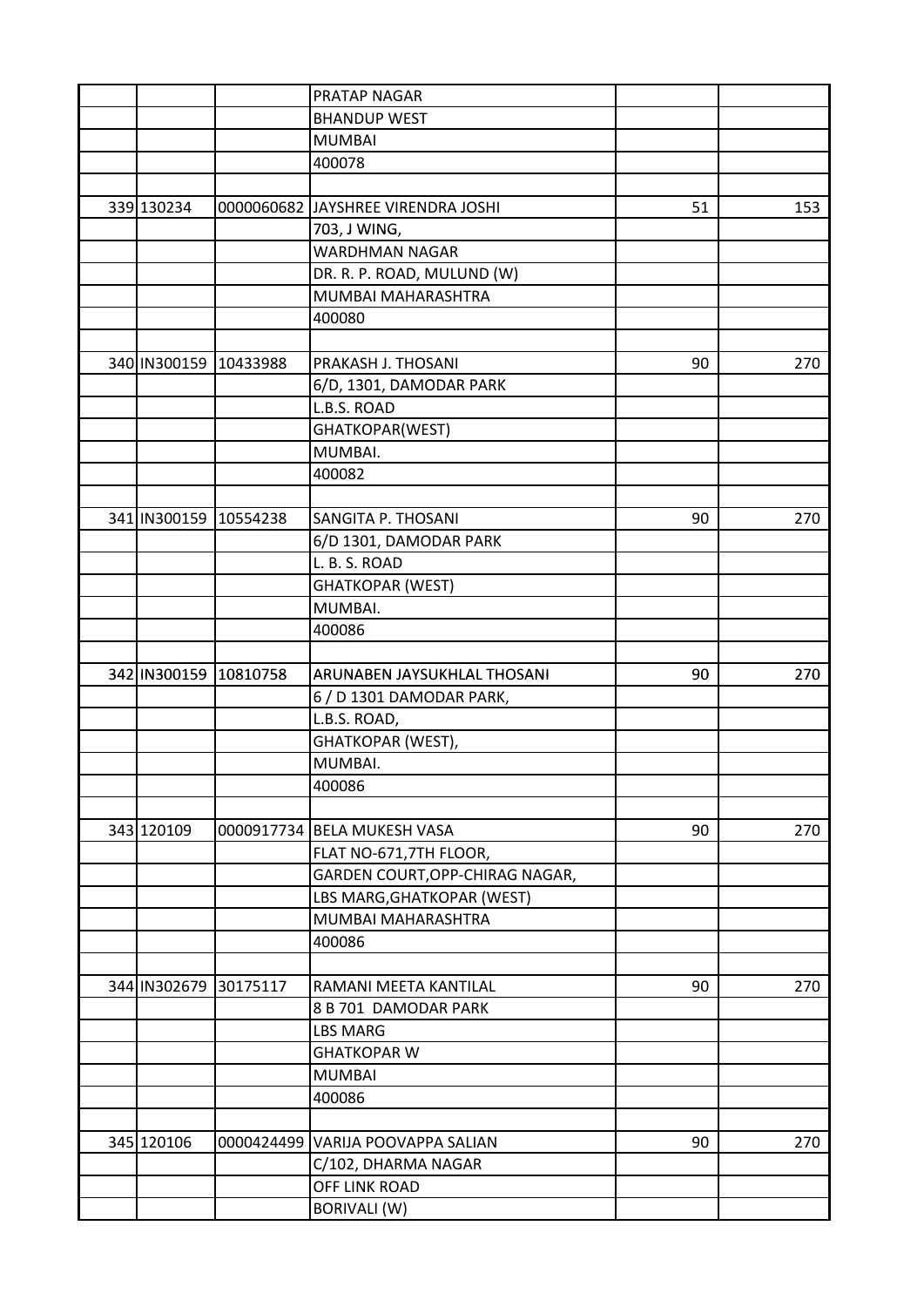|                       | MUMBAI MAHARASHTRA                   |     |     |
|-----------------------|--------------------------------------|-----|-----|
|                       | 400091                               |     |     |
|                       |                                      |     |     |
| 346 120235            | 0000007403 DEEPAK GANGARAM MUTREJA.  | 25  | 75  |
|                       | A - 703 DEVKI NAGAR                  |     |     |
|                       | EKSAR ROAD, NEAR SHANTI              |     |     |
|                       | ASHRAAM, BORIVALI                    |     |     |
|                       | WEST, MANDAPESHWAR                   |     |     |
|                       | MUMBAI MAHARASHTRA                   |     |     |
|                       | 400103                               |     |     |
|                       |                                      |     |     |
| 347 120133            | 0000868680 PRIYANKA SURYAKANT SAWANT | 45  | 135 |
|                       | 201 VARUN GARDEN BUILDING NO 2       |     |     |
|                       | G B ROAD NEAR LAWKIM COMPANY         |     |     |
|                       | CHITALSAR MANPADA                    |     |     |
|                       | THANE MAHARASHTRA                    |     |     |
|                       | 400607                               |     |     |
|                       |                                      |     |     |
| 348 120270            | 0000227946 SRABAN KUMAR KARAN        | 24  | 72  |
|                       | 1502 15TH FLR DAFFODILE              |     |     |
|                       | SOHAM GARDEN VILLAGE CHITALSAR       |     |     |
|                       | MANPADA THANE (W)                    |     |     |
|                       | THANE MAHARASHTRA                    |     |     |
|                       | 400607                               |     |     |
|                       |                                      |     |     |
| 349 120454            |                                      |     |     |
|                       | 0000010609 RAJESH TRAMBAKLAL PAREKH  | 100 | 300 |
|                       | 27/403, SPRING FIELD-II,             |     |     |
|                       | SECTOR-1, SHANTI NAGAR,              |     |     |
|                       | MIRA ROAD (EAST)                     |     |     |
|                       | <b>THANE MAHARASTRA</b>              |     |     |
|                       | 401107                               |     |     |
|                       |                                      |     |     |
| 350 120454            | 0000010666 BEENA RAJESH PAREKH       | 100 | 300 |
|                       | 27/403, SPRING FIELD-II,             |     |     |
|                       | SECTOR NO. 1, SHANTI NAGAR,          |     |     |
|                       | MIRA ROAD (EAST)                     |     |     |
|                       | THANE MAHARASHTRA                    |     |     |
|                       | 401107                               |     |     |
|                       |                                      |     |     |
| 351 IN300450 14278868 | PRAGYA ASHOK KUMAR MISRA             | 300 | 900 |
|                       | C 502 RIDDHI APT                     |     |     |
|                       | <b>NR FUN AASTA</b>                  |     |     |
|                       | SHRI PRASTHA COMPLEX                 |     |     |
|                       | NALASOPARA WEST                      |     |     |
|                       | 401203                               |     |     |
|                       |                                      |     |     |
| 352 120106            | 0002600208 SHANKAR S PETHE           | 18  | 54  |
|                       | NO 202 ELIZABETH APT                 |     |     |
|                       | FATHERWADI PRAGATI COMPLEX           |     |     |
|                       | RD GOKHIVARE VASAI EAST              |     |     |
|                       | THANE MAHARASHTRA                    |     |     |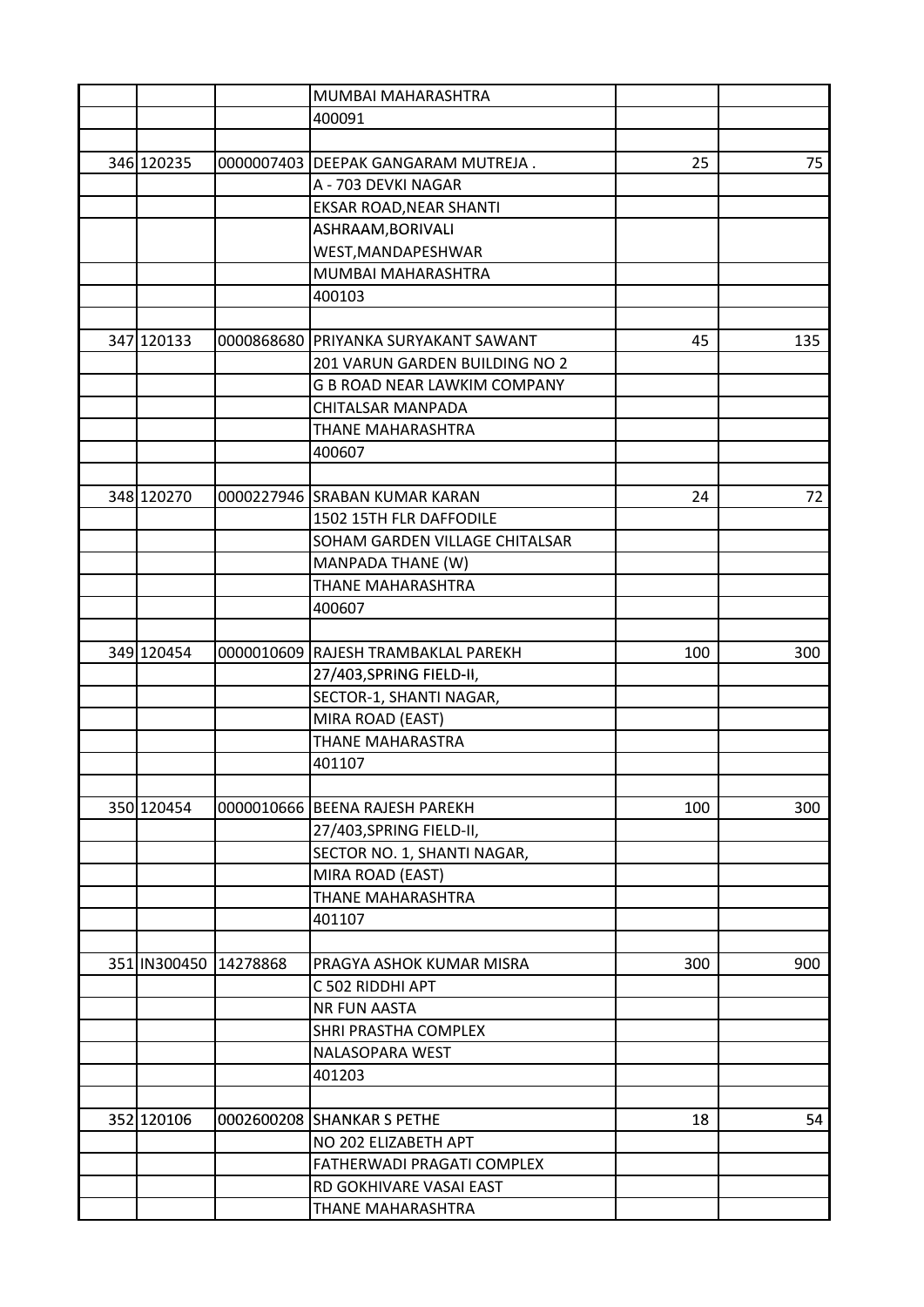|                         |            | 401208                             |              |     |
|-------------------------|------------|------------------------------------|--------------|-----|
|                         |            |                                    |              |     |
| 353 120340              |            | 0000009859 PRAVIN VALLABHDAS PATEL | 90           | 270 |
|                         |            | R.NO 17-A, NISHAR-VILLA,           |              |     |
|                         |            | 2ND FLOOR, AMINABAI COMPO ROAD,    |              |     |
|                         |            | MARVE PADA ROAD, VIRAR (E)         |              |     |
|                         |            | THANE MAHARASHTRA                  |              |     |
|                         |            | 401303                             |              |     |
|                         |            |                                    |              |     |
| 354 120281              |            | 0000052113 DIPTI PRAKASH PATEL     | 100          | 300 |
|                         |            | A/101, SATTADHAR APPTS.,           |              |     |
|                         |            | KARASAVADDO, MAPUSA,               |              |     |
|                         |            | GOA,                               |              |     |
|                         |            | <b>MAPUSA GOA</b>                  |              |     |
|                         |            | 403507                             |              |     |
|                         |            |                                    |              |     |
| 355 IN300450 80258766   |            | <b>HEMANT U DASHRATH</b>           | 90           | 270 |
|                         |            | <b>15 VANASHREE VIHAR</b>          |              |     |
|                         |            | PLOT NO 11 SR NO 80/2 AUNDH        |              |     |
|                         |            |                                    |              |     |
|                         |            | <b>PUNE</b>                        |              |     |
|                         |            | 411007                             |              |     |
|                         |            |                                    |              |     |
| 356 IN300450            | 14275191   | SUNITA DATTATRAYA SONAVANE         | 50           | 150 |
|                         |            | <b>SWAPNASHIL P 52</b>             |              |     |
|                         |            | FREEDOM PARK VISHAL NAGAR          |              |     |
|                         |            | DP ROAD PIMPLE NILAKH              |              |     |
|                         |            | PUNE MAHARASHTRA                   |              |     |
|                         |            | 411027                             |              |     |
|                         |            |                                    |              |     |
| 357 IN303647   10016961 |            | DEEPAK DATTATRAY JOSHI             | $\mathbf{1}$ | 3   |
|                         |            | 843, SADASHIV PETH                 |              |     |
|                         |            | GUNGAURAV HSG.SOC, FLAT NO.6       |              |     |
|                         |            | 3RD FLOOR, NEAR KHALKAR TALIM      |              |     |
|                         |            | <b>PUNE</b>                        |              |     |
|                         |            | 411030                             |              |     |
|                         |            |                                    |              |     |
| 358 120230              | 0000776038 | <b>GAJANAN PURUSHOTTAM JOSHI</b>   | 60           | 180 |
|                         |            | A1/26 NANDADEEP                    |              |     |
|                         |            | RAMBAG COLONY                      |              |     |
|                         |            | <b>NAVI PETH</b>                   |              |     |
|                         |            | PUNE MAHARASHTRA                   |              |     |
|                         |            | 411030                             |              |     |
|                         |            |                                    |              |     |
| 359 120106              |            | 0002574675 BHARAT VILAS BHOR       | 93           | 279 |
|                         |            | <b>SR NO 49 B T</b>                |              |     |
|                         |            | KAWADE ROAD PARVATI PARK           |              |     |
|                         |            | <b>MUNDHWA</b>                     |              |     |
|                         |            | PUNE MAHARASHTRA                   |              |     |
|                         |            | 411036                             |              |     |
|                         |            |                                    |              |     |
|                         |            |                                    |              |     |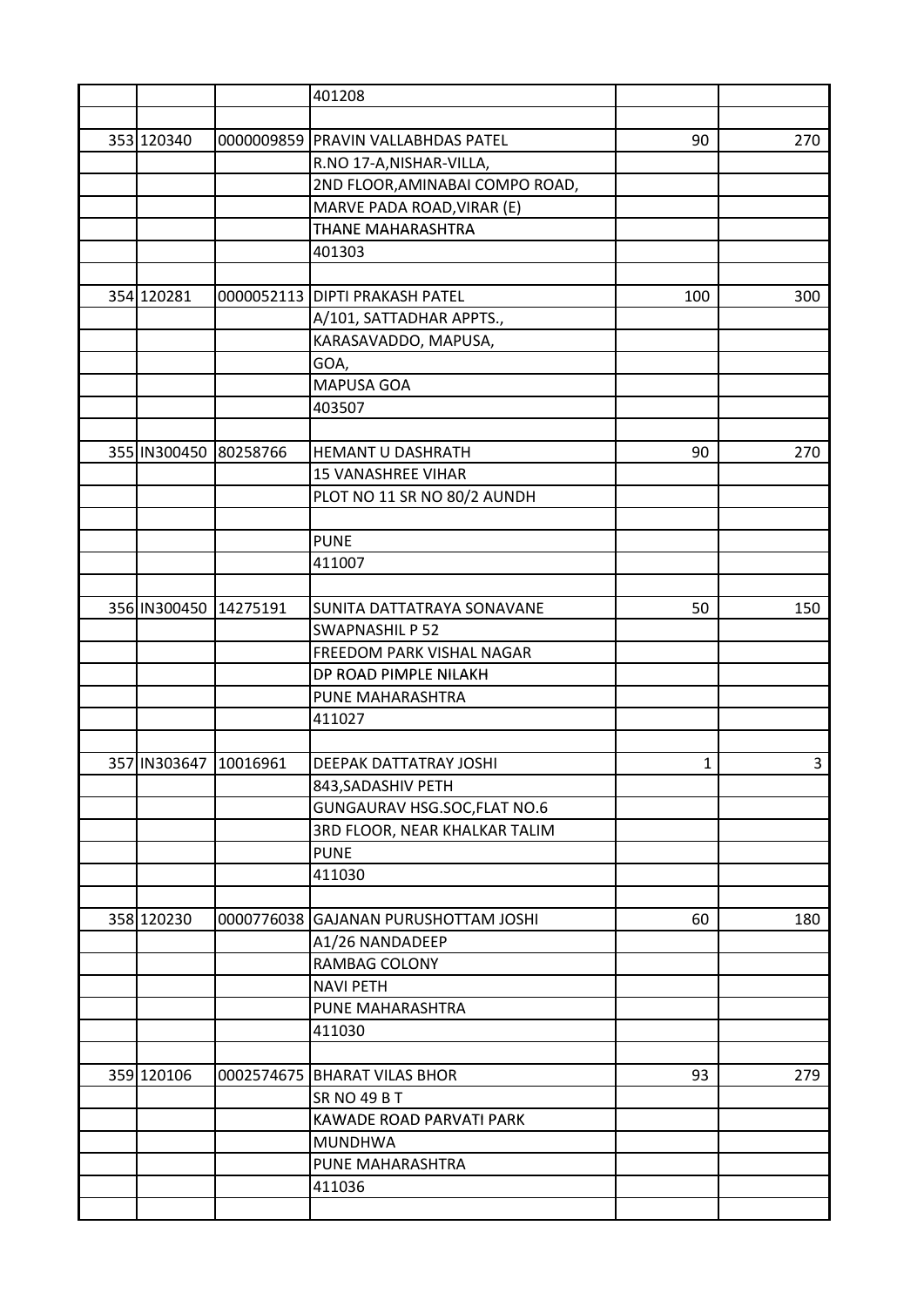| 360 120226            |            | 0000101523 KASHINATH DADASAHEB NIMBALKAR | 25           | 75  |
|-----------------------|------------|------------------------------------------|--------------|-----|
|                       |            | FL, A-6, S.NO.73/6/2+3,                  |              |     |
|                       |            | OM ARCADE, BEHIND KATRAJ DAIRY,          |              |     |
|                       |            | KATRAJ,                                  |              |     |
|                       |            | PUNE MAHARASHTRA                         |              |     |
|                       |            | 411046                                   |              |     |
|                       |            |                                          |              |     |
| 361 120360            |            | 0001278664 POLA RAJA MOULI.              | 25           | 75  |
|                       |            | NADBRAHMA SOC D 8                        |              |     |
|                       |            | <b>BASURI BLDG FLAT NO 6 2ND FLR</b>     |              |     |
|                       |            | <b>WARJE MALWADI</b>                     |              |     |
|                       |            | PUNE MAHARASHTRA                         |              |     |
|                       |            | 411058                                   |              |     |
|                       |            |                                          |              |     |
|                       |            |                                          |              |     |
| 362 IN300450 14117114 |            | RAHUL CHANDRASHEKHAR BAPAT               | 16           | 48  |
|                       |            | FLAT NO A 306 MANGAL TIRTH SOCIETY       |              |     |
|                       |            |                                          |              |     |
|                       |            | RAVET DEHU ROAD                          |              |     |
|                       |            | <b>PUNE</b>                              |              |     |
|                       |            | MAHARASHTRA                              |              |     |
|                       |            | 412101                                   |              |     |
|                       |            |                                          |              |     |
| 363 120333            |            | 0000634501 KESHAV PURUSHOTTAM GODBOLE    | $\mathbf{1}$ | 3   |
|                       |            | C 204 SATYAPURAM                         |              |     |
|                       |            | LANE NO 16 FURSUNGI                      |              |     |
|                       |            |                                          |              |     |
|                       |            | PUNE MAHARASHTRA                         |              |     |
|                       |            | 412308                                   |              |     |
|                       |            |                                          |              |     |
| 364 120447            |            | 0007333324 SUMIT DILIP DESHINGE          | $\mathbf{1}$ | 3   |
|                       |            | 874 KH/2 C WARD SUBHASH ROAD             |              |     |
|                       |            | LAXMIPURI KARVIR SHANIWAR PETH           |              |     |
|                       |            | <b>KARVIR KOLHAPUR</b>                   |              |     |
|                       |            | KOLHAPUR MAHARASHTRA                     |              |     |
|                       |            |                                          |              |     |
|                       |            | 416002                                   |              |     |
|                       |            |                                          |              |     |
| 365 120109            | 1900151533 | UDAYKUMAR KESHAVRAO BHAT                 | 5            | 15  |
|                       |            | 423, B,                                  |              |     |
|                       |            | GURU MAHARAJ ROAD,                       |              |     |
|                       |            | MANGALWAR PETH,                          |              |     |
|                       |            | KOLHAPUR MAHARASHTRA                     |              |     |
|                       |            | 416012                                   |              |     |
|                       |            |                                          |              |     |
| 366 120300            |            | 0000725731 SURYAKANT R SONTAKKE          | 200          | 600 |
|                       |            | G NO 177 GANDHIVIKAS                     |              |     |
|                       |            | NAGAR GALLI NO 1 KABNOOR                 |              |     |
|                       |            | <b>ICHALKARANJI</b>                      |              |     |
|                       |            | ICHALKARANJI MAHARASHTRA                 |              |     |
|                       |            | 416115                                   |              |     |
|                       |            |                                          |              |     |
| 367 IN300239 13455433 |            | <b>ISHU GURMUKHDAS ADVANI</b>            | 90           | 270 |
|                       |            |                                          |              |     |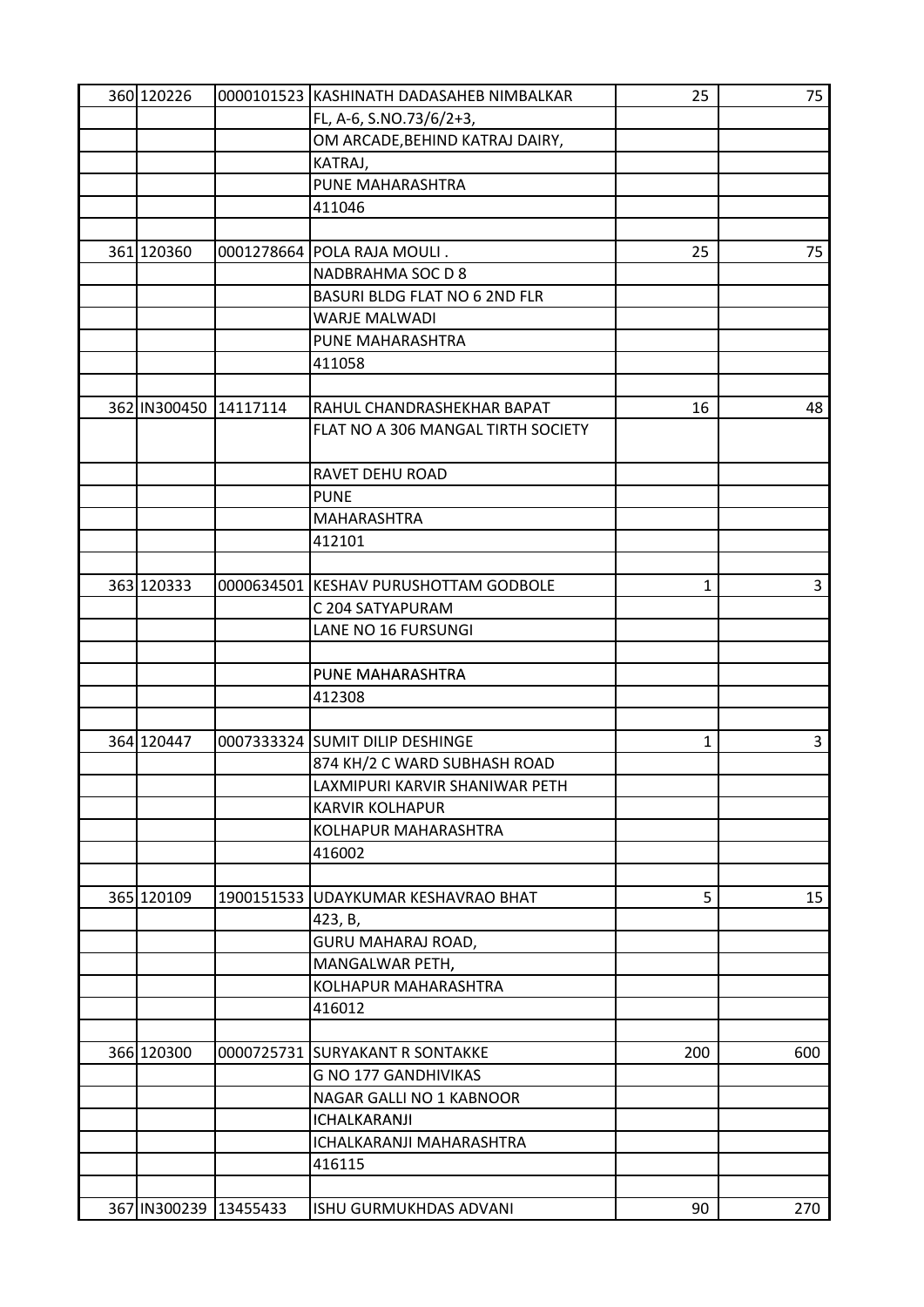|                       |          | C14/151 HARI NIWAS                  |    |     |
|-----------------------|----------|-------------------------------------|----|-----|
|                       |          | SHIV COLCNY SHANTI NAGAR            |    |     |
|                       |          | <b>NEAR SONA MAHAL SOCY</b>         |    |     |
|                       |          | ULHASNAGAR                          |    |     |
|                       |          | 421003                              |    |     |
|                       |          |                                     |    |     |
| 368 IN300513 15648979 |          | <b>AKLESH GUPTA</b>                 | 10 | 30  |
|                       |          | RUPABAI NIWAS DATTANAGAR            |    |     |
|                       |          | PRAGATI COLLEGE DIST THANA          |    |     |
|                       |          | <b>DOMBIVLI EAST</b>                |    |     |
|                       |          | MAHARASHTRA                         |    |     |
|                       |          | 421201                              |    |     |
|                       |          |                                     |    |     |
| 369 120447            |          | 0006175754 MANISH JAYANTIBHAI PATEL | 7  | 21  |
|                       |          | FLAT NO 6 LIBERTY HERITAGE          |    |     |
|                       |          | OPP POLICE COMM OFFICE              |    |     |
|                       |          | P AND T COLONY NASIK                |    |     |
|                       |          | <b>NASIK MAHARASHTRA</b>            |    |     |
|                       |          | 422005                              |    |     |
|                       |          |                                     |    |     |
| 370 120333            |          | 0000653586 ANIL SHANKAR PIMPRIKAR   | 25 | 75  |
|                       |          | 407 SECTOR C                        |    |     |
|                       |          | N 1 CIDCO                           |    |     |
|                       |          |                                     |    |     |
|                       |          | AURANGABAD MAHARASHTRA              |    |     |
|                       |          | 431003                              |    |     |
|                       |          |                                     |    |     |
| 371 IN300450          | 13721056 | <b>ABHISHEK V PUJARI</b>            | 25 | 75  |
|                       |          | FLAT NO 105 BLDG NO 7               |    |     |
|                       |          | WARDHA ROAD C HINCH BHAWAN          |    |     |
|                       |          | HANUMAN MANDIR                      |    |     |
|                       |          |                                     |    |     |
|                       |          | NAGPUR MAHARASHTRA<br>440009        |    |     |
|                       |          |                                     |    |     |
|                       |          |                                     |    |     |
| 372 IN300450 14026044 |          | MAHENDRA RAMESH GADGE               | 90 | 270 |
|                       |          | <b>MAROTI NAGAR</b>                 |    |     |
|                       |          | <b>BALAPUR ROAD</b>                 |    |     |
|                       |          | <b>OLD CITY AKOLA</b>               |    |     |
|                       |          | MAHARASHTRA                         |    |     |
|                       |          | 444002                              |    |     |
|                       |          |                                     |    |     |
| 373 IN301330          | 19072254 | KAVITA SANJEEV CHHATTANI            | 40 | 120 |
|                       |          | 31                                  |    |     |
|                       |          | <b>VAIDYA NAGAR</b>                 |    |     |
|                       |          |                                     |    |     |
|                       |          | YAVATMAL                            |    |     |
|                       |          | 445001                              |    |     |
|                       |          |                                     |    |     |
| 374 IN300749          | 10582689 | SHABBAR SALIM                       | 90 | 270 |
|                       |          | 11                                  |    |     |
|                       |          | <b>SAIFY NAGAR</b>                  |    |     |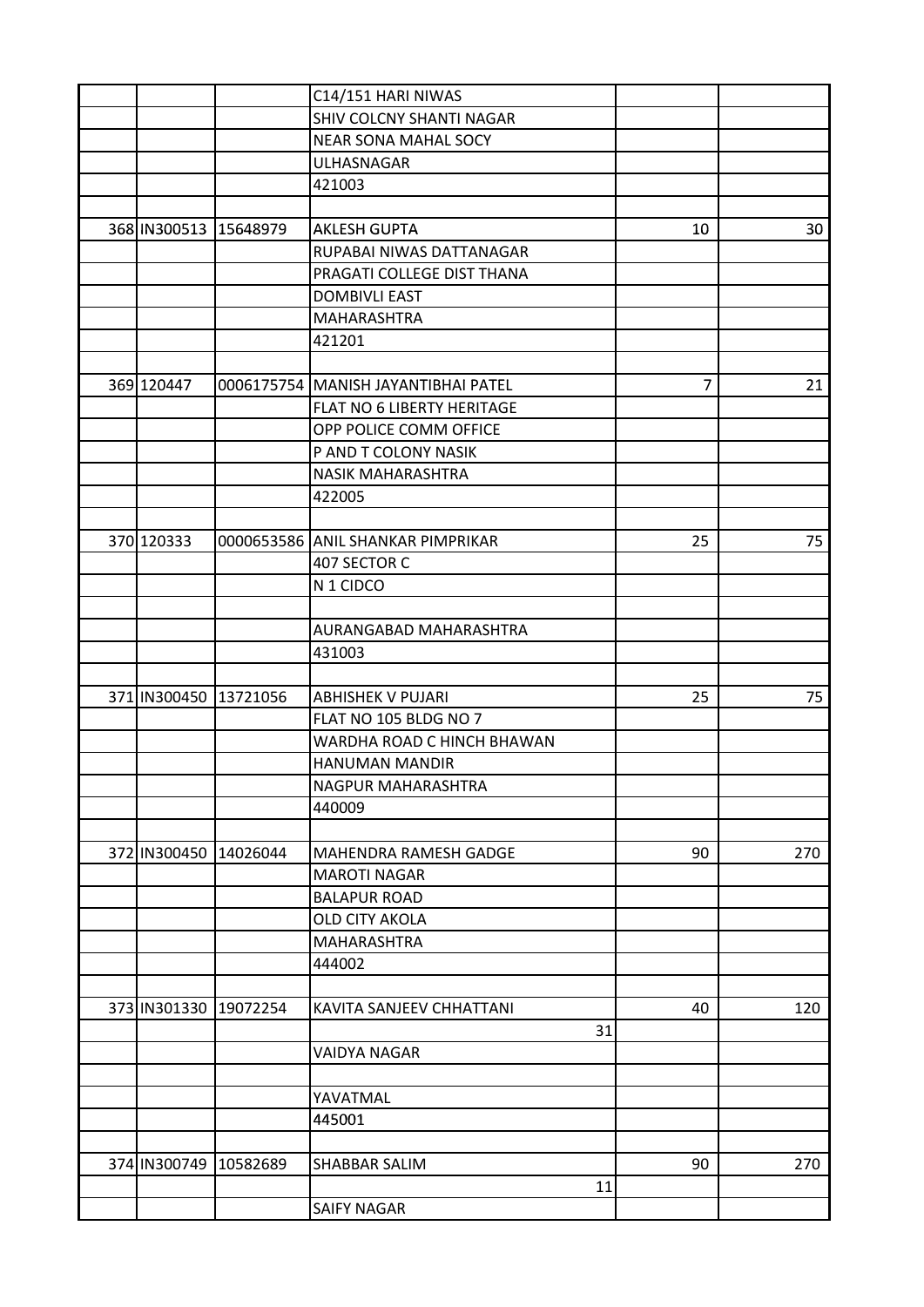|                       |          | <b>INDORE</b>                   |              |     |
|-----------------------|----------|---------------------------------|--------------|-----|
|                       |          | <b>INDORE</b>                   |              |     |
|                       |          | 452001                          |              |     |
|                       |          |                                 |              |     |
| 375 IN301983 10780503 |          | ALPA R. BAJAJ                   | 5            | 15  |
|                       |          | 9, VAISHALI NAGAR,              |              |     |
|                       |          | SECTOR - C,                     |              |     |
|                       |          |                                 |              |     |
|                       |          | INDORE (M.P.)                   |              |     |
|                       |          | 452012                          |              |     |
|                       |          |                                 |              |     |
| 376 IN300450 11289482 |          | <b>ABHINAV S PATEL</b>          | 80           | 240 |
|                       |          | 13, REGENCY PRIYADARSHANI       |              |     |
|                       |          | NEAR GOVT HIGH SCHOOL           |              |     |
|                       |          | KHAZARANA RING ROAD             |              |     |
|                       |          | SQUARE                          |              |     |
|                       |          | 452016                          |              |     |
|                       |          |                                 |              |     |
| 377 IN302092 10188978 |          | AMIT MAHESHWARI                 | 25           | 75  |
|                       |          | A-104,                          |              |     |
|                       |          | <b>ASHOKA ENCLAVE</b>           |              |     |
|                       |          | NEAR APSARA TALKIES RAISEN ROAD |              |     |
|                       |          | BHOPAL, MADHYA PRADESH          |              |     |
|                       |          | 462001                          |              |     |
|                       |          |                                 |              |     |
| 378 IN301774          | 18280257 | <b>ALI ASGHAR</b>               | 10           | 30  |
|                       |          | OPP MOTI MASJID F NO 1          |              |     |
|                       |          | <b>ALLIED CPLX 29</b>           |              |     |
|                       |          | <b>SULTANIA ROAD</b>            |              |     |
|                       |          | <b>BHOPAL</b>                   |              |     |
|                       |          | 462001                          |              |     |
|                       |          |                                 |              |     |
| 379 IN300079 10058884 |          | JITENDRA VERMA                  | 5            | 15  |
|                       |          | 39/9 B                          |              |     |
|                       |          | <b>SAKET NAGAR</b>              |              |     |
|                       |          | <b>BHOPAL</b>                   |              |     |
|                       |          | <b>MADHYA PRADESH</b>           |              |     |
|                       |          | 462024                          |              |     |
|                       |          |                                 |              |     |
| 380 IN300079 10130639 |          | <b>VYAS VERMA</b>               | $\mathbf{1}$ | 3   |
|                       |          | $39 - 9B$                       |              |     |
|                       |          | <b>SAKET NAGAR</b>              |              |     |
|                       |          | <b>BHOPAL</b>                   |              |     |
|                       |          | MADHYA PRADESH                  |              |     |
|                       |          | 462044                          |              |     |
|                       |          |                                 |              |     |
| 381 IN300450 10839049 |          | <b>NARENDRA JAIN</b>            | 10           | 30  |
|                       |          | JAIN BROTHERS PETROL PUMP       |              |     |
|                       |          | <b>JACOB PARED</b>              |              |     |
|                       |          | GIRD, GWALIOR                   |              |     |
|                       |          | MADHYAPRADESH                   |              |     |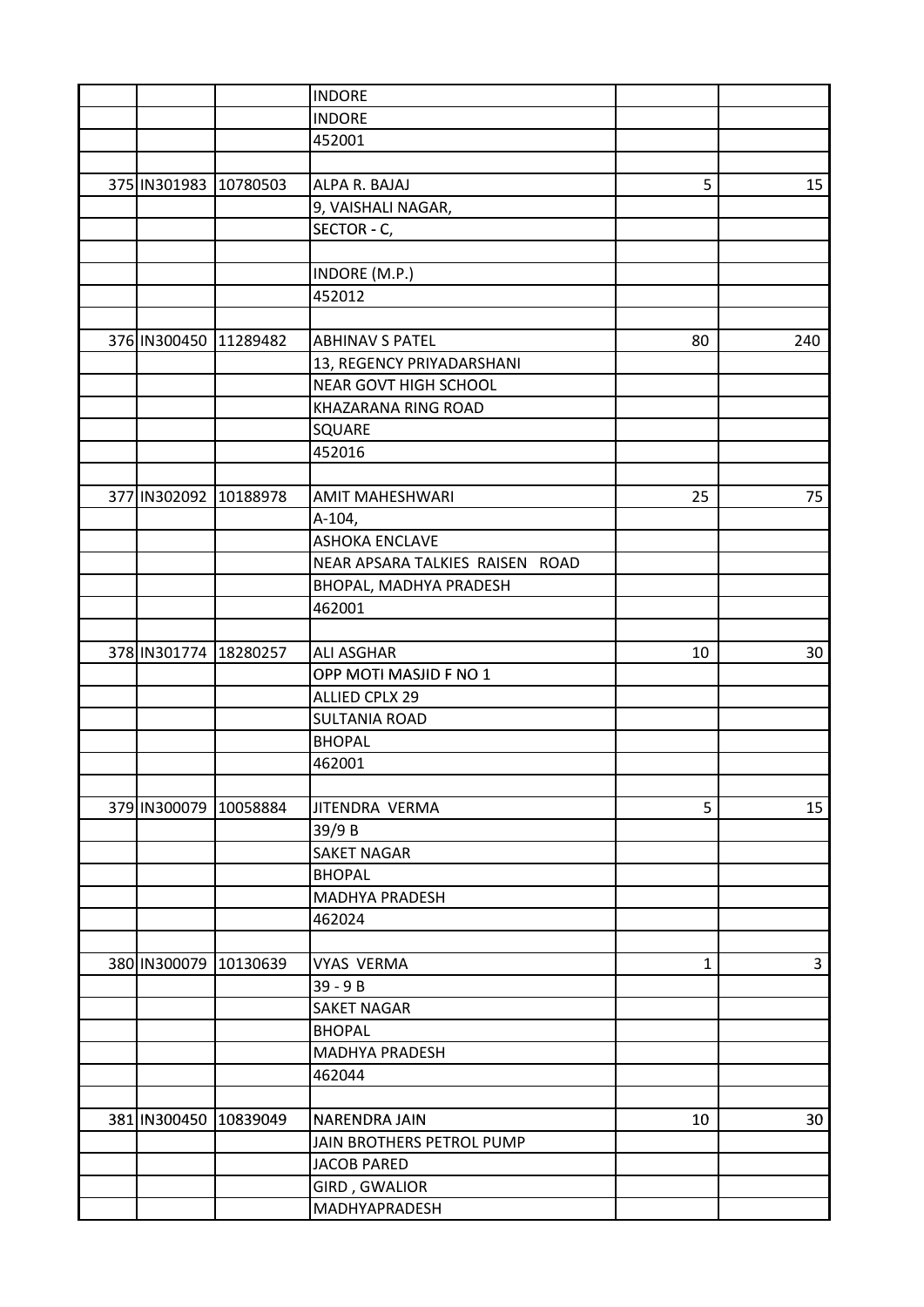|                       |                       | 474001                         |     |     |
|-----------------------|-----------------------|--------------------------------|-----|-----|
|                       |                       |                                |     |     |
| 382 120177            |                       | 0100741833 S.K.MAHESHWARI HUF  | 90  | 270 |
|                       |                       | 107 B BLOCK SAPPHIRE HOMES     |     |     |
|                       |                       | SITE NO 1 CITY CENTRE          |     |     |
|                       |                       | NEXT TO AKASHDEEP APARTMENT    |     |     |
|                       |                       | <b>GWALIOR MADHYA PRADESH</b>  |     |     |
|                       |                       | 474011                         |     |     |
|                       |                       |                                |     |     |
| 383 120299            |                       | 0005955136 ANIL PRATAP SINGH   | 26  | 78  |
|                       |                       | Bijli Ghar Ke Samnewater       |     |     |
|                       |                       | Distt Bhind                    |     |     |
|                       |                       |                                |     |     |
|                       |                       | Bhind Madhya Pradesh           |     |     |
|                       |                       | 477001                         |     |     |
|                       |                       |                                |     |     |
| 384 120360            |                       | 0001716899 ANAND JIMNANI       | 15  | 45  |
|                       |                       | <b>DIXIT COLONY</b>            |     |     |
|                       |                       | <b>STATION ROAD</b>            |     |     |
|                       |                       | IN LANE OF BABA MEDICAL STORE  |     |     |
|                       |                       |                                |     |     |
|                       |                       | <b>DURG CHHATTISGARH</b>       |     |     |
|                       |                       | 491001                         |     |     |
|                       |                       |                                |     |     |
| 385 IN303116 11411784 |                       | <b>ASHISH KHANDEKAR</b>        | 49  | 147 |
|                       |                       | <b>GANESH WARD NO 8</b>        |     |     |
|                       |                       | KALKAPARA DONGARGARH           |     |     |
|                       |                       | RAJNANDGAON CHATTISGARH        |     |     |
|                       |                       | <b>CHHATTISGARH</b>            |     |     |
|                       |                       | 491445                         |     |     |
|                       |                       |                                |     |     |
| 386 120106            | 0000614786 ANJU MALL  |                                | 65  | 195 |
|                       |                       | H. NO. 50/633                  |     |     |
|                       |                       | <b>BANDHAWAPARA</b>            |     |     |
|                       |                       | <b>LAKHE NAGAR</b>             |     |     |
|                       |                       | RAIPUR CHHATTISGARH            |     |     |
|                       |                       | 492001                         |     |     |
|                       |                       |                                |     |     |
| 387 120106            | 0001963133            | VINODCHANDRA SHRIVASTAV        | 100 | 300 |
|                       |                       | <b>B/21 WALFORT CITY</b>       |     |     |
|                       |                       | RING ROAD NO 1                 |     |     |
|                       |                       | <b>BHATAGAON</b>               |     |     |
|                       |                       | RAIPUR CHHATTISGARH            |     |     |
|                       |                       | 492001                         |     |     |
|                       |                       |                                |     |     |
|                       | 388 IN300513 12040714 | SAVITHRI SURYANARAYANAN        | 15  | 45  |
|                       |                       | F9 ANJANA APTS EAST ANAND BAGH |     |     |
|                       |                       | SAFILGUDA                      |     |     |
|                       |                       | HYDERABAD                      |     |     |
|                       |                       | ANDHRA PRADESH                 |     |     |
|                       |                       | 500047                         |     |     |
|                       |                       |                                |     |     |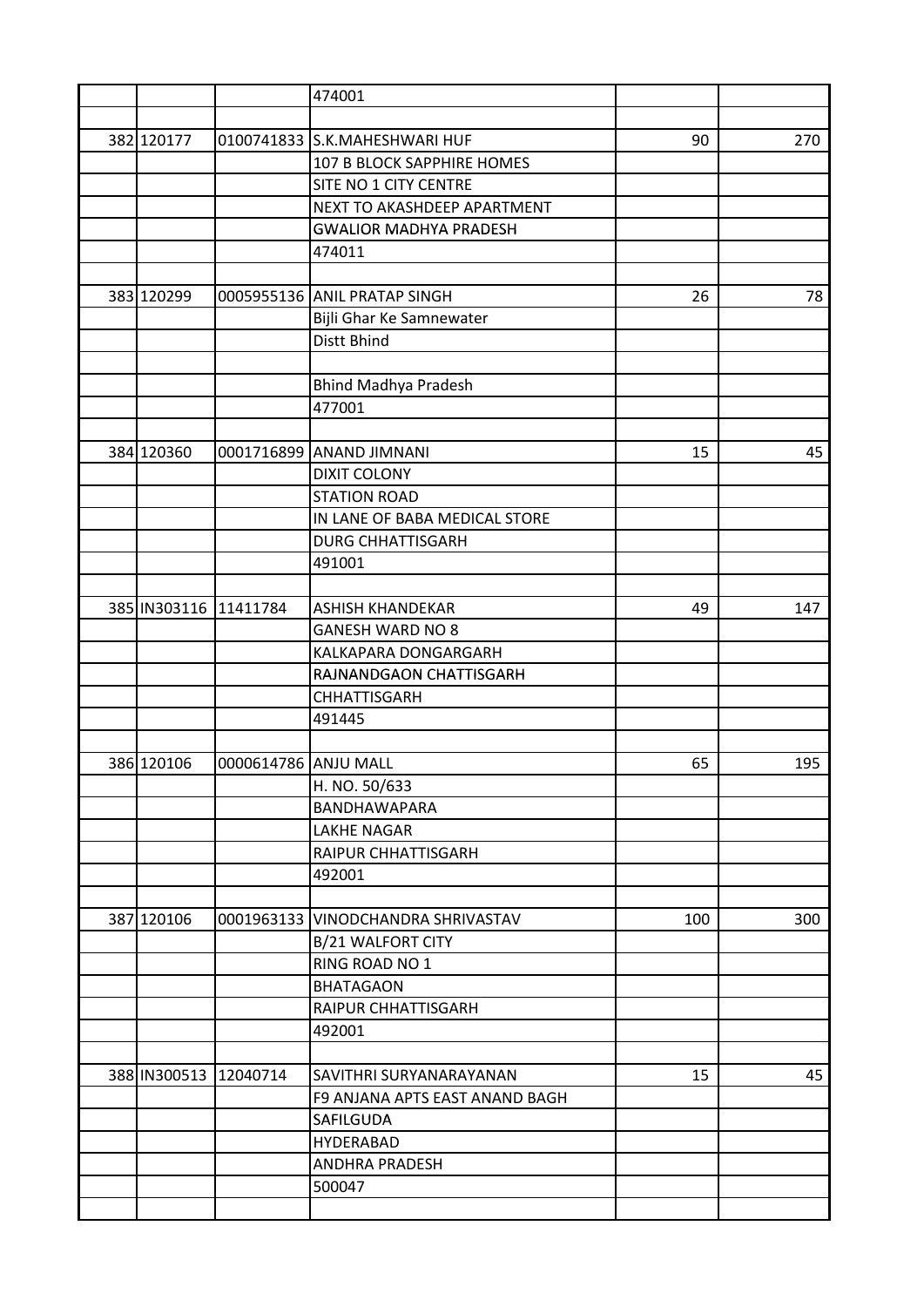| 389 130414            |                       | 0006836840 SRIMANNARAYANA MURTHY      | $\overline{4}$ | 12    |
|-----------------------|-----------------------|---------------------------------------|----------------|-------|
|                       |                       | KANNAMREDDI                           |                |       |
|                       |                       | FLAT-401 4TH FLR SIRI PLAZA           |                |       |
|                       |                       | ABOVE BANK OF INDIA                   |                |       |
|                       |                       | <b>BHAGYA NAGAR COLONY KPHB</b>       |                |       |
|                       |                       | HYDERABAD TELANGANA                   |                |       |
|                       |                       | 500072                                |                |       |
|                       |                       |                                       |                |       |
| 390 120109            |                       | 0001406797 LALITA ARUNA KUMARI PALEPU | 92             | 276   |
|                       |                       | <b>FLATE NO4-9-141 G2</b>             |                |       |
|                       |                       | <b>MAHANANDA TOWERS ST NO5</b>        |                |       |
|                       |                       | HMT NAGAR NACHARAM                    |                |       |
|                       |                       | HYDERABAD ANDHRA PRADESH INDAI        |                |       |
|                       |                       | 500076                                |                |       |
|                       |                       |                                       |                |       |
| 391 120360            |                       | 0002238740 SANDEEP R BHIDE            | 2              | 6     |
|                       |                       | 2092 LUXOR HEIGHTS 1                  |                |       |
|                       |                       | <b>PJR ENCLAVE</b>                    |                |       |
|                       |                       | AMEENPUR VILLAGE PATANCHERU           |                |       |
|                       |                       |                                       |                |       |
|                       |                       | <b>MEDAK TELANGANA</b>                |                |       |
|                       |                       | 502032                                |                |       |
|                       |                       |                                       |                |       |
| 392 120350            |                       | 0000204268 K. MASTAN RAO              | $\mathbf{1}$   | 3     |
|                       |                       | D.NO.10-16-E                          |                |       |
|                       |                       | ANJUMAN STREET,                       |                |       |
|                       |                       |                                       |                |       |
|                       |                       | <b>GUNTAKAL A.P</b>                   |                |       |
|                       |                       | 515801                                |                |       |
|                       |                       |                                       |                |       |
| 393 IN300450 14383575 |                       | ANIL KUMAR PILLAI                     | 2,100          | 6,300 |
|                       |                       | H NO 229/230 PADMAVATHI NAGAR         |                |       |
|                       |                       | <b>KURNOOL DIST</b>                   |                |       |
|                       |                       | <b>NANDYAL</b>                        |                |       |
|                       |                       | ANDHRAPRADESH                         |                |       |
|                       |                       | 518501                                |                |       |
|                       |                       |                                       |                |       |
| 394 IN302201 10235708 |                       | NARAYANAM LAKSHMI                     | 90             | 270   |
|                       |                       | 10-3-19 FLAT NO 401                   |                |       |
|                       |                       | MARIGOLD APARTMENT                    |                |       |
|                       |                       | KAILASHMETTA WALTAIR UPLANDS          |                |       |
|                       |                       | <b>VISAKHAPATNAM</b>                  |                |       |
|                       |                       | 530003                                |                |       |
|                       |                       |                                       |                |       |
|                       | 395 IN301774 13531199 | LAXMIKANT CHANDRAKANT MULE            | 30             | 90    |
|                       |                       | NO 43/F 2ND FLOOR 3 CROSS 1ST STAGE   |                |       |
|                       |                       |                                       |                |       |
|                       |                       | 5TH PHASE WEST OF CHORD ROAD          |                |       |
|                       |                       | MAHAGANAPATHINAGAR BANGALORE          |                |       |
|                       |                       | <b>NORTH</b>                          |                |       |
|                       |                       | <b>BANGALORE</b>                      |                |       |
|                       |                       | 560010                                |                |       |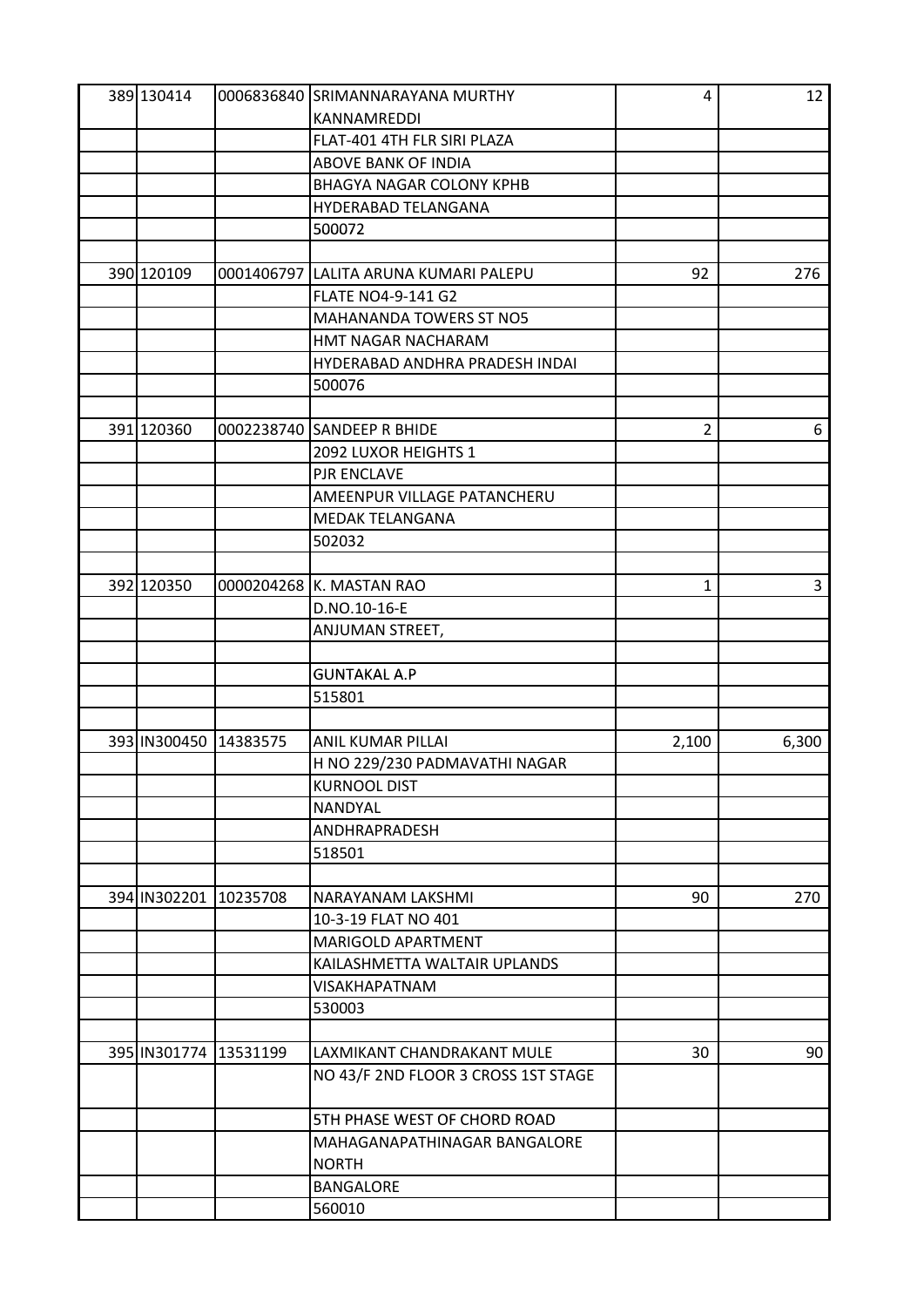| 396 IN301774 18210103 |          | <b>JAGATH SURESH</b>            | 100 | 300 |
|-----------------------|----------|---------------------------------|-----|-----|
|                       |          | FLAT NO A4 SAMPURNA 5 NO 1      |     |     |
|                       |          | 2ND MAIN 3RD BLOCK OPP TO KEB   |     |     |
|                       |          | <b>QUARTORS TYAGARAJANAGAR</b>  |     |     |
|                       |          | <b>BANGALORE</b>                |     |     |
|                       |          | 560028                          |     |     |
|                       |          |                                 |     |     |
| 397 IN300450          | 14352512 | <b>NARASIMHA SHENOY</b>         | 250 | 750 |
|                       |          | NO 138 43RD CROSS 3RD MAIN      |     |     |
|                       |          | 8TH BLOCK JAYANAGAR             |     |     |
|                       |          | <b>BANGALORE</b>                |     |     |
|                       |          | KARNATAKA                       |     |     |
|                       |          | 560070                          |     |     |
|                       |          |                                 |     |     |
| 398 IN300239 11237158 |          | T.VENUGOPAL                     | 10  | 30  |
|                       |          | 154/7, OPPOSITE SRI RAMA TEMPLE |     |     |
|                       |          | RAMA TEMPLE ROAD                |     |     |
|                       |          | <b>NEW THIPPASANDRA</b>         |     |     |
|                       |          | <b>BANGALORE</b>                |     |     |
|                       |          | 560075                          |     |     |
|                       |          |                                 |     |     |
| 399 IN301774 13083569 |          | <b>SHYAM PRASAD</b>             | 20  | 60  |
|                       |          | 3356 SANNIDHI                   |     |     |
|                       |          | <b>K R ROAD SHASTRINAGAR</b>    |     |     |
|                       |          | <b>BSK 2ND STAGE</b>            |     |     |
|                       |          | <b>BANGALORE</b>                |     |     |
|                       |          | 560085                          |     |     |
|                       |          |                                 |     |     |
| 400 120106            |          | 0002671787 NASREEN BANUS        | 29  | 87  |
|                       |          | HN 580 LENINA NAGAR             |     |     |
|                       |          |                                 |     |     |
|                       |          |                                 |     |     |
|                       |          | DAVANGERE KARNATAKA             |     |     |
|                       |          | 577002                          |     |     |
|                       |          |                                 |     |     |
| 401 IN301135 26857364 |          | KATTA NAGABHUSHAN SHETTY        | 300 | 900 |
|                       |          | S/O K RAMAPPA SHETTY            |     |     |
|                       |          | C 7 SARASWATPUR                 |     |     |
|                       |          | TOL NAKA LIC QRTS               |     |     |
|                       |          | <b>DHARWAD</b>                  |     |     |
|                       |          | 580001                          |     |     |
|                       |          |                                 |     |     |
| 402 IN302679 35082948 |          |                                 | 90  |     |
|                       |          | SRIKANT RADHAKRISHNAN           |     | 270 |
|                       |          | NEW NO 1/1 OLD NO 92 6TH STREET |     |     |
|                       |          | KARUNANDHI SALAI VYASARPAD      |     |     |
|                       |          | PERAMBUR                        |     |     |
|                       |          | <b>CHENNAI</b>                  |     |     |
|                       |          | 600039                          |     |     |
|                       |          |                                 |     |     |
| 403 IN300183 11260963 |          | KALPANA SHARMA                  | 39  | 117 |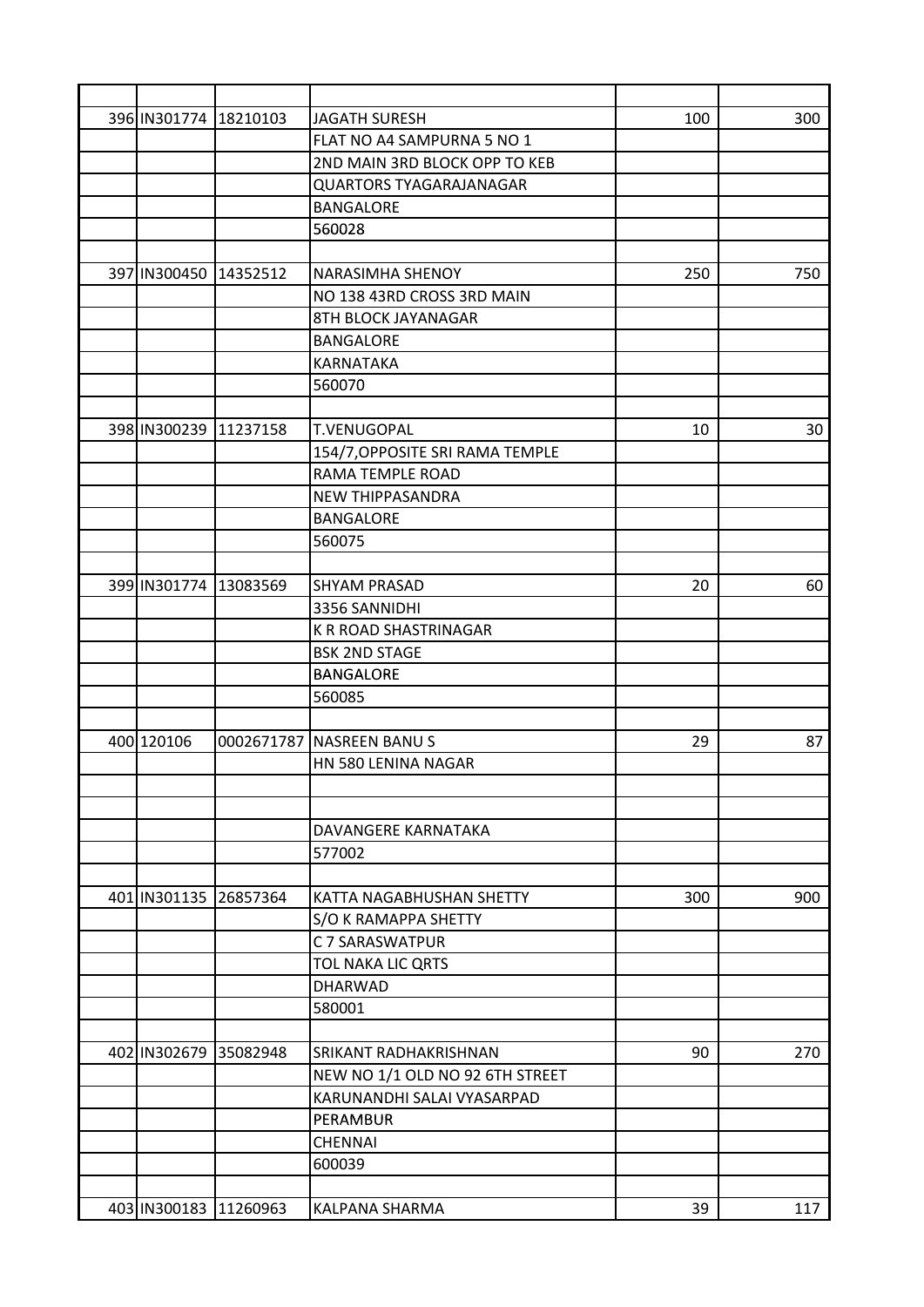|                       |          | <b>B-208 ANAND DELUXE APARTMENT</b>    |     |       |
|-----------------------|----------|----------------------------------------|-----|-------|
|                       |          | MOTHOROWALA ROAD                       |     |       |
|                       |          | AJABPUR KHURD DEHRADUN                 |     |       |
|                       |          | UTTARAKHAND INDIA                      |     |       |
|                       |          | 248121                                 |     |       |
|                       |          |                                        |     |       |
| 404 130174            |          | 0000089831 SHREYANS KUMAR SETHIYA HUF. | 90  | 270   |
|                       |          | 31, GENERAL MUTHIA MUDALI ST.,         |     |       |
|                       |          | 2ND FLOOR, RAINBOW COMPLEX             |     |       |
|                       |          | SOWCARPET                              |     |       |
|                       |          | CHENNAI TAMIL NADU                     |     |       |
|                       |          | 600001                                 |     |       |
|                       |          |                                        |     |       |
| 405 120360            |          | 0001772175 SENTHIL KUMAR M.            | 1   | 3     |
|                       |          | NO 21 B SLR HOMES BALAKRISHNA          |     |       |
|                       |          | ST NANDAGOPAL NAGAR                    |     |       |
|                       |          | NANMANGALAM NEAR BUS STOP              |     |       |
|                       |          | CHENNAI TAMIL NADU                     |     |       |
|                       |          | 600117                                 |     |       |
|                       |          |                                        |     |       |
| 406 IN300214 18316605 |          | PARAMESWARAN P                         | 19  | 57    |
|                       |          | 5 PERUMAL KOVIL THERU TUTICORIN        |     |       |
|                       |          |                                        |     |       |
|                       |          |                                        |     |       |
|                       |          | TUTICORIN TAMIL NADU                   |     |       |
|                       |          |                                        |     |       |
|                       |          | 628002                                 |     |       |
| 407 IN300450          | 14107668 | MAILERUM PERUMAL RAGESH SATHIYAN       |     | 150   |
|                       |          |                                        | 50  |       |
|                       |          | 3 89 POTTAL KULAM NORTH                |     |       |
|                       |          | AZKAGAPPAPURAM PO                      |     |       |
|                       |          | KANYANKUMARI DT                        |     |       |
|                       |          |                                        |     |       |
|                       |          | TAMILNADU                              |     |       |
|                       |          | 629401                                 |     |       |
|                       |          |                                        |     |       |
| 408 130174            |          | 0000167067 A. THILAGAVATHI.            | 150 | 450   |
|                       |          | $2-74/NA$                              |     |       |
|                       |          | KRISHNASAMY IYAR STREET                |     |       |
|                       |          | LALIGAM (R.V) & (P)                    |     |       |
|                       |          | DHARMAPURI TAMIL NADU                  |     |       |
|                       |          | 636804                                 |     |       |
|                       |          |                                        |     |       |
| 409 IN300513          | 12467720 | SAGIR ABDULSALAM                       | 630 | 1,890 |
|                       |          | SAGIR A 63 2681 MYLESHA MOSQUE ROAD    |     |       |
|                       |          |                                        |     |       |
|                       |          | KOCHI S R M ROAD                       |     |       |
|                       |          | <b>KOCHI</b>                           |     |       |
|                       |          | KERALA                                 |     |       |
|                       |          | 682018                                 |     |       |
|                       |          |                                        |     |       |
| 410 IN300239 14745160 |          | <b>JOSEPH GEORGE</b>                   | 30  | 90    |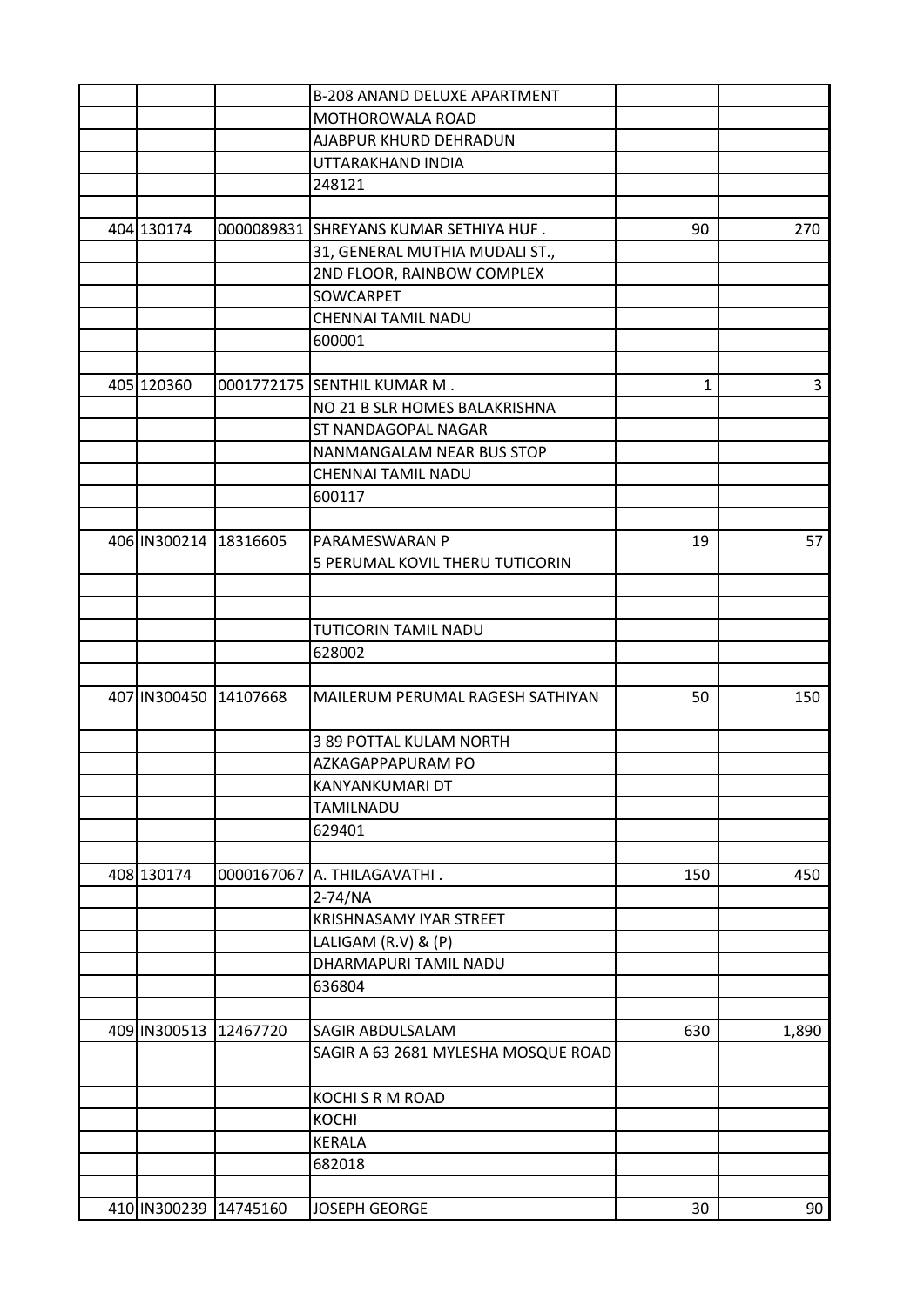|                       |          | ADICHILAMACKAL HOUSE           |     |     |
|-----------------------|----------|--------------------------------|-----|-----|
|                       |          | <b>PAIKA</b>                   |     |     |
|                       |          | POOVARANY PO                   |     |     |
|                       |          | KOTTAYAM                       |     |     |
|                       |          | 686577                         |     |     |
|                       |          |                                |     |     |
| 411 IN300394 11083768 |          | <b>BIMAL KUMAR JAIN</b>        | 100 | 300 |
|                       |          | C/O SHREE RAHUL TEXTILES       |     |     |
|                       |          | 203/1                          |     |     |
|                       |          | MAHATMA GANDHI ROAD            |     |     |
|                       |          | CALCUTTA                       |     |     |
|                       |          | 700007                         |     |     |
|                       |          |                                |     |     |
| 412 IN300327          | 10303702 | SHIV SHANKAR AGARWAL           | 200 | 600 |
|                       |          | <b>63B, BRIGHT STREET</b>      |     |     |
|                       |          | NEAR ASHOK HALL GIRLS SCHOOL   |     |     |
|                       |          |                                |     |     |
|                       |          | <b>KOLKATA</b>                 |     |     |
|                       |          | 700019                         |     |     |
|                       |          |                                |     |     |
| 413 IN300958 10044240 |          | <b>ANGELA MITRA</b>            | 90  | 270 |
|                       |          | <b>SUNILAY APTS</b>            |     |     |
|                       |          | FLAT <sub>8</sub>              |     |     |
|                       |          | 369/3, DAKSHINDARI ROAD        |     |     |
|                       |          | <b>KOLKATA</b>                 |     |     |
|                       |          | 700048                         |     |     |
|                       |          |                                |     |     |
| 414 120432            |          | 0000031987 VIKASH KUMAR LOHIA. | 90  | 270 |
|                       |          | 336, CANAL STREET              |     |     |
|                       |          | <b>FLAT NO-2D</b>              |     |     |
|                       |          | SRIBHUMI                       |     |     |
|                       |          | KOLKATA WEST BENGAL            |     |     |
|                       |          | 700048                         |     |     |
|                       |          |                                |     |     |
| 415 120432            |          | 0000032009 ANKEETA LOHIA.      | 90  | 270 |
|                       |          | C/O-BIMAL KUMAR LOHIA          |     |     |
|                       |          | 336, CANAL STREET              |     |     |
|                       |          | FLAT NO-2D, SRIBHUMI           |     |     |
|                       |          | <b>KOLKATA WEST BENGAL</b>     |     |     |
|                       |          | 700048                         |     |     |
|                       |          |                                |     |     |
| 416 IN302978          | 10068723 | Uma Chandak                    | 25  | 75  |
|                       |          | 340A, Jodhpur Park Lake        |     |     |
|                       |          |                                |     |     |
|                       |          |                                |     |     |
|                       |          | Kolkata                        |     |     |
|                       |          |                                |     |     |
|                       |          | 700068                         |     |     |
|                       |          |                                |     |     |
| 417 120109            |          | 0001225081 SUPYAR DEVI PUGALIA | 90  | 270 |
|                       |          | 4A AUCKLAND SQUARE SHAKESPEAR  |     |     |
|                       |          | SARANI KOLKATA                 |     |     |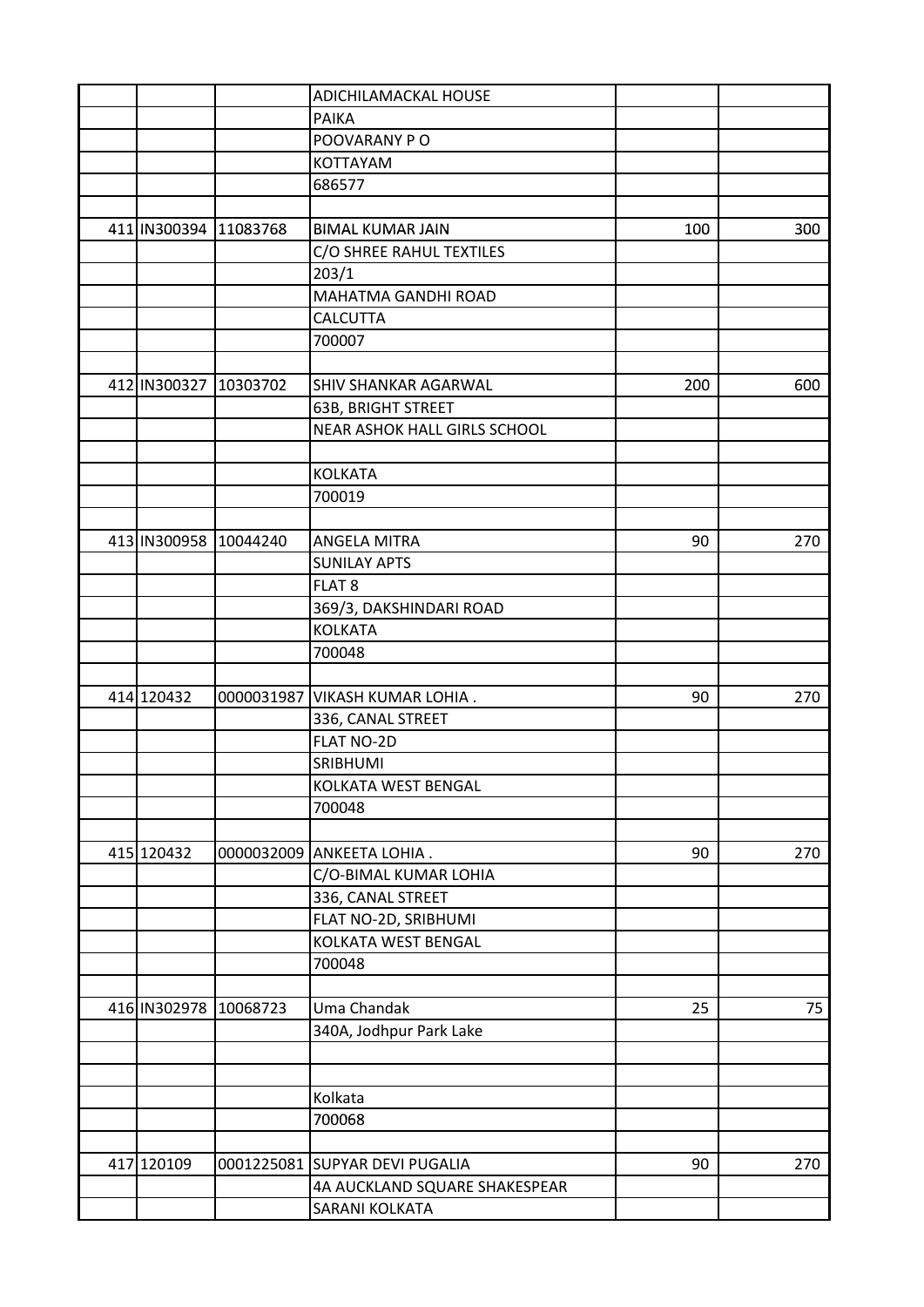|                       |            | <b>KOL KATA</b>                 |     |     |
|-----------------------|------------|---------------------------------|-----|-----|
|                       |            | <b>KOLKATA WEST BENGAL</b>      |     |     |
|                       |            | 700017                          |     |     |
|                       |            |                                 |     |     |
| 418 IN300450 11049837 |            | <b>KISHAN GARODIA</b>           | 90  | 270 |
|                       |            | D4/1 BELUR HOUSING ESTATE       |     |     |
|                       |            | SAPUIPARA                       |     |     |
|                       |            | <b>BALLY</b>                    |     |     |
|                       |            | <b>HOWRAH</b>                   |     |     |
|                       |            | 711227                          |     |     |
|                       |            |                                 |     |     |
| 419 120432            |            | 0000006709 RAJESH SHARMA.       | 20  | 60  |
|                       |            | 40/A, RAM LAL DUTTA LANE        |     |     |
|                       |            | PO- BHADRAKALI                  |     |     |
|                       |            | DIST-HOOGHLY                    |     |     |
|                       |            | KOLKATA WEST BENGAL             |     |     |
|                       |            | 712232                          |     |     |
|                       |            |                                 |     |     |
| 420 IN301493 10017819 |            | Sachindra Nath Sett             | 10  | 30  |
|                       |            | P.O. Sripur Bazar               |     |     |
|                       |            | Village - Sripur                |     |     |
|                       |            |                                 |     |     |
|                       |            | Dist. Hooghly                   |     |     |
|                       |            | 712514                          |     |     |
|                       |            |                                 |     |     |
| 421 120593            | 0000015067 | <b>VISHAL CHORARIA</b>          | 100 | 300 |
|                       |            | SABITA BHAWAN, 3RD FLOOR        |     |     |
|                       |            | VILL S.F. ROAD                  |     |     |
|                       |            | <b>BESIDE UTI BANK ATM</b>      |     |     |
|                       |            | SILIGURI WEST BENGAL            |     |     |
|                       |            | 734005                          |     |     |
|                       |            |                                 |     |     |
| 422 IN301774 17904953 |            | PRANAB KUMAR BANERJEE           | 65  | 195 |
|                       |            | RAMDAS SARKAR LANE              |     |     |
|                       |            | <b>NEAR DI OFFICE</b>           |     |     |
|                       |            | KRISHNAGAR KOTWALI NADIA        |     |     |
|                       |            | <b>NADIA</b>                    |     |     |
|                       |            | 741101                          |     |     |
|                       |            |                                 |     |     |
| 423 130234            |            | 0000475838 HIMANSU SEKHAR SAHOO | 48  | 144 |
|                       |            | QR NO-3R/1, 1ST FLOOR,          |     |     |
|                       |            | JUBLEE MARKET,                  |     |     |
|                       |            | <b>CHOUDHURY BAZAR</b>          |     |     |
|                       |            | <b>CUTTACK ODISHA</b>           |     |     |
|                       |            | 753009                          |     |     |
|                       |            |                                 |     |     |
| 424 130414            |            | 0007007184 PRATIMA SINHA        | 50  | 150 |
|                       |            | D/O SADHU SHARAN PRASAD         |     |     |
|                       |            | POSTAL PARK ROAD NO-03          |     |     |
|                       |            |                                 |     |     |
|                       |            | PATNA BIHAR                     |     |     |
|                       |            |                                 |     |     |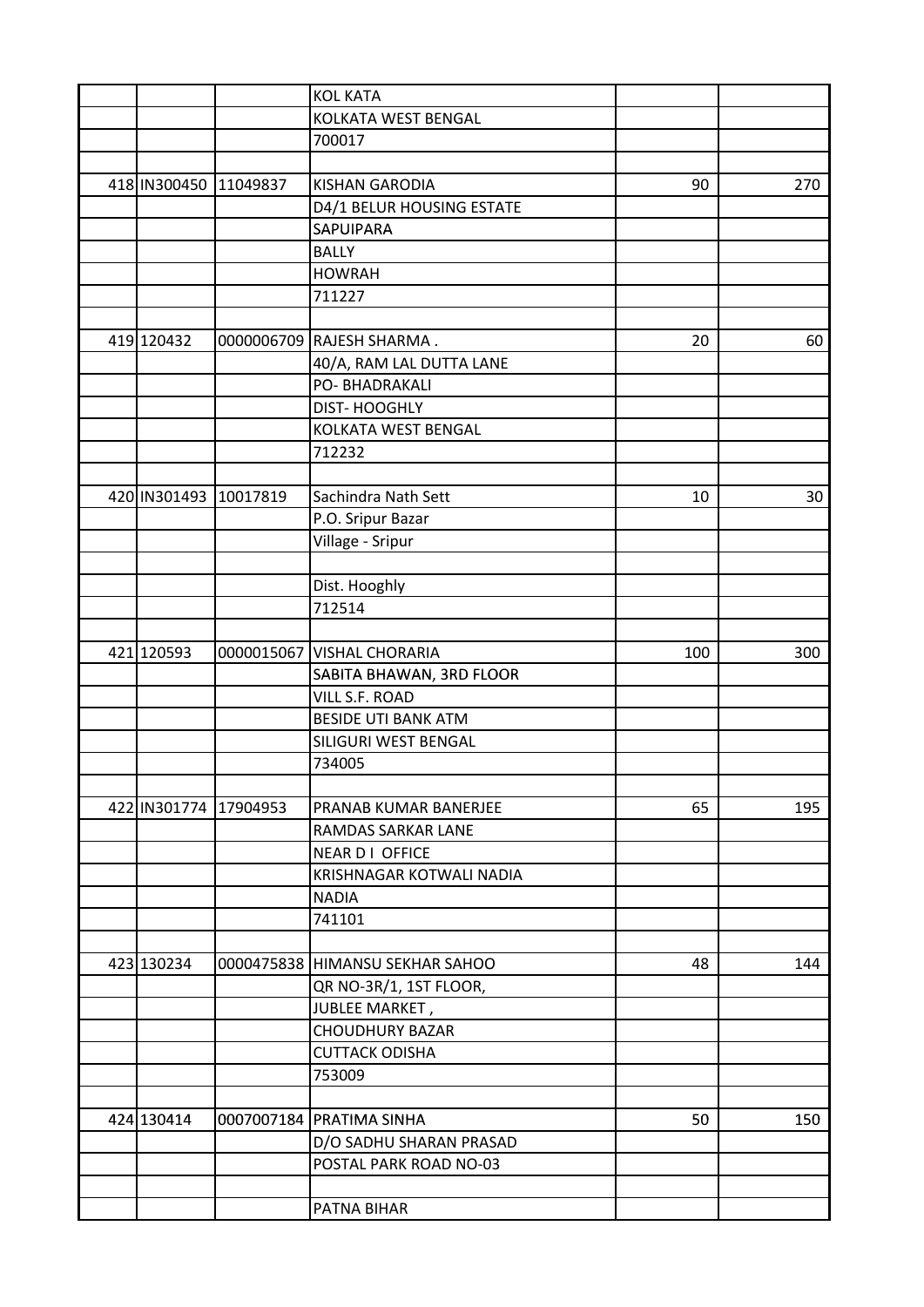|                       |          | 800001                         |     |     |
|-----------------------|----------|--------------------------------|-----|-----|
|                       |          |                                |     |     |
| 425 IN301774          | 17810006 | MANGAL MUKESH PRABHAKAR        | 10  | 30  |
|                       |          | S/O MUDRIKA DAS DHUSIA         |     |     |
|                       |          | CHOTI KESHOPUR FARIDPUR ROAD   |     |     |
|                       |          | NR KALI 7 JAMALPUR             |     |     |
|                       |          | <b>MUNGER</b>                  |     |     |
|                       |          | 811214                         |     |     |
|                       |          |                                |     |     |
| 426 IN300214          | 15588957 | <b>HARSH BHAGERIA</b>          | 50  | 150 |
|                       |          | H NO 10 STRT/MOHALLA BHAGAVATI |     |     |
|                       |          | KALONI POST OFF CHAS PS CHAS   |     |     |
|                       |          | <b>DISTRICT BOKARO</b>         |     |     |
|                       |          | <b>BOKARO JHARKHAND</b>        |     |     |
|                       |          | 827013                         |     |     |
|                       |          |                                |     |     |
| 427 IN300214 13359758 |          | <b>TAPAN KUMAR BISWAS</b>      | 100 | 300 |
|                       |          | <b>20 CIRCUIT HOUSE AREA</b>   |     |     |
|                       |          | <b>NORTH WEST SONARI</b>       |     |     |
|                       |          | <b>JAMSHEDPUR</b>              |     |     |
|                       |          | <b>JHARKHAND</b>               |     |     |
|                       |          | 831001                         |     |     |
|                       |          |                                |     |     |
| 428 IN300450          | 11038666 | <b>ASHOK KUMAR ROY</b>         | 100 | 300 |
|                       |          | SHOP NO-83                     |     |     |
|                       |          | <b>AZAD MARKET</b>             |     |     |
|                       |          | TELCO, JAMSHEDPUR              |     |     |
|                       |          | <b>JHARKHAND</b>               |     |     |
|                       |          | 831004                         |     |     |
|                       |          |                                |     |     |
| 429 IN300450 10818609 |          | NIRMAL KUMAR SINHA             | 50  | 150 |
|                       |          | FLAT NO 624 2ND FLOOR          |     |     |
|                       |          | KANCHANJANGHA VIJAY HERITAGE   |     |     |
|                       |          | ANIL SURPATH ULYAN P.O KADMA   |     |     |
|                       |          | <b>JAMSHEDPUR</b>              |     |     |
|                       |          | 831005                         |     |     |
|                       |          |                                |     |     |
| 430 IN300450 13797337 |          | NITYA NAND JHA                 | 90  | 270 |
|                       |          | BLOCK NO-H FLAT NO-2/3-4       |     |     |
|                       |          | NAGARKOT COMPLEX               |     |     |
|                       |          | NEAR ECC FLAT KADMA JAMSHEDPUR |     |     |
|                       |          | <b>JHARKHAND</b>               |     |     |
|                       |          | 831005                         |     |     |
|                       |          |                                |     |     |
| 431 IN300450 10478723 |          | <b>ROCHITA SEN</b>             | 90  | 270 |
|                       |          | KASTURI VOYAGE-A/501           |     |     |
|                       |          | <b>GAT NO.545</b>              |     |     |
|                       |          | <b>BORHADEWADI MOSHI</b>       |     |     |
|                       |          | PUNE, MAHARASHTRA              |     |     |
|                       |          | 412105                         |     |     |
|                       |          |                                |     |     |
|                       |          |                                |     |     |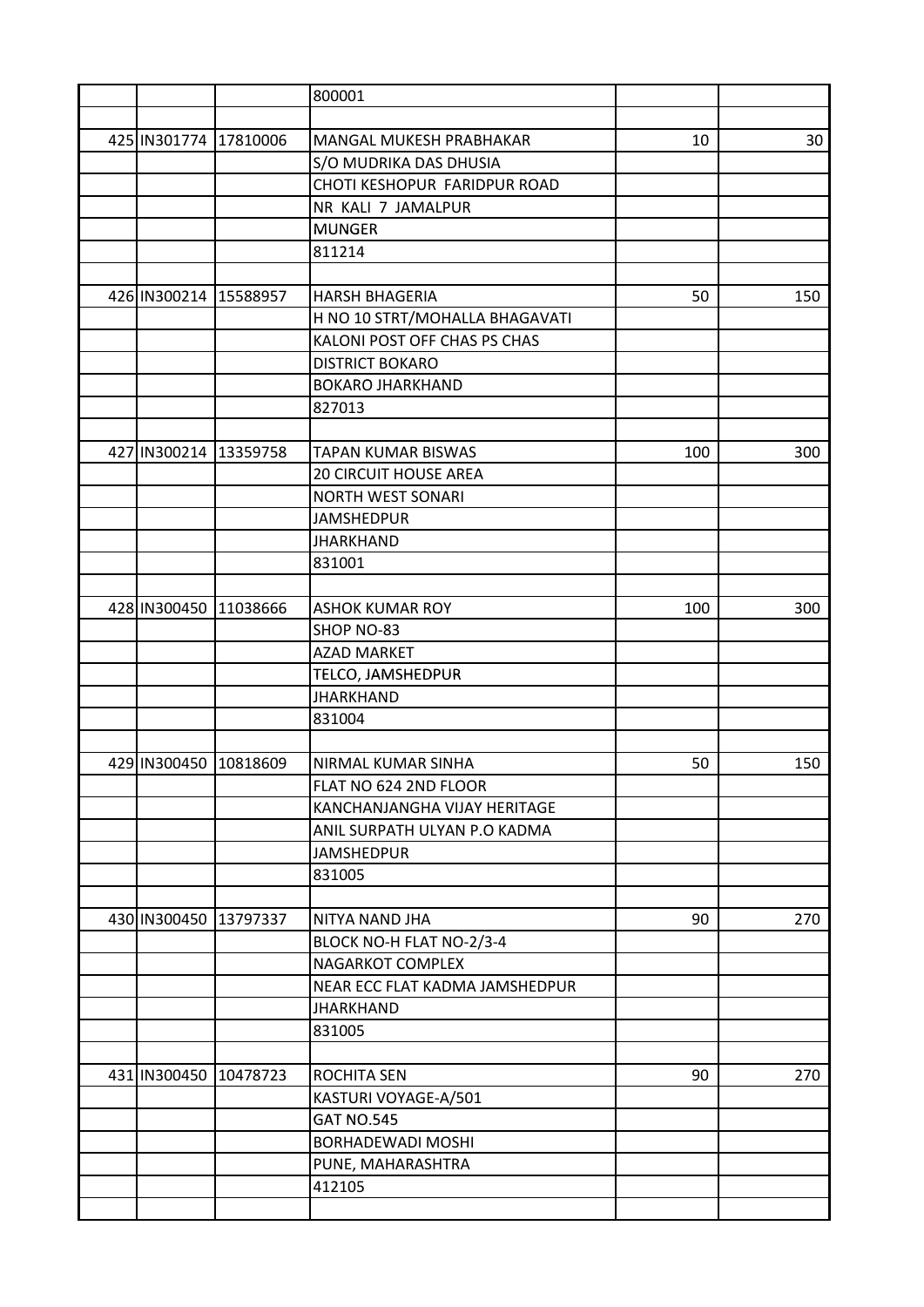|  | 432 IN300450 14217733 |            | CHANDRASHEKHAR PRASAD JAISWAL | 45  | 135 |
|--|-----------------------|------------|-------------------------------|-----|-----|
|  |                       |            | AT GULABBAGH                  |     |     |
|  |                       |            | <b>CHANDAN NAGAR CHOWK</b>    |     |     |
|  |                       |            | PS SADAR PURNIA               |     |     |
|  |                       |            | PURNIA BIHAR                  |     |     |
|  |                       |            | 854301                        |     |     |
|  |                       |            |                               |     |     |
|  | 433 IN301838 10014310 |            | <b>DEEPAK BHUTRA</b>          | 200 | 600 |
|  |                       |            | P.O.BOX 20830                 |     |     |
|  |                       |            | <b>AJMAN</b>                  |     |     |
|  |                       |            |                               |     |     |
|  |                       |            | <b>U.A.E.</b>                 |     |     |
|  |                       |            | 999999                        |     |     |
|  |                       |            |                               |     |     |
|  | 434 IN301774          | 17548582   | <b>SUKHVINDER SINGH</b>       | 25  | 75  |
|  |                       |            | H NO 606                      |     |     |
|  |                       |            | WARD NO 11                    |     |     |
|  |                       |            | <b>LOHARAN GALI</b>           |     |     |
|  |                       |            | <b>JAGADHRI</b>               |     |     |
|  |                       |            | 135003                        |     |     |
|  |                       |            |                               |     |     |
|  | 435 120629            |            | 0000070017 AMIT GUPTA         | 40  | 120 |
|  |                       |            | H NO B292 MOHALLA TIBBA BAZAR |     |     |
|  |                       |            | NEAR PURANA NAND MANDIR       |     |     |
|  |                       |            | <b>GARDASPUR</b>              |     |     |
|  |                       |            | <b>BATALA PUNJAB</b>          |     |     |
|  |                       |            | 143505                        |     |     |
|  |                       |            |                               |     |     |
|  | 436 120177            | 0100361041 | <b>VIMLA TEMANI</b>           | 90  | 270 |
|  |                       |            |                               |     |     |
|  |                       |            | 1461 KHUTETON KA RASTA,       |     |     |
|  |                       |            | KISHANPOLE BAZAR              |     |     |
|  |                       |            |                               |     |     |
|  |                       |            | JAIPUR RAJASTHAN              |     |     |
|  |                       |            | 302001                        |     |     |
|  |                       |            |                               |     |     |
|  | 437 IN300513 21468339 |            | VIMAL PRAKASH JAIN            | 90  | 270 |
|  |                       |            | 12 RAJPATH APPARTMENT         |     |     |
|  |                       |            | PATEL COLONY                  |     |     |
|  |                       |            | 6 JAMNAGAR                    |     |     |
|  |                       |            | <b>JAMNAGAR GUJARAT</b>       |     |     |
|  |                       |            | 361008                        |     |     |
|  |                       |            |                               |     |     |
|  | 438 IN300610          | 10701071   | NARENDRA JETHALAL MAMANIA     | 90  | 270 |
|  |                       |            | D-46/N-1, SEC-14              |     |     |
|  |                       |            | MAHATMA GANDHI COMPLEX        |     |     |
|  |                       |            | VASHI                         |     |     |
|  |                       |            | <b>NAVI MUMBAI</b>            |     |     |
|  |                       |            | 400705                        |     |     |
|  |                       |            |                               |     |     |
|  | 439 130279            |            | 0000182903 G SWAMINATHAN.     | 15  | 45  |
|  |                       |            | H NO 1-15/1                   |     |     |